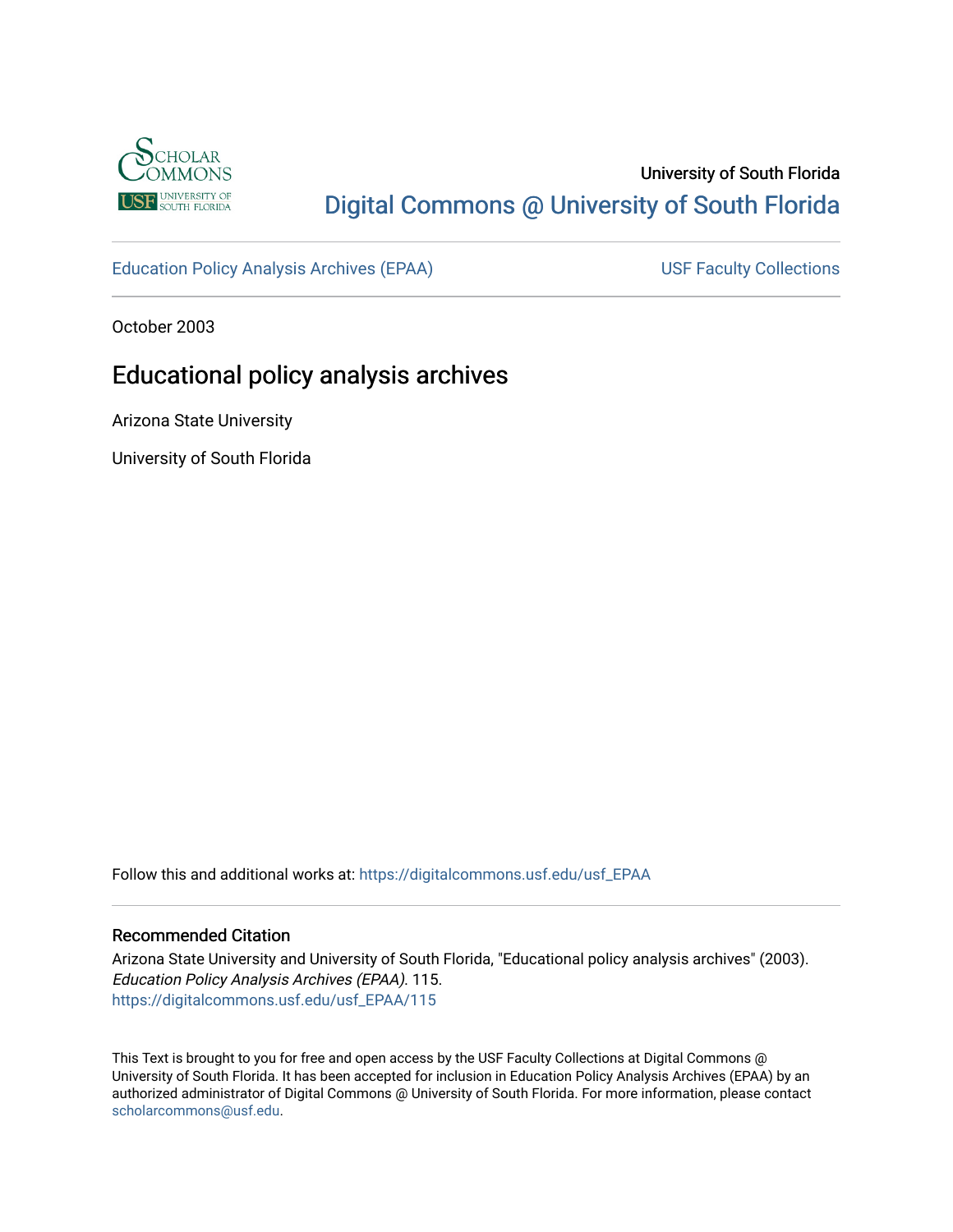**Education Policy Analysis Archives**<br>Inne 11 Number 36 Cotober 7, 2003 **1988 1988-2341** 

**Volume 11 Number 36** 

#### **A peer-reviewed scholarly journal Editor: Gene V Glass College of Education Arizona State University**

Copyright is retained by the first or sole author, who grants right of first publication to the **EDUCATION POLICY ANALYSIS ARCHIVES**. **EPAA** is a project of the Education Policy Studies Laboratory.

Articles appearing in **EPAA** are abstracted in the *Current Index to Journals in Education* by the ERIC Clearinghouse on Assessment and Evaluation and are permanently archived in *Resources in Education*.

Articles appearing in **EPAA** are abstracted in the *Current Index to Journals in Education* by the ERIC Clearinghouse on Assessment and Evaluation and are permanently archived in *Resources in Education*.

# **English Learners in California Schools: Unequal resources, unequal outcomes**

**Patricia Gándara University of California, Davis** 

**Russell Rumberger University of California, Santa Barbara** 

> **Julie Maxwell-Jolly University of California, Davis**

#### **Rebecca Callahan University of California, Davis**

Citation: Gándara, P., Rumberger, R., Maxwell-Jolly, J. and Callahan, R., (2003, October 7). English Learners in California Schools: Unequal resources, unequal outcomes. *Education Policy Analysis Archives, 11*(36). Retrieved [Date] from http://epaa.asu.edu/epaa/v11n36/.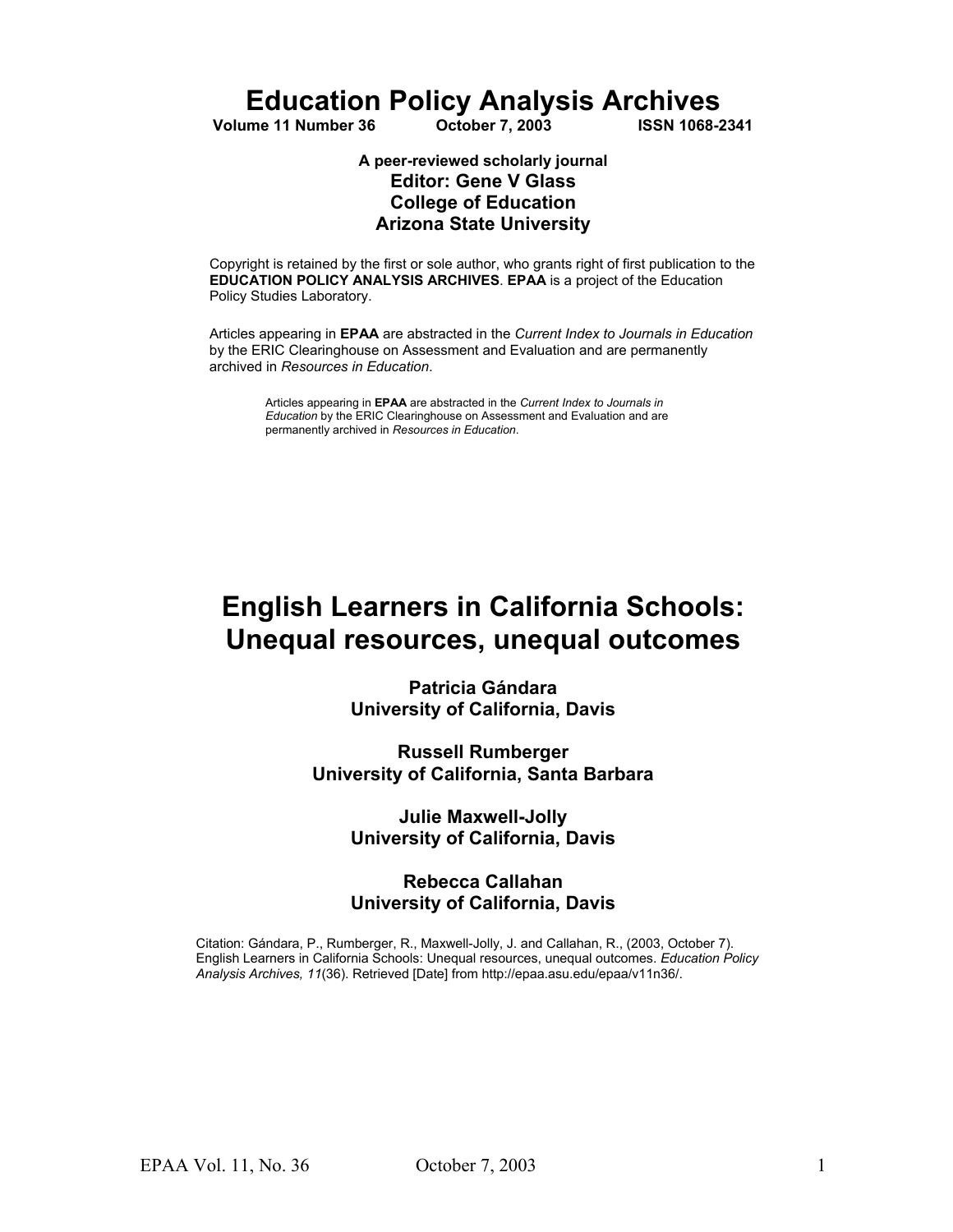#### **Abstract**

The *Williams vs the State of California* class action suit on behalf of poor children in that state argues that California provides a fundamentally inequitable education to students based on wealth and language status. This article, an earlier version of which was prepared as background to that case, reviews the conditions of schooling for English learners in the state with the largest population of such students, totaling nearly 1.6 million in 2003, and comprising about 40 percent of nation's English learners. We argue, with evidence, that there are seven aspects of the schooling of English language learners where students receive an education that is demonstrably inferior to that of English speakers. For example, these students are assigned to less qualified teachers, are provided with inferior curriculum and less time to cover it, are housed in inferior facilities where they are often segregated from English speaking peers, and are assessed by invalid instruments that provide little, if any, information about their actual achievement. We end with suggestions for ways in which teachers, administrators, and policymakers can begin to address these inequities, even while legal remedies may remain in the distant future.

#### **Introduction**

The fact that the United States remains an immigrant nation is nowhere more apparent than in our public schools where an increasing percentage of students are English learners. In 2000-01 these students represented ten percent of all students in the United States, and 25 percent of California's public school population (Kindler, 2002). In the nation they numbered 4.6 million; while in California alone, they were more than 1.5 million students. Most English learners both in the U. S. (79%) and in California (83%) speak Spanish as their primary language. The second largest language group in both California and the U.S. is Vietnamese, however they account for only 2 percent and 2.5 percent respectively. California is also by far home to more limited English students than any other state. Thirty-three percent of all of the nation's English learner students live in that state; the next largest concentration is in Texas, with 12 percent of the total (Note 1). How best to educate these students continues to be a highly controversial topic and the source of considerable policy debate. However, with such a large population of English learners, it is surprising how little attention is actually paid to the basic learning resources these student receive in California, and in the nation.

English learners are distributed throughout the schools, from kindergarten to grade 12. One out of four students in the public schools in California is an English learner, but one out of three of the students in the elementary grades lacks proficiency in English (Rumberger & Gándara, 2000, Table 1). There are very few California schools that report having no English learners among their student population (see Table 14). Today, the typical California school is composed of both English learners and English speakers, and in many schools more than one-quarter of the student body is not fluent in English. Although most English learners are found at the elementary school level, a larger proportion of English learners (hereafter also referred to as ELs or EL students) is found in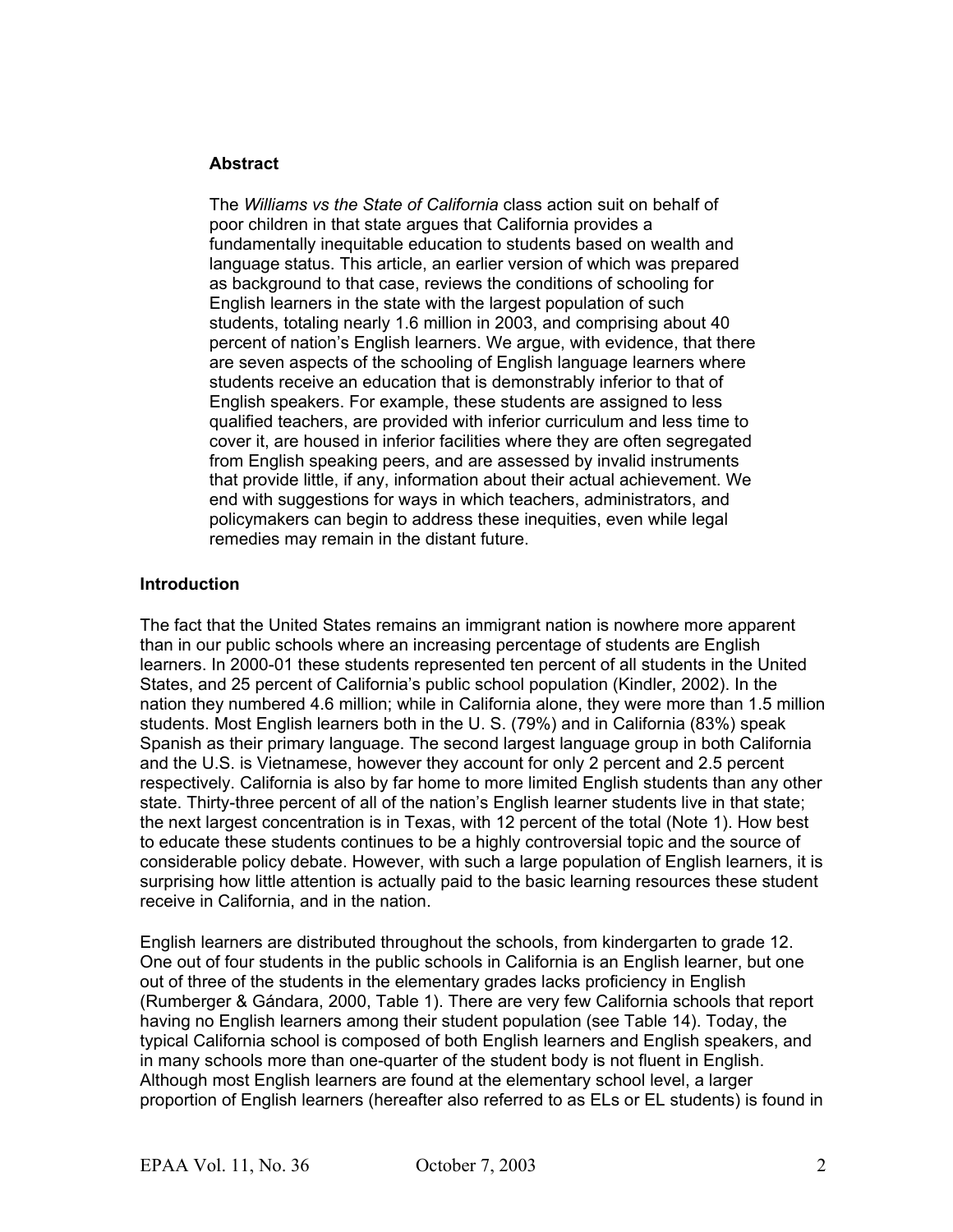secondary schools than commonly believed. More than 18 percent of California's secondary school students (500,000 plus) are English learners (Rumberger & Gándara, 2000, Table 1). Proportionately, the number of English learners in secondary schools has been growing at a faster rate than the number in elementary schools (California Department of Education, Language Census 2001). The increase in the population of these secondary level English learners presents a particular challenge for both the students and the schools that serve them. This is principally because older children have less time to acquire both English and academic skills in order to get ready for high school graduation and to prepare for post-secondary options. Unfortunately the unique needs of these older EL students are often even more overlooked than those of their younger peers. This article assesses the condition of education for English learners in California, and, we believe, has significant implications for the nation.

#### **Organization of this Article**

We begin this article with an examination of the achievement data on English learners in California. We think it is first important to establish the degree to which these students' achievement represents a challenge to the overall productivity and welfare of the state's education system. In other words, we attempt to make the case that the achievement gaps are so wide that they threaten the well-being of the state and its economy, and therefore should be a concern to everyone. We then follow with a discussion of seven factors that we argue contribute significantly to this situation. These seven factors are not exhaustive of the problems faced by EL students, nor can they be neatly compartmentalized. Some, like the shortage of skilled teachers, represent both *input* shortcomings (e.g., insufficient numbers of qualified teachers) as well as *process* problems (e.g., inadequate instruction in the classroom) simultaneously. Therefore, we present these factors roughly in the order in which we think they affect the condition of schooling for English learners and are amenable to policy intervention. We end with a set of recommendations for addressing these issues. While this work grew out of a major class action lawsuit in California, we acknowledge that legal remedies almost certainly lie in the fairly distant future, and more general social change perhaps beyond that. Therefore our recommendations speak directly to the kinds of actions that school personnel might undertake in the shorter term.

#### **Achievement of English learners**

Data from a variety of sources reveal that the academic achievement of English learners lags considerably behind the achievement of English background students. We examined the achievement of English learners using a number of different measures and data sets – including data from the Early Childhood Longitudinal Study (ECLS) of the U.S. Department of Education, the American Institutes for Research Implementation of Proposition 227 Study (Parrish, et al., 2001; 2002) and the California Department of Education published data. (Note 2) At the same time that we present analyses of existing data on student achievement for English learners, we do so fully acknowledging the serious limitations of achievement scores based on tests administered in English to students who do not speak English well, or at all. We discuss below the issues associated with such assessment.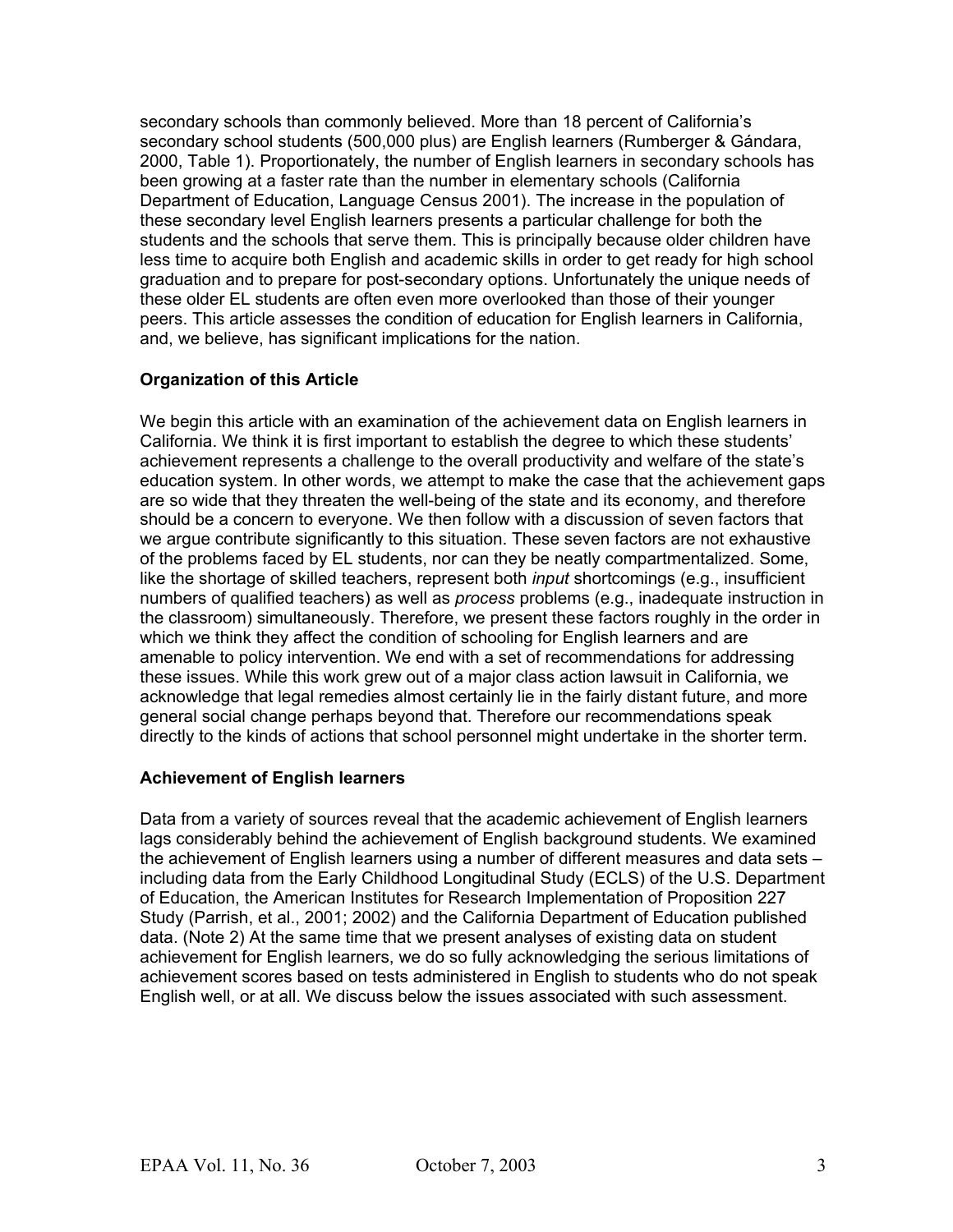#### **Stanford 9 Achievement Scores**

Between the years 1998 and 2002, the state used the Stanford Achievement Test, Version 9 (SAT9)—a national, norm- referenced, English-only achievement test—as the primary means to assess the academic achievement of California's students. (Note 3) In spite of the fact that we disagree with the state's decision to use this test for students who do not speak enough English to understand it, we provide an analysis of the achievement of English learners vis-à-vis their English-speaking peers as these same test scores are routinely reported as accountability measures in the state.

A persistent gap in test scores is a major factor in the school experience of English learners. As a group they continue to perform more poorly than English-speaking students throughout their entire school career. This is clearly illustrated by the SAT 9 English reading scores across grade levels (see Figure 1). As expected, English learners who, by definition, are not yet proficient in English, have low reading scores across all grade levels. Language minority students who enter school already proficient in English (Fluent English Proficient or FEP) start out comparable to native English speakers, but by third grade they fall behind and never catch up. Students who enter the schools as English learners and who are subsequently reclassified as proficient (R-FEP), also start out comparable, but by 5th grade they fall below native English speakers, and by 7th grade they fall even further behind these students. Such results challenge the belief that if English learners simply demonstrated "proficiency" in English –as defined by early scores on the SAT 9 test—the achievement gap would disappear.





SOURCE: California State Department of Education, *California Standardized Testing and Reporting (STAR) Program*. Retrieved February 7, 2002 from the World Wide Web: http://star.cde.ca.gov/star2001/default.htm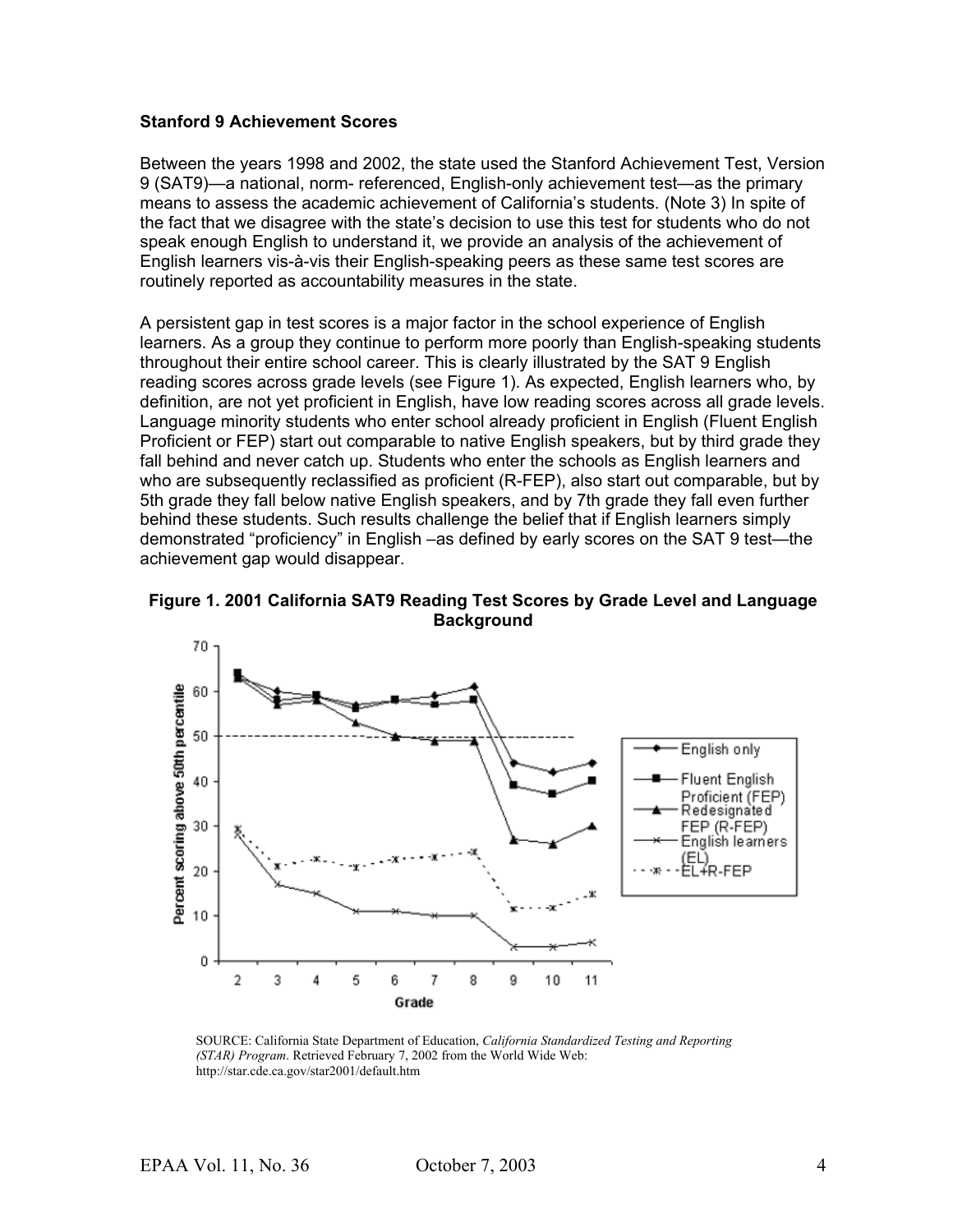Even though this analysis shows a sizeable and growing achievement gap between English speaking and non-English speaking students across grade levels, there are some suggestions in the data that the gap has narrowed slightly in recent years. To investigate this issue, we examined SAT9 reading test scale scores between the years 1998 and 2001 compiled by Parrish et al. (2002) as part of the American Institutes for Research (AIR) year 2 evaluation of proposition 227. Scale scores show growth in achievement over time based on a common metric. Thus it provides a good indication of the amount of learning that has taken place over time.

The AIR evaluation team had access to individual student test scores for all the students in California for the years 1998 through 2001 by language classification. (Note 4) The evaluation team examined changes in test scores between 1998 and 2001 for each grade level and for three synthetic cohorts of students: (Note 5) (1) a cohort of students who were enrolled in grade 2 in 1998, grade 3 in 1999, grade 4 in 2000, and grade 5 in 2001; (2) a cohort of students who were enrolled in grade 4 in 1998, grade 5 in 1999, and grade 6 in 2000, and grade 7 in 2001; and (3) a cohort of students who were enrolled in grade 8 in 1998, grade 9 in 1999, grade 10 in 2000, and grade 11 in 2001. In order to compare nonoverlapping cohorts, we replaced the second cohort with one that began when students were enrolled in grade 5 in 1998. One of the innovations of Parrish and his colleagues is that they compared English-only students with the combined group of current English learners and former English learners who were reclassified as Fluent English Proficient (R-FEP) in order to better assess the progress of all students who first entered California schools as English learners. Because an increasing number of EL students become proficient in English as they progress through school and are reclassified as fluent English speakers, the number of EL students tends to decrease among older grade cohorts while the number of R-FEP students tends to increase.



**Figure 2. SAT 9 Reading Scores by Grade Cohort and Language Classification, 1998-2001** 

SOURCE: Parrish, et al. (2002), Exhibit 1.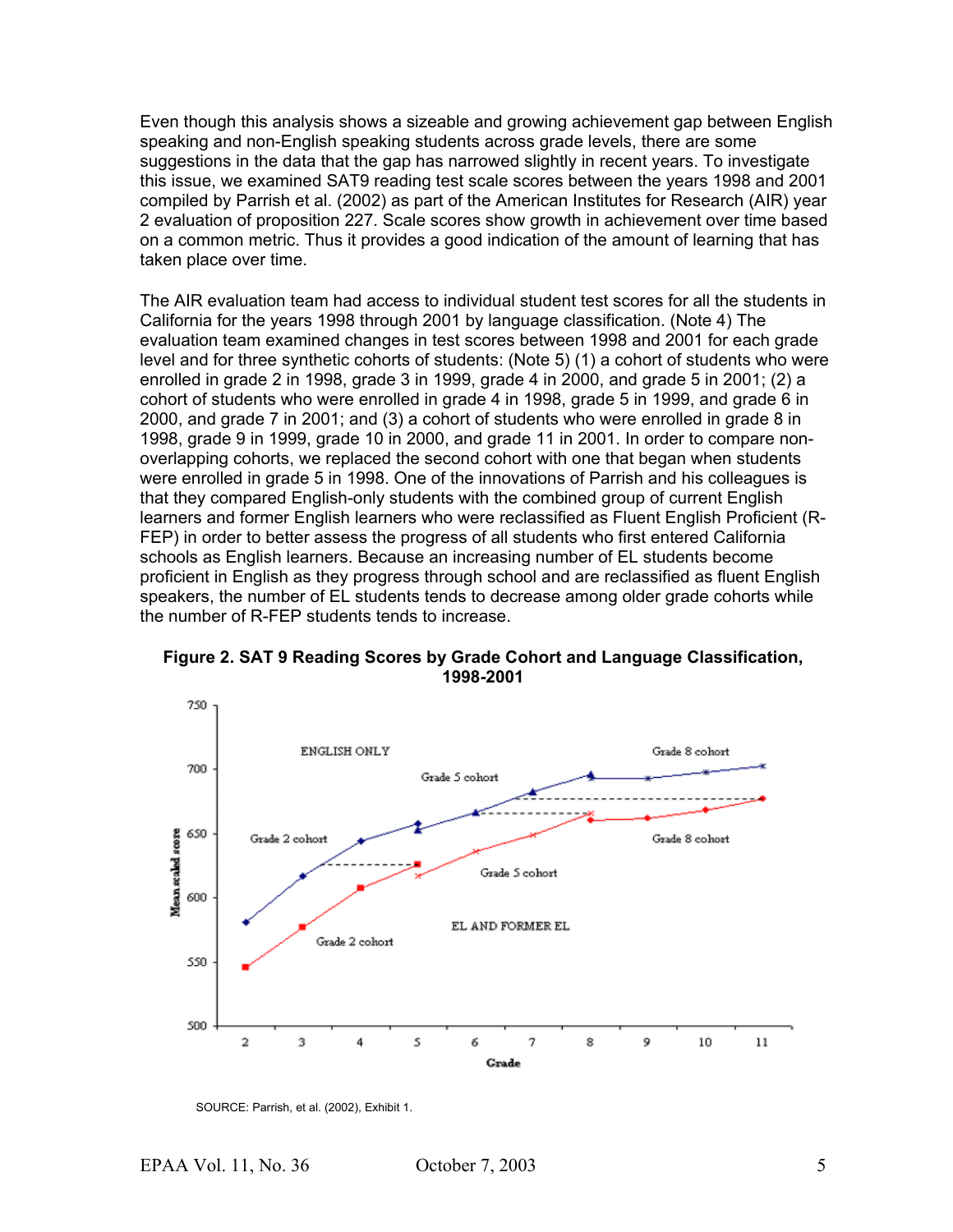The results, illustrated in Figure 2, again show a sizeable achievement gap between English only students and current/former English learners. Both groups show more achievement growth in the early years than in the later years, which reflects the increasing difficulty of learning higher levels of more academic English (Scarcella & Rumberger, 2000). The data show a slight narrowing of the achievement gap across all three cohorts, as Parrish, et al. note in their evaluation study (Parrish, et al., 2002, page III-15). For example, the achievement level of English only students improved from 581 points in grade 2 to 658 points in grade 5, an increase of 77 points, while the achievement level of English learners and former English learners improved 80 points. As a result, the achievement gap narrowed by 3 points. Among all three cohorts and three subjects (reading, language, and math), the 227 evaluation team found that the achievement gap narrowed by 1 to 8 points (Parrish, et al., 2002, Exhibits 10, 13, 16).

It is interesting to note that the greatest achievement growth for the grade 2 cohorts occurred in schools that offered bilingual instruction before Proposition 227 or continued to offer bilingual instruction after Proposition 227 (Figure 3). In addition, the slight narrowing of the achievement gap between English only and EL and former EL students noted above was due to reductions in the achievement gap in those two types of schools, while in schools that never offered bilingual education, there was no reduction in the achievement gap.



**Figure 3. Reading Achievement Gains for Grade 2-5 Cohort by Language Group and Instructional Model**

NOTE: EO is English only; EL is English learner; R-REP is reclassified Fluent English Proficient (formerly EL). SOURCE: Parrish, et al. (2002), Exhibits 10 and 19.

Despite these improvements, the achievement gap remains large and increases at the higher grades. To illustrate, in grade 5, when many students have completed elementary school, the left-most horizontal line in Figure 2 shows that current and former English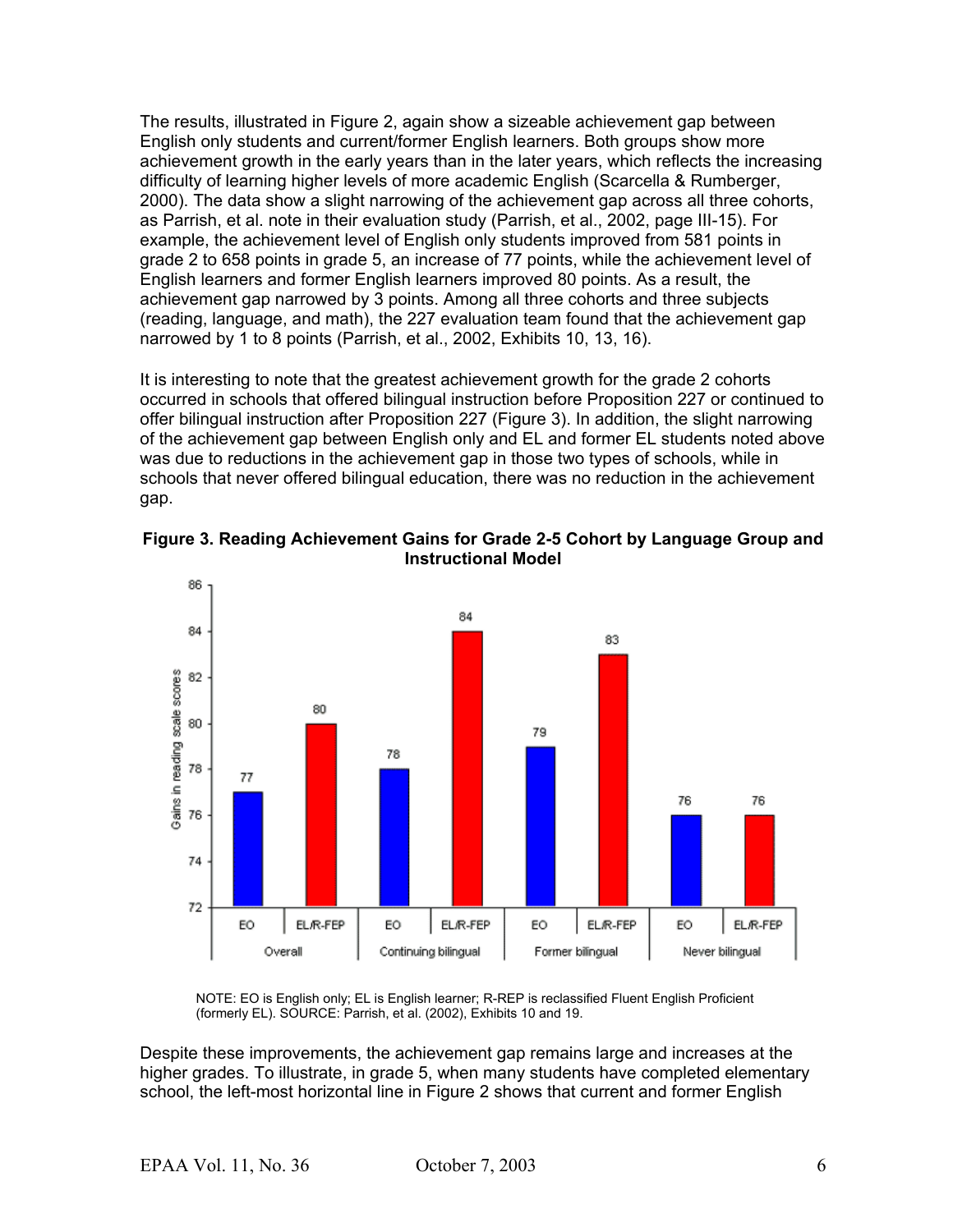learners are reading at the same level as English only students between grades 3 and 4, a gap of about one and one half years. By grade 8, when most students have completed middle school, the next horizontal line shows that current and former English learners are reading at the same level as English only students in grade 6, a gap of about 2 years. By grade 11, the right-most horizontal line shows that current and former English learners are reading at the same level as English only students between grades 6 and 7, a gap of about 4 and one half years.

#### **California High School Exit Exam**

The California High School Exit Exam (CAHSEE) is a major element of California's education accountability system. All students in the class of 2004 and beyond were expected to pass the exam in order to receive a high school diploma until very recently when the State Board of Education authorized a delay in implementation of sanctions until 2007. The data provide a hint as to why the class of 2004 received this 11th hour reprieve. The exam is a standards- based, criterion-referenced test that is designed to ensure that all California high school graduates have a similar set of fundamental skills in English language arts and mathematics (California Education Code section 60850-60859). The need for improving the education provided by California's high schools is undeniable. Although accountability measures may be necessary to this effort, there is early evidence that the CAHSEE presents exceptionally high stakes for EL students.

Although the test is a basic skills examination pegged to early high school standards, (Note 6) by the end of their sophomore year, only 48 percent of students from the class of 2004 had passed it. However, only 19 percent of English learners had passed at this same point (California Department of Education, 2002, Attachment 1).

#### **School Readiness**

One reason for the underachievement of English learners is that they begin school significantly behind their English-speaking peers. Data from the Early Childhood Longitudinal Study (ECLS) show that about half of California kindergartners from English speaking backgrounds scored above the 50th percentile in fall assessments of language, mathematics, and general knowledge. However, no more than 17 percent of kindergartners from non-English speaking backgrounds scored above the 50th percentile (see Figure 4). One reason for this disparity is that many English learners begin school without a sufficient understanding of oral English that English background students acquire naturally in their home environment. According to the ECLS data, more than 60 percent of English learners who entered California kindergartens in the fall of 1998 did not understand English well enough to be assessed in English. And even after one year of school, 38 percent of the students were still not proficient enough in English to be assessed. (Note 7)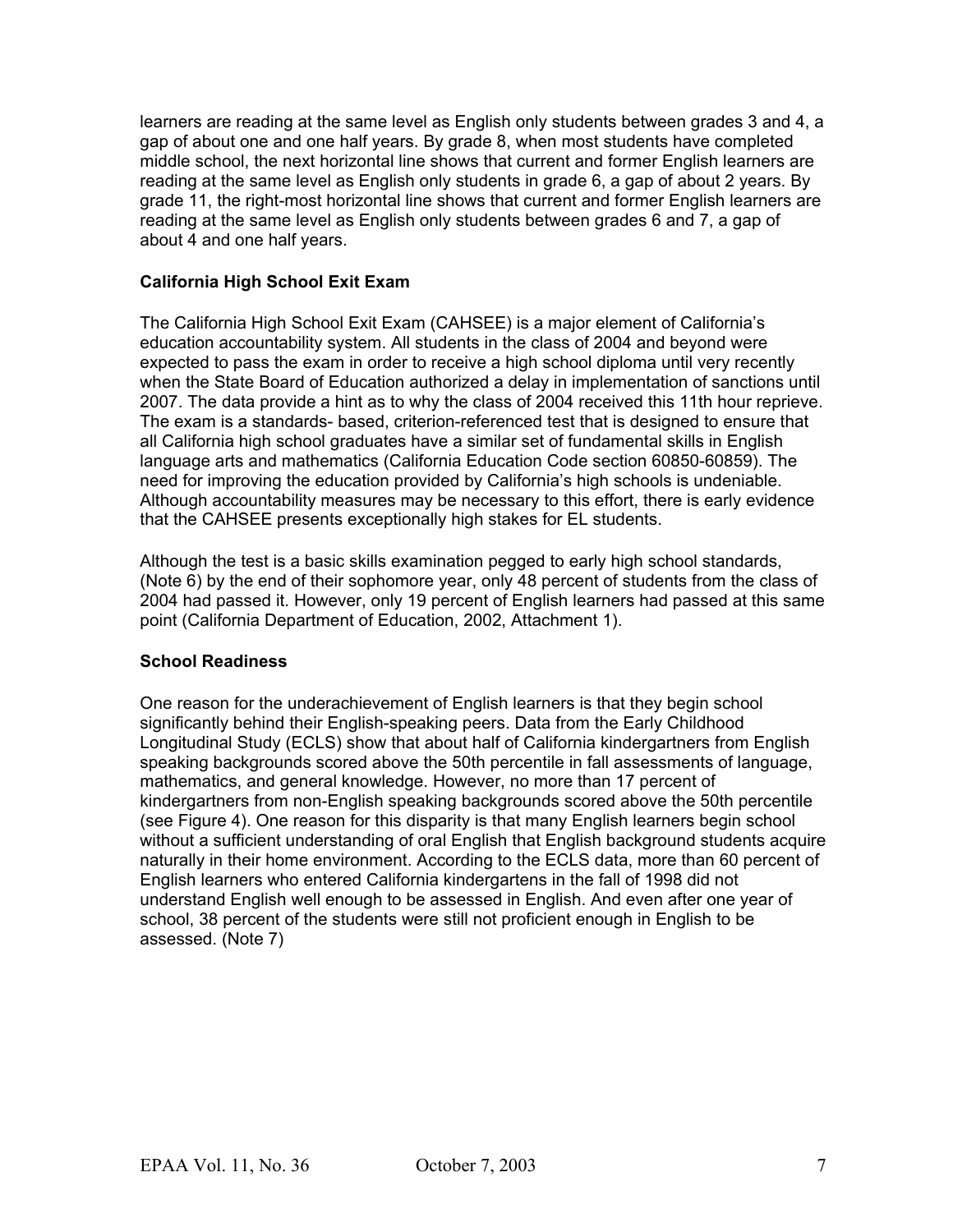**Figure 4. Cognitive Skills of California Beginning Kindergartners by Language Background, Fall 1998**



Note: Results are weighted (C1CW0). SOURCE: ECLS base year data for California public school kindergarteners (N=2826).

Teachers and schools make judgments about students' abilities based on the information available to them, including test scores. Schools make class placement decisions based, at least in part, on students' standardized test scores. Moreover, when the teacher does not speak the language of the child, cannot communicate with the child's family, and has little other information to rely on, test scores can take on even greater importance. Students who score low on tests are likely to be placed in remedial education, even though such a placement is unlikely to help students close the educational gap with their mainstream peers. (Gottlieb, Alter, Gottlieb, & Wishner, 1994; Skirtic, 1991). In *Hobson v Hansen* (269 F. Supp.401, 490; DDC 1967), the Washington DC Superior Court noted in a major test case on the viability of curriculum tracking as an educational practice that "a sixth grade student nourished on a third-grade curriculum is apt to finish the year with a third-grade education. . .".

#### **Conditions of Inequity for English Learners**

The achievement gap between English learners and their English- only counterparts can be attributed, in part, to a number of inequitable conditions that affect their opportunities to learn. Our own research, combined with a review of the research of our colleagues, leads us to identify seven primary areas in which these students appear to receive a significantly inferior educational experience, even when compared to other low-income students in the public schools.

#### **(1) Inequitable access to appropriately trained teachers**

English learners are more likely than **any other** children to be taught by teachers with an emergency credential. There is reason for concern about the low percentage of teachers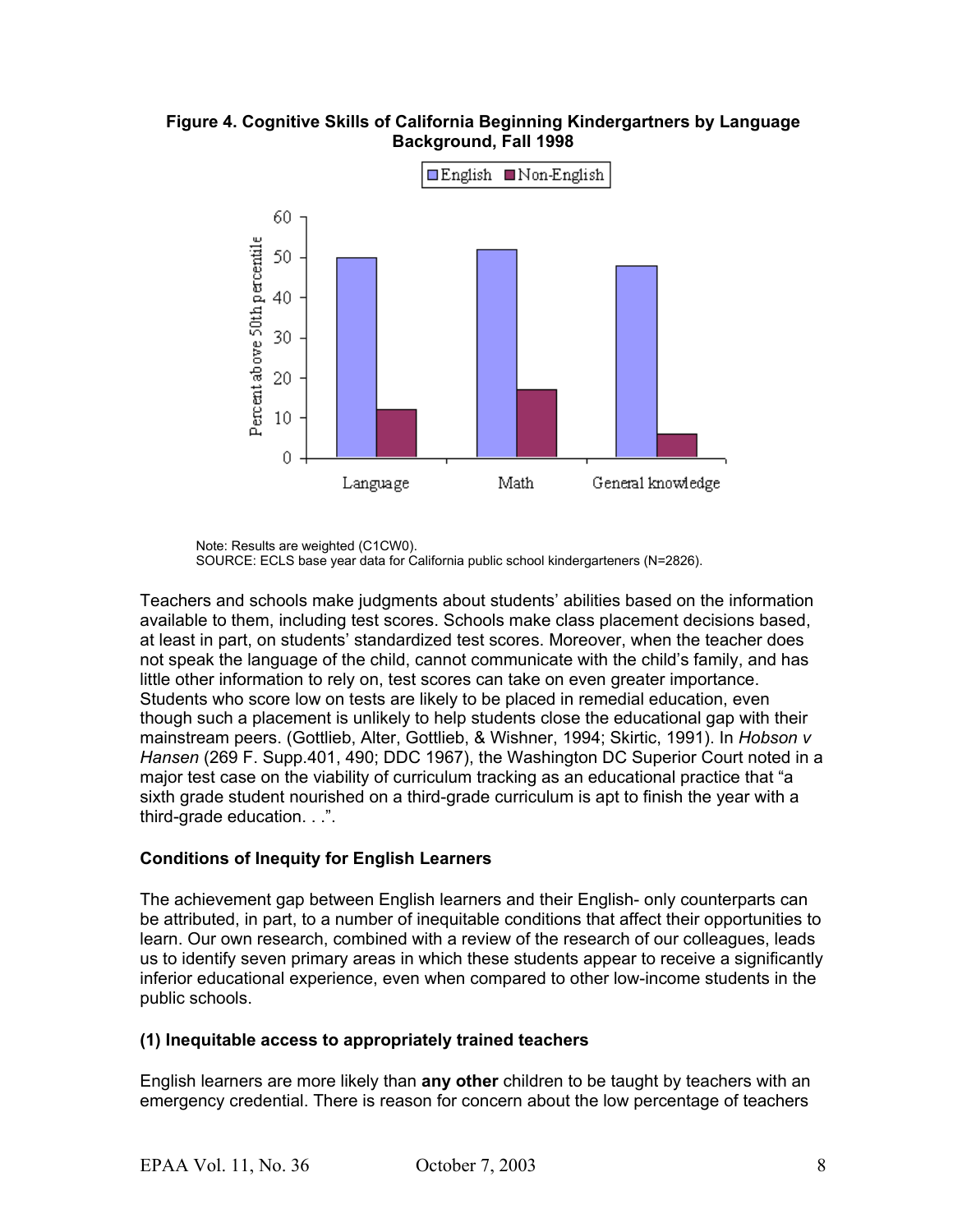who are qualified to teach these students. An increasingly large body of research has established that teachers with good professional preparation make a difference in students' learning (Darling- Hammond, 2002; Haycock, 1998; Sanders & Horn, 1995; Sanders & Rivers, 1996). Moreover, a recent study conducted in Los Angeles Unified School District (LAUSD) investigated the relationship between English learner student achievement gains and the credential held by the teachers who taught them in 29 schools and 177 classrooms with large numbers of EL students. Hayes and Salazar (2001) found that "state/district authorization of teachers does have an impact on student outcome. For example, [Model B (Note 8)] students of teachers holding no state or district authorization achieved largely negative or very small positive. . . adjusted gains in reading and language" (pp.  $37-38$ ). (See Table 1). A follow up study of grades  $1-3$  classrooms in the same schools during the subsequent school year (2001) found again that "students of credentialed teachers out-performed students of emergency permitted teachers" (Hayes, Salazar & Vukovic, 2002, p. 90).

|                      |                     | Reading               |                     | Language              |
|----------------------|---------------------|-----------------------|---------------------|-----------------------|
|                      | <b>Actual Gains</b> | <b>Adjusted Gains</b> | <b>Actual Gains</b> | <b>Adjusted Gains</b> |
| <b>BCLAD</b>         | $1.8$ (n=142)       | $1.6$ (n=142)         | $4.1$ (n=148)       | $2.4$ (n=148)         |
| <b>CLAD/LDS</b>      | $2.0$ (n=32)        | $2.7$ (n=32)          | $1.0$ (n=34)        | $0.4$ (n=34)          |
| SB1969               | $\star$             | $\star$               | $\star$             | $\star$               |
| A Level <sup>@</sup> | $1.8$ (n=155)       | $1.6$ (n=155)         | $0.3$ (n=155)       | $-1.5$ (n=155)        |
| No Authorization     | $-2.4$ (n=74)       | $-2.9$ (n=74)         | $0.5$ (n-93)        | $-1.8$ (n=93)         |

#### **Table 1. Actual and Adjusted Gains by Teacher Authorization Grade 2, Selected Schools, LAUSD**

\*Actual and adjusted gains were not reported here due to the small sample size.

@ LAUSD certifies language competencies of its teachers if they do not already hold a BCLAD; A Level indicates fluent bilingual. Source: Hayes & Salazar (2001), page 36

Whereas 14 percent of teachers statewide were not fully credentialed, 25 percent of teachers of ELs were not fully certified (Rumberger, 2002). Figure 5 shows that as the concentration of ELs in a California school increases, so too does the percentage of teachers holding emergency credentials. Inasmuch as Figure 5 holds poverty constant, we would expect to see a flat line if the discrepancy in credentialed teachers were purely a function of poverty. These data show that English learners are significantly less likely to have a fully credentialed teacher than other low- income non-EL students. We will demonstrate that this is largely a problem of uneven *distribution* of qualified teachers among California's schools and classrooms.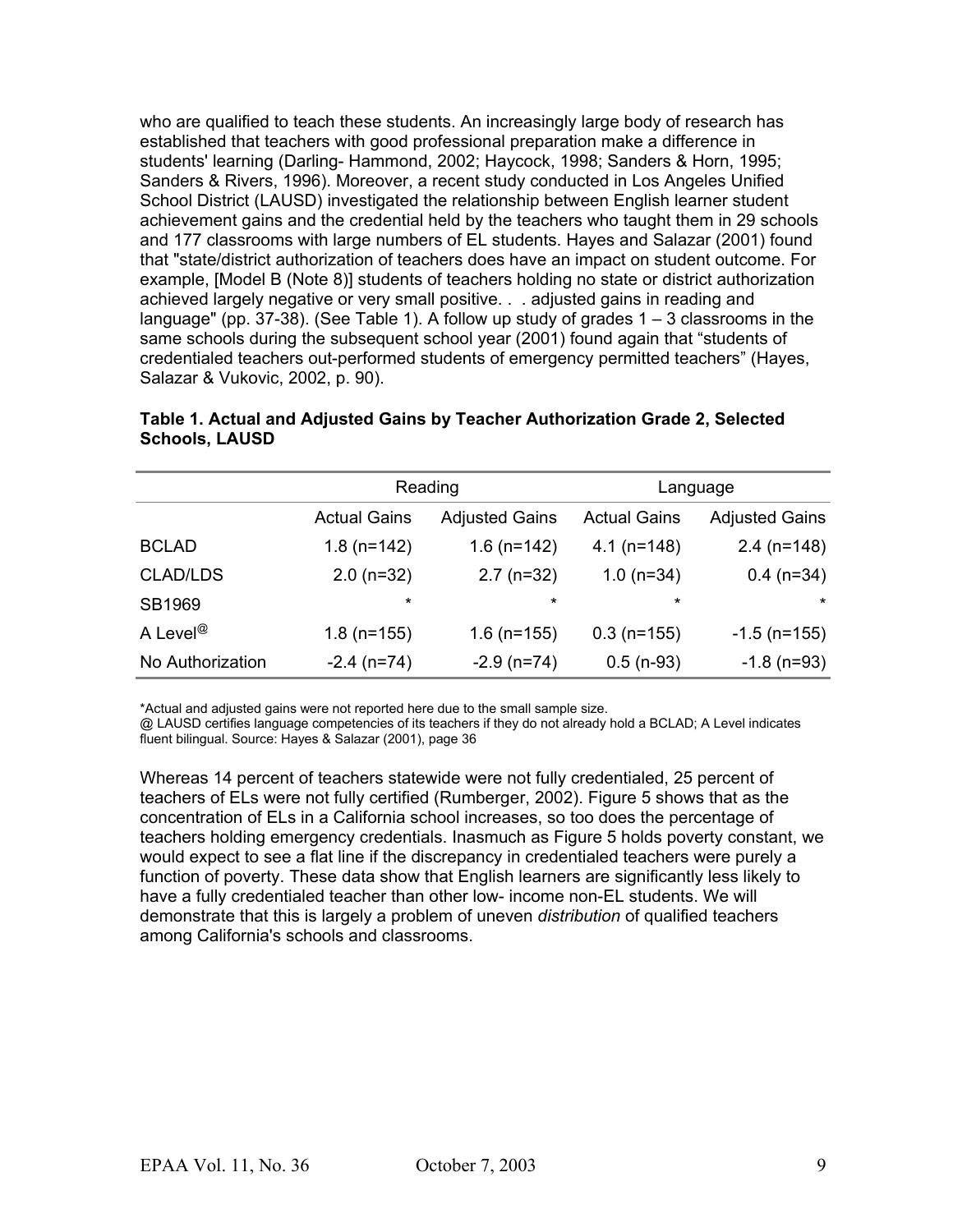**Figure 5. The Relationship between the Percent of English Learners and the Percent of Teachers with Emergency Credentials, Holding Constant the Percent of Students on Free or Reduced Lunch, California Schools, 1999-2000**



Note: Relationship estimated from the regression equation: 3.553 + .119\*LUNCH + .095\*ELL  $(N=6039)$ , with LUNCH = 48.6 (sample mean). Source: 1999-2000 API Growth Data File. Retrieved October 4, 2000 from WWW: http://api.cde.ca.gov/datafiles.html.

#### **Authorizations to Teach English learners**

The current state of the art of teaching EL students employs three central methodologies for English learner instruction. The first strategy, specially designed academic instruction in English (SDAIE), is defined as "a set of systematic instructional strategies designed to make grade-level and advanced academic curriculum comprehensible to English learners with intermediate English language proficiency" (California Commission on Teacher Credentialing, 2001, p. 26). Another means of teaching EL students is through their primary language. Although the principal goal is to provide access to the core curriculum, in reality, this involves a continuum of strategies, from using the student's primary language solely for clarification of concepts presented in English to actually providing academic instruction in the primary language. A third strategy is English language development (ELD). It is "systematic" instruction of English language that is designed to (1) promote the acquisition of English-listening, speaking and reading and writing skills by students whose primary language is other than English, and (2) provide English language skills at a level that will enable equitable access to the core curriculum for English learners once they are presented with academic content. (CTC, 2001, p. A-8).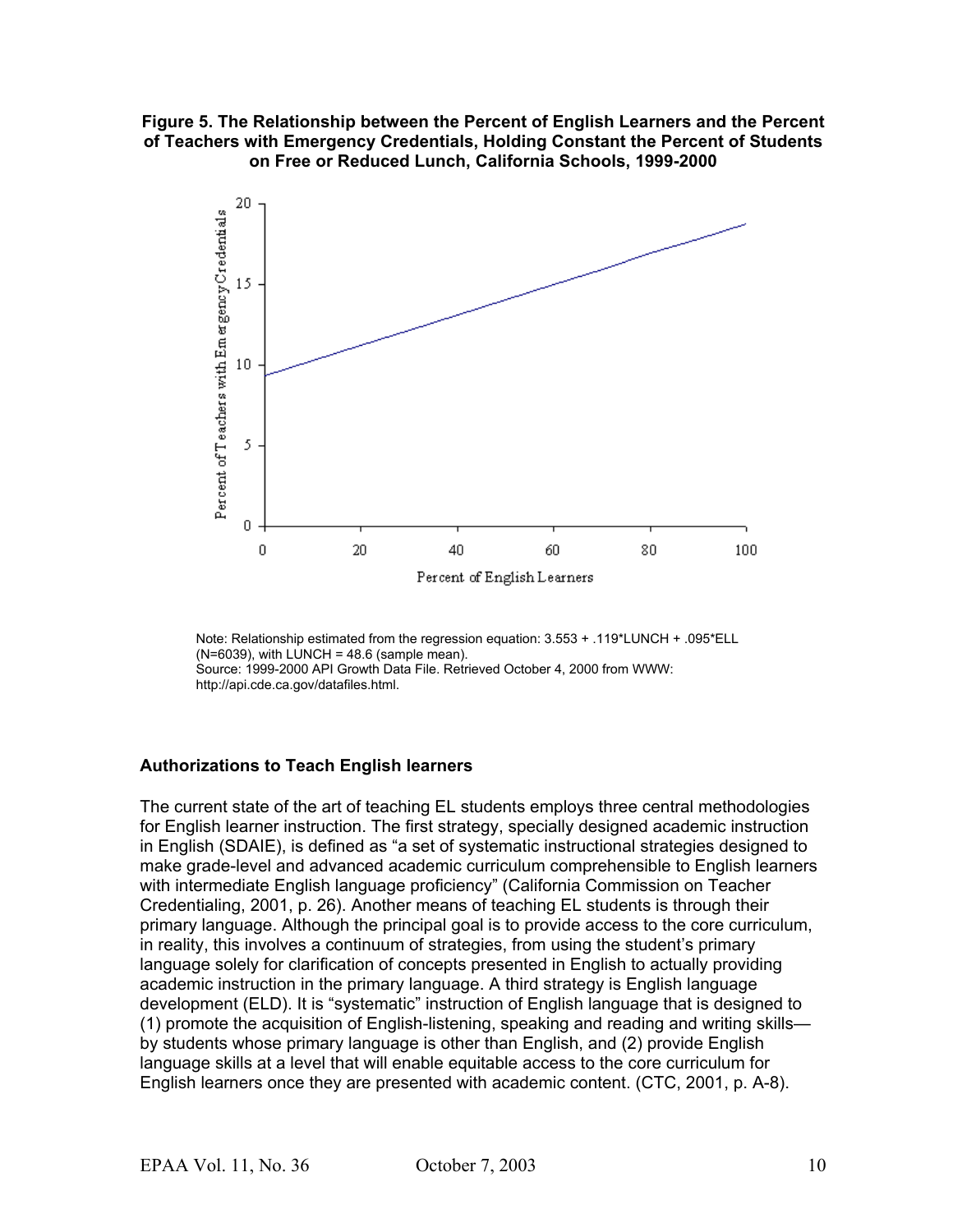The California Commission on Teacher Credentialing (CTC) issues basically two EL credentials meant to ensure that teachers have skills in some or all of the above instructional strategies (see Table 4): the Bilingual, culture, language and development credential (BCLAD) and the Culture, language and development credential (CLAD). Many California teachers of English learners hold earlier versions of these specialized credentials that are generally considered equivalent and authorize them to teach English learners (Note 9).

#### **Skills, knowledge, and instructional settings approved for each authorization**

The most rigorous of the credentials, the bilingual, culture, language, and development (BCLAD) certification, requires that teachers have expertise in the areas of: 1) language structure, 2) methodology for first and second language development, and 3) crosscultural competency. BCLAD teachers must also demonstrate competency in three additional spheres: 4) methodology for primary language instruction, 5 & 6) knowledge of a particular culture and language of emphasis. Many BCLAD teachers earn their expertise through a Master's Degree program or through a credential program with an emphasis on teaching English learners infused throughout the program's coursework and field placements.

BCLAD authorization requires extra expertise because it authorizes teaching in all settings with English learners. These teachers are authorized in the various methods of EL instruction for conveying academic content and promoting English language proficiency including primary language methods, "specially designed academic instruction in English" (SDAIE), and English language development (ELD). As speakers of a second language, these teachers tend to be more sensitive to the issues surrounding the acquisition of a second language and can communicate with students and parents in at least one language other than English. Thus, these teachers have a variety of skills to address a range of EL students' educational needs.

The next most comprehensive authorization, the CLAD certificate or credential includes the first three skill areas required of the BCLAD teacher: 1) language structure, 2) methodology for first and second language development, and 3) cross-cultural competency. Expertise in these areas is gained through a set of four college courses—or by passing exams on this content. CLAD teachers should have some experience of learning a second language but are not required to have a command of that language or culture that is required for BCLAD certification. CLAD holders are authorized to teach subject matter to EL students using SDAIE and other English language methods, and to teach English language development.

Staffing EL classrooms with BCLAD or CLAD teachers allows English learners to remain in self-contained classrooms. Classrooms without CLAD or BCLAD teachers may require that EL students be removed for ELD (or academic support), so called pull-out instruction (Brisk, 1998). Despite being ubiquitous in English learner education, pull out instruction has been found to be among the least successful of instructional strategies for these students (Lucas, 1997; Ovando & Collier, 1998). Although BCLAD certification is the most comprehensive, it is also the rarest: Only 5% of California teachers who instruct English learners have a full credential with BCLAD authorization (UC LMRI, 2003).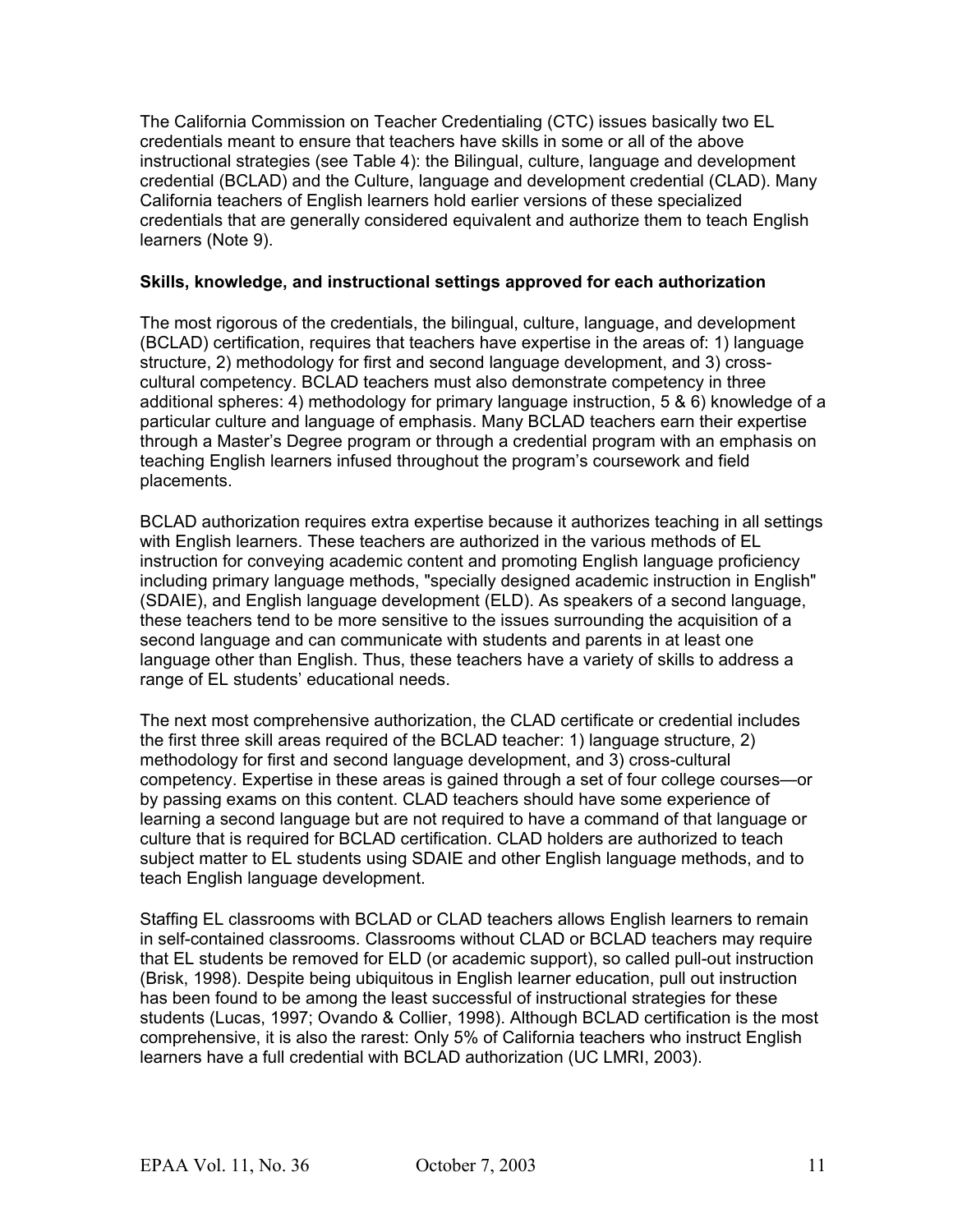#### **"Teacher in training" Status**

According to the California Commission on Teacher Credentialing, the most widely used option to teach English learners is the "teachers in training" status, which does not require any certification. Rather, teachers in training are permitted by the California Department of Education to teach English learners using ELD and SDAIE methods based upon a mere agreement to obtain the requisite training for certification within two or three years. Teachers in EL classrooms who sign agreements that they are participating in or will obtain the requisite training are conditionally allowed to continue in their positions by the CDE. Unlike the various other certifications offered, the teachers in training status is not monitored by the Commission on Teacher Credentialing. Rather, this status was developed by the California Department of Education as part of a "plan to remedy" the shortage of teachers certified to teach ELs in school districts that were found by the Coordinated Compliance Review (CCR) to be out of compliance with matters concerning English learners. However, instead of remedying the shortage of certified teachers, the CDE's re-labeling of untrained teachers has largely reinforced the status quo. Thus far, CDE monitoring and enforcement of these agreements has not resulted in any substantial reduction of the numbers of "teachers in training".

#### **Supply of EL Authorized Teachers in California**

To determine whether the problem is one of sufficient numbers of teachers qualified to teach English learners, or simply a maldistribution of qualified teachers, we analyzed figures from the California Basic Educational Data System (CBEDS) for the year 1999- 2000. CBEDS conducts an annual survey of every professional educator working in the public school system. Teachers are asked to indicate the type of California teaching credential they hold, including whether it is a "full" credential or an "emergency" credential. Teachers are also asked to indicate all the areas that their credential authorizes them to teach. We identified all teachers who indicated that they were authorized to teach in bilingual, English language development, or specially designed academic instruction in English (SDAIE) classes. We then compared the number of teachers with such special authorization to teach ELs with the number of EL students, both in the state as a whole and in each school that enrolled English learners. We also compared these figures with data on students who were not English learners and teachers without authorization to teach English learners.

The figures in Table 2 show that in the state as a whole, there were almost 6 million students and almost 300,000 teachers, which represents 20 students per teacher or 5 teachers per 100 students. There were also about 1.5 million English learners and about 79,000 "EL" teachers, that is, those with some kind of special authorization (BCLAD, CLAD, 1969/395) to teach them through the primary language and/or ELD, and/or SDAIE. Ignoring for the moment whether all of these authorizations are adequate to the task of teaching English learners, this represents about 19 students per EL teacher or more than five EL teachers per 100 EL students. These figures suggest that there are slightly more teachers with some specialized preparation per EL student in the state than the statewide student/teacher ratio. The same conclusion can be drawn if a similar analysis is done with only teachers who are fully authorized to teach English learners: there are actually more fully authorized EL teachers in the state per EL student than there are fully credentialed (non-EL) teachers per non-EL student. However, the language census data indicating how many EL students are actually taught by authorized CLAD or BCLAD teachers paints a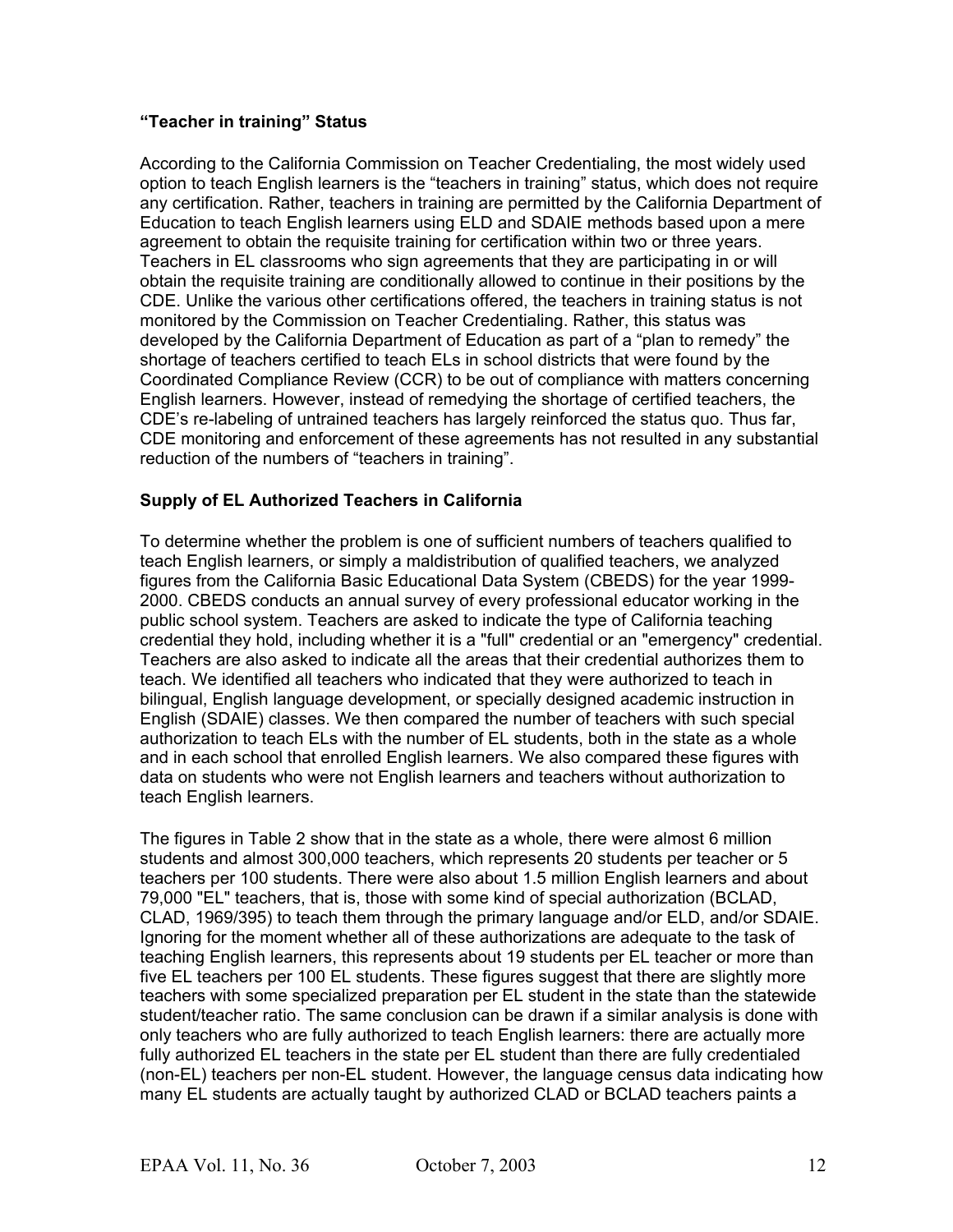somewhat different picture. These data indicate a statewide average of only 4.2 CTC authorized EL teachers per 100 English language learners (California Department of Education, Education Demographics Office, Spring 1999 Language Census).

|                                                  | <b>English Learner</b> | Other   | Total               |
|--------------------------------------------------|------------------------|---------|---------------------|
| Students                                         | 1,480,406              |         | 4,471,206 5,951,612 |
|                                                  |                        |         |                     |
| Teachers, including emergency<br>permits/waivers | $79,215^a$             | 212,840 | 292,055             |
| Students per teacher                             | 18.7                   | 21.0    | 20.4                |
| Teachers per 100 students                        | 5.4                    | 4.8     | 4.9                 |
|                                                  |                        |         |                     |
| Teachers excluding emergency<br>permits/waivers  | 75,687 <sup>a</sup>    | 175,781 | 251,468             |
| Students per teacher                             | 19.6                   | 25.4    | 23.7                |
| Teachers per 100 students                        | 5.1                    | 3.9     | 4.2                 |
|                                                  |                        |         |                     |
| Fully credentialed bilingual/ELD teachers        | 69,305 <sup>b</sup>    |         |                     |
| Student per teacher                              | 21.4                   |         |                     |
| Teachers per 100 students                        | 4.7                    |         |                     |
|                                                  |                        |         |                     |
| Fully credentialed bilingual teachers            | 26,539°                |         |                     |
| Students per teacher                             | 55.8                   |         |                     |
| Teachers per 100 students                        | 1.8                    |         |                     |

#### **Table 2. California Students and Teachers by Language Background, 1999-2000**

a. Teachers authorized in any way to teach bilingual education, English Language Development, or specially designed academic instruction in English (SDAIE), including those with SB1969 authorizations.

b. Teachers authorized to teach bilingual education or English Language Development.

c. Teachers authorized to teach bilingual education.

SOURCE: 1999 CBEDS and 2000 Language Census.

Comparing the numbers of teachers with the most rigorous training to teach English learners, those with BCLAD, bilingual specialist, or BCC credentials, the picture changes dramatically. Based on the same procedure as above, there are only 1.9 fully credentialed BCLAD equivalent teachers (*i.e.*, those with the most comprehensive credential) for every 100 EL students versus 3.8 fully credentialed teachers per 100 non-EL students, or half as many. Under this scenario, the state would need another 26,000 teachers with the most comprehensive credentials to reach the same proportion as for non-EL students taught by teachers with the most comprehensive training.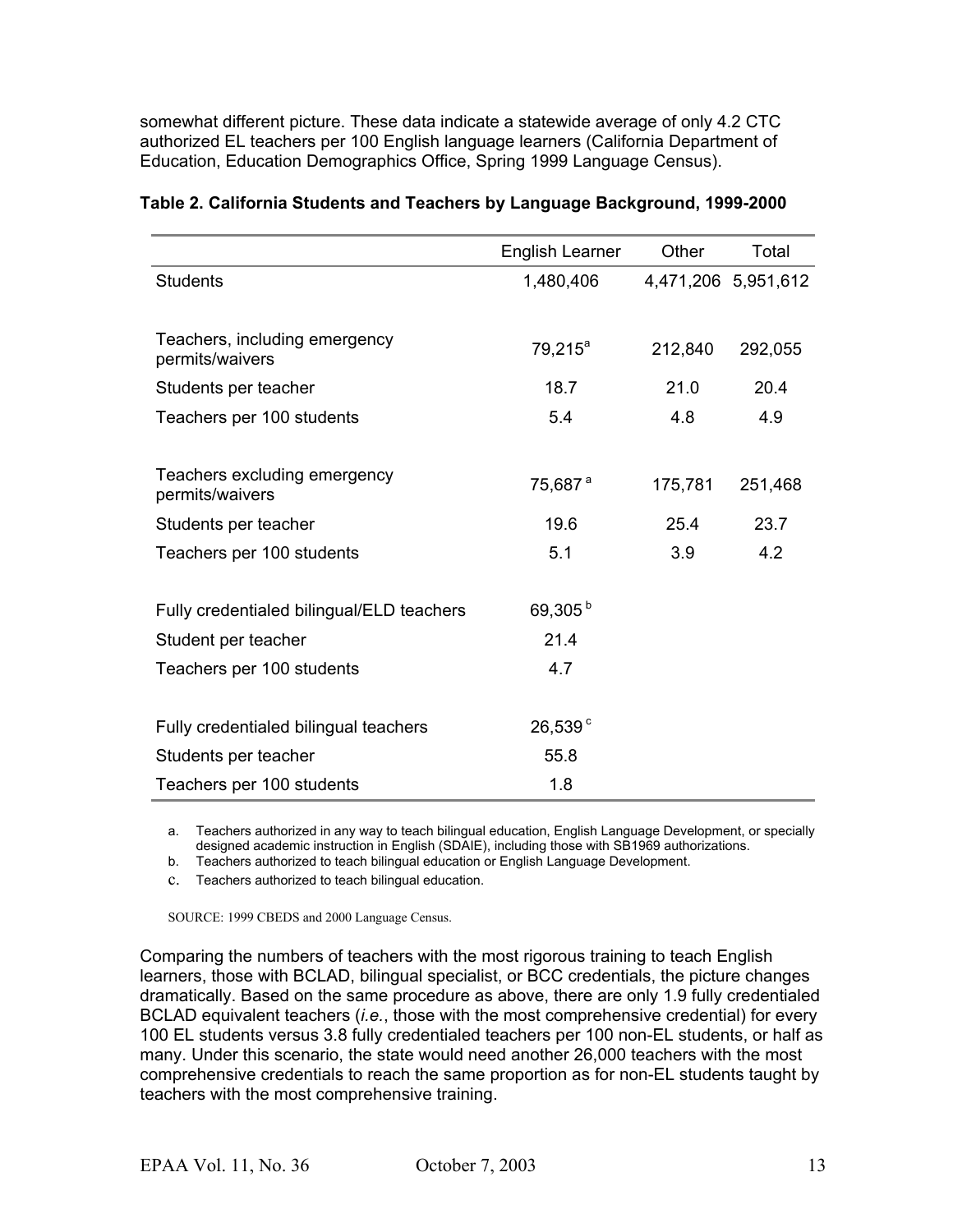#### **Distribution of EL Teachers in California**

While this statewide picture suggests that there are sufficient numbers of EL teachers with at least some authorization to teach English learners, it does not indicate how those teachers are distributed among schools. To investigate this issue, we classified schools based on the number of fully credentialed EL teachers they had for every 100 EL students. We divided schools into four groups: (1) schools with no EL teachers, (2) schools with a ratio of fewer than 2.5 fully credentialed EL teachers per 100 EL students--half the state average, (3) schools with a ratio between 2.5 and 7.5, and (4) schools with a ratio of more than 7.5--50 percent above the state average. We then computed how many schools were in each category and how many EL students attended those schools (Table 3).

| Fully Authorized EL teachers per | Elementary |      | Middle                                       |      | High          |       |
|----------------------------------|------------|------|----------------------------------------------|------|---------------|-------|
| 100 EL students                  |            |      | Number Percent Number Percent Number Percent |      |               |       |
| No EL teachers                   | 18,689     | 1.9  | 5,703                                        | 2.4  | 1,675         | 0.7   |
| Fewer than 2.5                   | 193,205    | 19.7 | 81,954                                       |      | 35.3 74,119   | 31.3  |
| 2.5 to 7.5                       | 610,629    |      | 62.3 120,153                                 |      | 51.7 132,402  | 55.8  |
| Greater than 7.5                 | 157,331    | 16.1 | 24,671                                       | 10.6 | 28,933        | 12.2  |
| Total                            | 979,854    |      | 100.0 232,481                                |      | 100.0 237,129 | 100.0 |

#### **Table 3. Number of English Learners by EL Teacher/Student Categories and Level, 1999-2000**

Source: 1999 CBEDS and 2000 Language Census

At the elementary level, more than 200,000 English learners--20 percent of the total- attend schools with 2.5 or fewer EL teachers per 100 English language learners. At the middle school level, more than 85,000 ELs attend such schools-- almost 38 percent of the total. At the high school level, more than 75,000 attend schools with such low numbers of qualified EL teachers--almost one-third of all high-school EL students. Counting English learners who attend other types of schools (e.g., alternative, continuation, etc.), more than 390,000 English learners in California--one out of every four--attends a school with fewer than half the state average of teachers with specialized authorizations to teach them.

Another indication of the shortage of teachers with the appropriate training to teach English learners is revealed from an analysis of the 2000 Class Size Reduction (CSR) teacher survey (Stecher & Bohrnstedt, 2002). According to those data, 37 percent of all teachers who taught grades 1-4 in 2000 held a CLAD credential, 10 percent held a BCLAD credential, and 45 percent held either a CLAD or BCLAD (see Table 4). In general, the higher the concentration of English learners in the classroom, the higher the proportion of teachers who held at least some authorization to teach them. Yet among classrooms where a majority of students are English learners, only about half of the teachers held an appropriate EL credential. Using data on the proportion of English learners in each type of classroom, we estimate that only 53 percent of all English learners enrolled in grades 1-4 in California in the 1999-2000 school year were taught by a teacher with **any** specialized training to teach them (Note 11). If we assume that teachers with BCLAD credentials have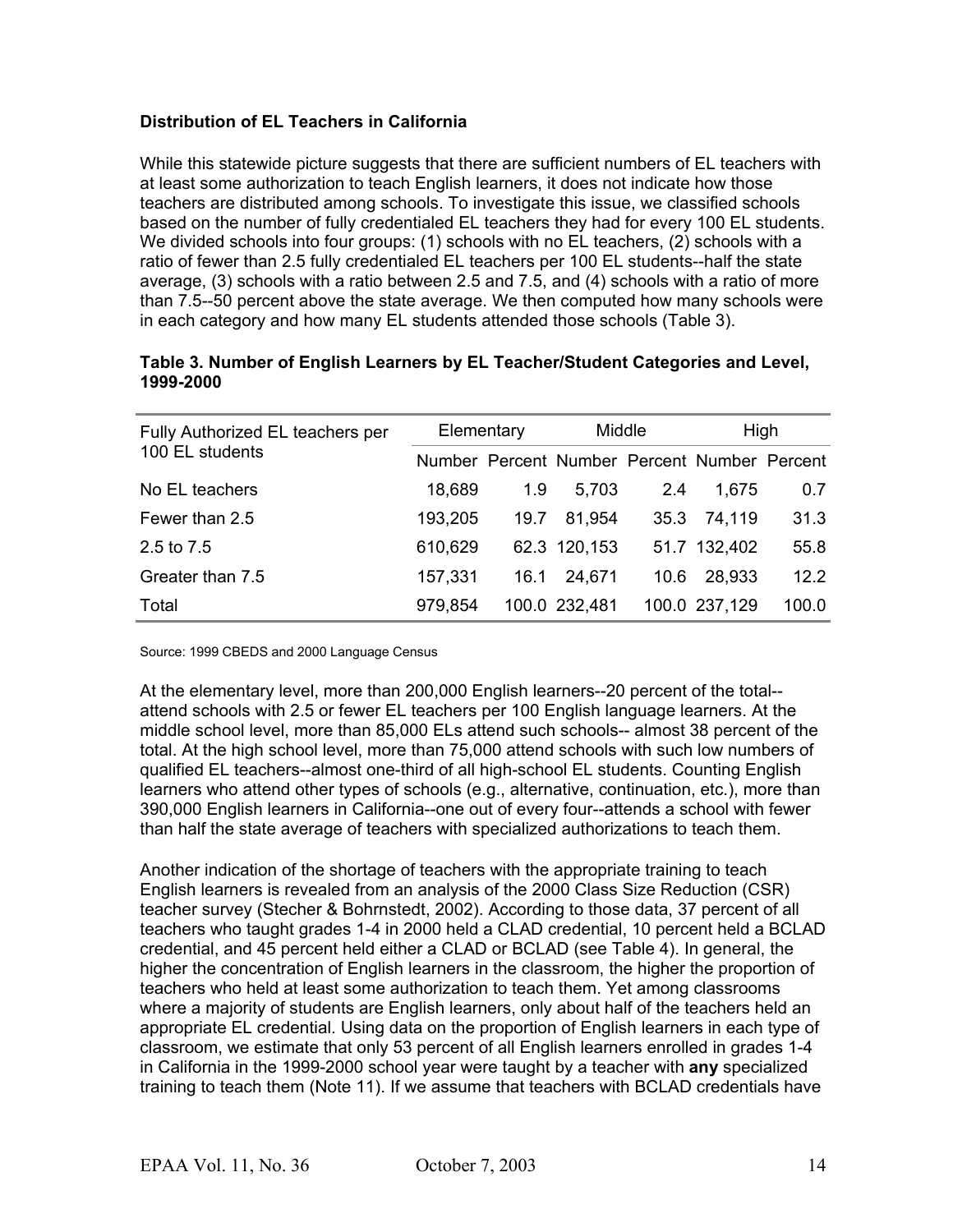the most appropriate training, only 22 percent of all English learners enrolled in grades 1-4 had such a teacher in 2000.

| Percent English Learners in the<br>classroom | Percent of all English<br>Learners | <b>CLAD</b> | <b>BCLAD</b> | CLAD or<br><b>BCLAD</b> |
|----------------------------------------------|------------------------------------|-------------|--------------|-------------------------|
| $\mathbf 0$                                  | 0                                  | 25          | 2            | 27                      |
| $1 - 25$                                     | 17                                 | 47          | 3            | 47                      |
| 26-50                                        | 20                                 | 46          | 11           | 54                      |
| 51-100                                       | 63                                 | 29          | 30           | 54                      |
| Total                                        | 100                                | 37          | 10           | 45                      |

#### **Table 4. Percent of Teachers in Grades 1-4 with CLAD and BCLAD Credentials By Classroom Concentration of English Learners, 2000**

NOTE: Results are weighted.

Source: 2000 Class Size Reduction Teacher Survey (N=774).

Class size reduction had some largely unanticipated consequences for EL students because of the relative concentration of English learners in the state's poorest schools. The migration of credentialed teachers away from these schools to those in more affluent areas with better working conditions was a significant feature of the class size reduction initiative in California (Stecher & Bohrnstedt, 2002). For example, the percentage of teachers not fully credentialed in schools with the smallest proportion of English learners (less than 8 percent) only increased from .3 percent in 1995-96 to 4.0 percent in 2000-01 (see Figure 6). However, the percentage in schools with the greatest proportion of English learners (40 percent or more) increased from 3.7 percent to 23.9 percent over the same five-year period. As a result, schools with the most English learners benefited the least from class-size reduction, at least in terms of access to fully credentialed teachers.

At the same time that EL students are less likely than others to have a qualified teacher, the challenges associated with teaching them are even greater than for the typical student. The large number of English learners who are immigrants frequently come from circumstances in which their early lives and education have been disrupted by war, loss or estrangement of family members, poverty, and residential mobility (Ruiz de Velasco & Fix, 2000; Olsen, 1998). As such, teachers must know how to intervene educationally with students whose personal and educational backgrounds are significantly different from the mainstream English-speaking student. Moreover, the age and grade placements of these students in U.S. schools often do not match their skill levels because of varying educational experiences in their countries of origin (Ruiz- de-Velasco & Fix, 2000).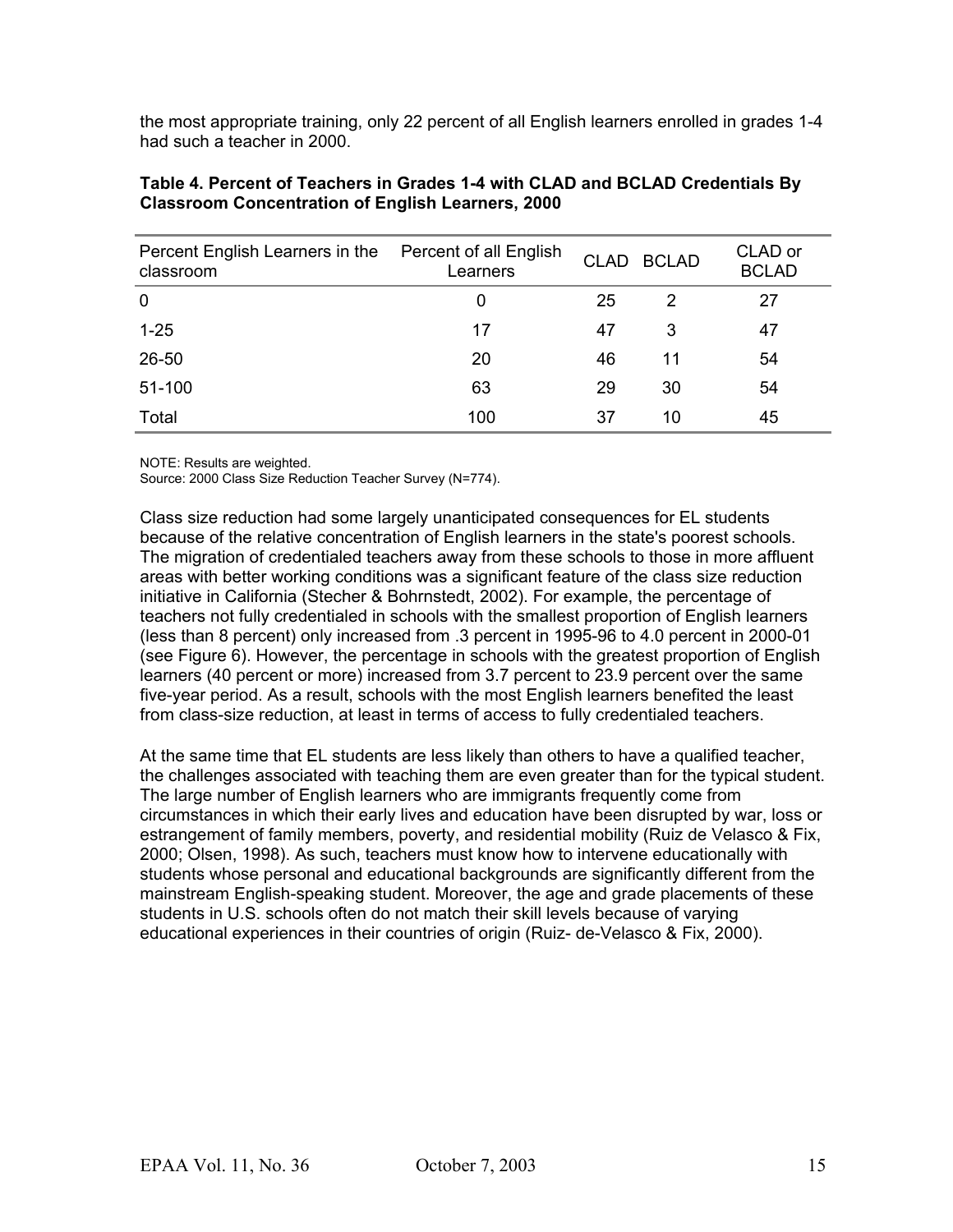



SOURCE: Brian M. Stecher and George W. Bohrnstedt (Eds.), *Class Size Reduction in California: Findings from 1999-00 and 2000-01* (Palo Alto: American Institutes for Research, 2002), Table B.17.

#### **Necessary Competencies of EL Teachers**

Wong Fillmore and Snow's (2000) study, entitled *What Teachers Need to Know about Language*, outlines the critical knowledge base that teachers must have for language learning in order to effectively teach children who do not speak standard English. They note that teachers need to know the units of language and how they operate differently across languages and dialects. For example, knowing how tense and plurality are formed in the child's native language can help the teacher to uncover difficulties in English and facilitate learning for ELs. Wong Fillmore and Snow also argue that by knowing the fundamental characteristics of words in the primary language of the student, the teacher can facilitate more rapid acquisition of English vocabulary and word construction. They point out, for example, that if a teacher can explain that the suffix *idad* in Spanish has the same consistent meaning as *ity* in English, the student's vocabulary and word usage can be expanded significantly. These authors also assert that teachers must understand the norms for language usage in the primary culture of the student in order to know how to encourage English learners in their acquisition of English. Another critical competency that Wong Fillmore and Snow argue teachers must have is a clear understanding of what constitutes *academic English* and how to support the acquisition of this particular form of the language for English learners. Academic English is the language of texts and often of tests, and it is not normally acquired in the course of conversation outside of academic contexts. For students who are not likely to "absorb" this form of English discourse in their homes or communities, it must be explicitly taught.

Of course, one of the most controversial of all topics in education is the best method for teaching reading. Many experts argue that there is no single best method. Rather there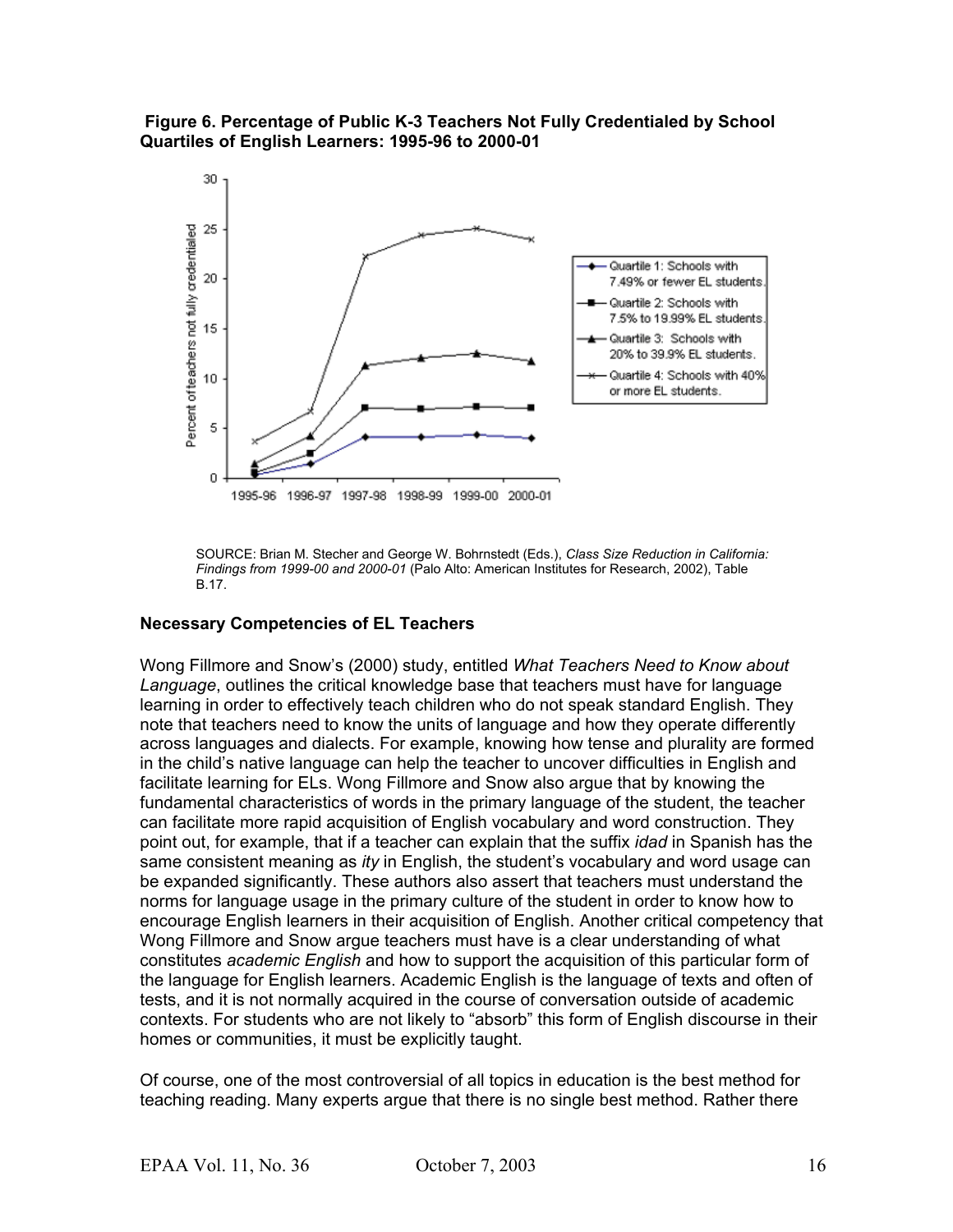are a number of strategies that are more or less effective with different students at different points in the process of learning (Snow, Burns & Griffin, 1998), and it requires the expertise of a well-trained teacher to know which strategy to use when, and with which children. There is even less agreement, however, on how best method to teach English learners to read in a language they do not understand–English. The National Research Council (Snow, Burns & Griffin, 1998) concluded that if reading instruction is not done initially in the primary language of the child, then educators should consider delaying it until English is acquired. This points out the degree to which the field continues to depend upon the skills of highly qualified teachers to make judgments about how best to teach reading to English learners. There simply are no "tried and true" strategies for teaching children to learn to read in a language they do not understand, and it is a vexing problem even to the experts in the field

Finally, there are significant issues associated with the cultural backgrounds of immigrant and non-English speaking students that bear on how they learn. Wong Fillmore and Snow (2000) argue that a critical role for all teachers is to socialize students to the demands of schooling. Certainly, this is made more difficult if the teacher does not understand both the cultural and linguistic norms of the students he or she is teaching. They point out that in correcting some students, or encouraging others to participate in linguistically-based activities in the classroom, teachers may inadvertently squelch the motivation of English learners to participate at all. Without understanding the cultural and linguistic expectations of these students' communities, teachers can undermine their students' learning by failing to acknowledge culturally appropriate behavior. For example, many teachers reward students for questioning behaviors and active participation in discussion, but some immigrant students are socialized to believe that such behavior is inappropriate in the classroom (Olsen, 1997).

Teachers themselves have cited their need for greater expertise in working with EL students. In a survey of all 1999-2000 graduates of teacher credential programs in the California State University system (total of 10,512) one fourth responded that they felt they were only "somewhat prepared" or "not at all prepared" to teach English learners (Office of the Chancellor, 2002). We note that these are the "cream of the crop" of teachers of English learners—those who have completed a full credential and in most cases have training at least at the level of the CLAD (Culture, Language and Development preparation (CLAD) credential (Note 12).

Many teachers of English learners also report difficulty in communicating with the parents of their students. In a recent Harris survey (Note 13), 23 percent of teachers of English learners reported that they had a hard time communicating with their English learners' parents about their children's educational progress and needs (Table 5). Not surprisingly, teachers with no special preparation to teach English learners were more likely to report difficulty, while most teachers with BCLAD credentials reported that they were able to communicate with their students' parents. It is also notable that in the Hayes et al. (2002) study of the LAUSD implementation of Proposition 227, the largest concern noted by non-English speaking parents was lack of communication with teachers.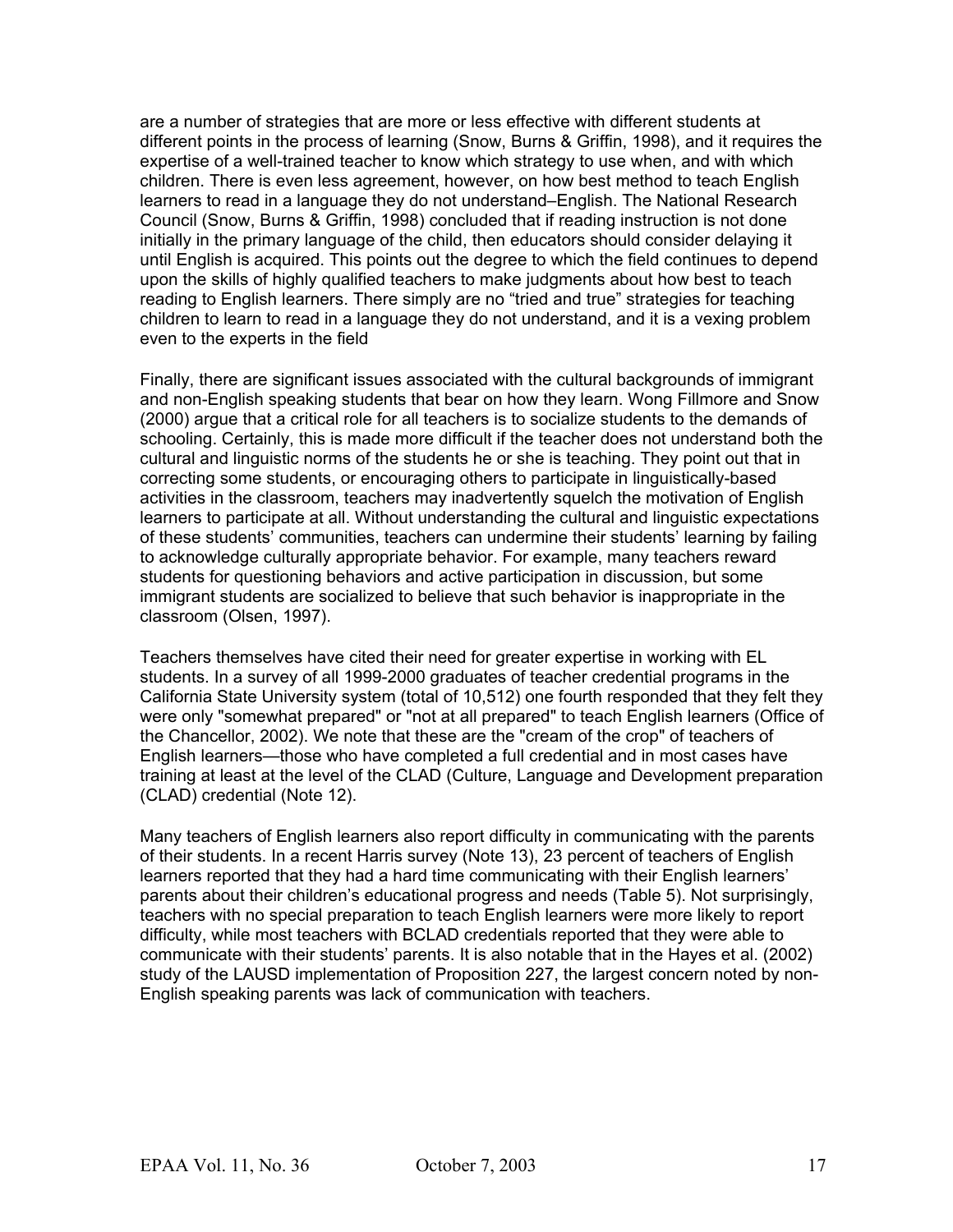**Table 5. Percent of teachers with EL students in their classes who reported difficulty in communicating with parents by teacher credential, January 2002**

| Teacher credential      | Percent reporting difficulty |
|-------------------------|------------------------------|
| CLAD (or equivalent)    | 25                           |
| BCLAD (or equivalent)   | 7                            |
| SB-1969/395 Certificate | 10                           |
| <b>None</b>             | 30                           |
| Total                   | 23                           |

NOTE: Results exclude respondents who did not answer question or answered "not sure." Results are weighted. Overall differences are statistically significant at .05 level or better.

Source: Harris Survey of a Cross-Section of California School Teachers, January 2002 (N=820).

A common critique of teacher preparation programs, both in California and elsewhere, is that the extant knowledge of how to teach English learners is not often incorporated into teacher preparation efforts (Wong-Fillmore & Snow, 2000; Reagan, 1997; Tomas Rivera Center, 1994; Milk, 1990). In effect, we know considerably more about how to prepare teachers than we act on in schools of education. This is generally viewed as a problem in translating research into practice. The reasons for this have been debated at great length in the education literature (cf. Cochran- Smith & Fries, 2001), but the only firm conclusion that can be drawn is that there is a clear disjunction between research and practice in teacher education. It is nowhere more painfully evident than in the preparation of teachers for English learners where it is commonly argued that the field lacks research-based methods, when in fact this is not the case (cf. August & Hakuta, 1997; Gándara & Maxwell-Jolly, 2000).

#### **Working Conditions for EL Teachers**

Given the opportunity, teachers vote with their feet for where they want to work, and school conditions appear to influence this vote. Recent research suggests that working conditions influence teachers' decisions about where to teach more than do salaries (Hanushek, Kain, & Rivkin, 2001; Loeb & Page, 2000). Data for California demonstrate this clearly. Table 6 demonstrates that the differences between conditions in schools with high and low concentrations of EL students are dramatic, even with respect to characteristics that would not intuitively seem to be related to the concentration of English learners. However, it is evident that when working and learning conditions are poor, they affect the attitudes of staff, and no doubt the ability of the school to attract competent and amiable people to work there.

Given the difficult working conditions and the added demands placed on teachers of English learners, it would be expected that both training and guidance on how to address these challenges would be provided. The data, however, show otherwise. Teachers of English learners are largely left to fend for themselves with inadequate guidance, resources, and training.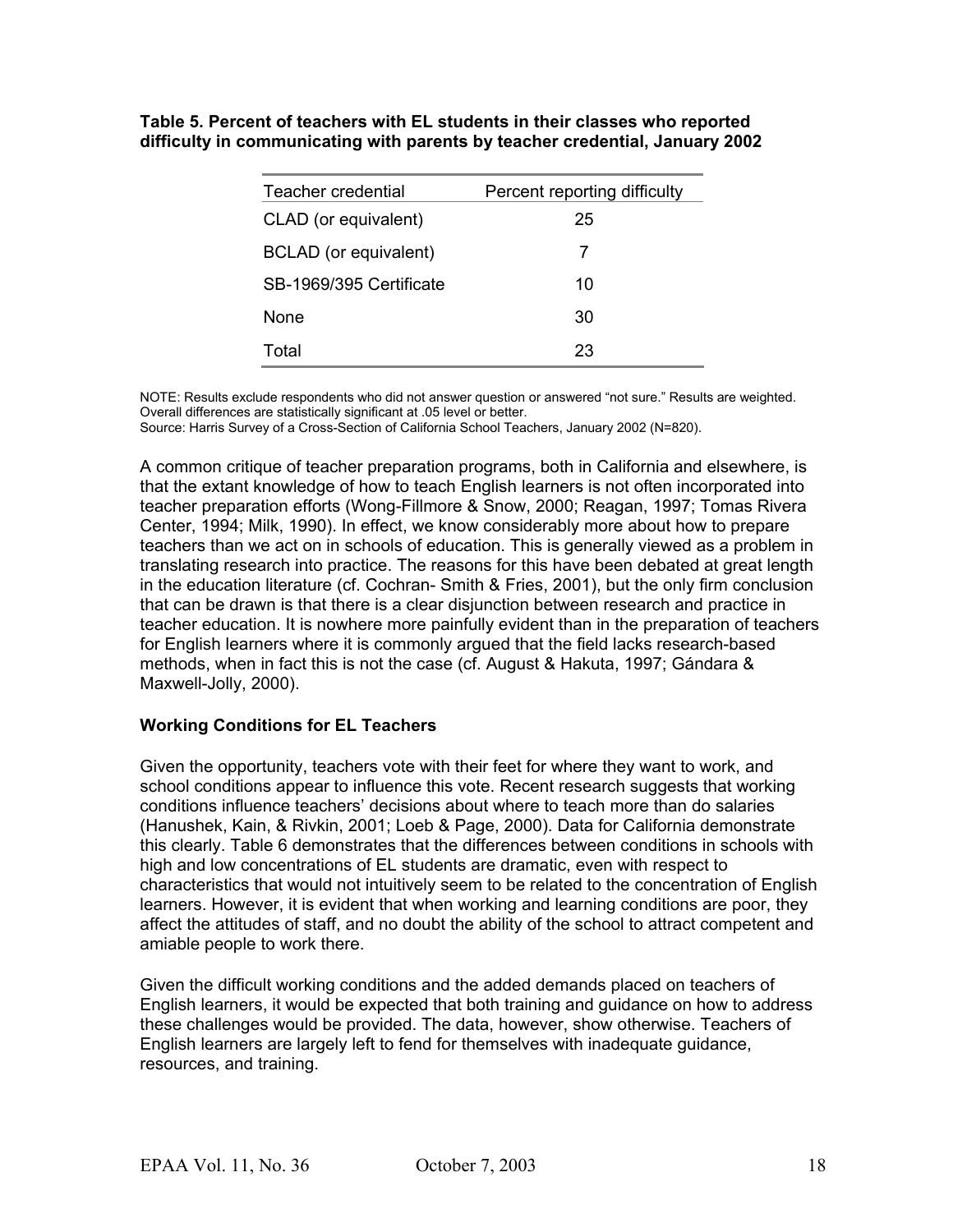|                                                           | 25% or less Over 25% Total |    |    |
|-----------------------------------------------------------|----------------------------|----|----|
| Problems in neighborhood where school is located:         |                            |    |    |
| Selling or using drugs or excessive drinking in<br>public | 16                         | 50 | 29 |
| Gangs                                                     | 32                         | 77 | 50 |
| Crime                                                     | 24                         | 77 | 45 |
| School climate:                                           |                            |    |    |
| Parents not active in programs                            | 4                          | 40 | 18 |
| Problem with overcrowding                                 | 25                         | 50 | 34 |

#### **Table 6. Characteristics of the Environment of California Elementary Schools by EL Concentration, Spring 1999**

Note: Results are weighted (S2SAQW0). All column differences are statistically significant at .05 level or better.

SOURCE: ECLS base year data for California public elementary schools (N=69).

#### **(2) Inadequate professional development opportunities to help teachers address the instructional needs of English learners**.

Although there are no studies that are able to demonstrate a causal relationship between student achievement outcomes and teacher professional development, the relationship between teacher preparation and student achievement (see, for example, Darling-Hammond, 2002) suggests that such a relationship probably does exist. Moreover, a number of studies have demonstrated that good professional development increases teachers' sense of competence and provides them with tangible strategies for better meeting the needs of their students (Herman & Aguirre-Munoz, 2003; Herman, Goldschmidt, & Swigert, 2003). Given these findings, teacher professional development has been a cornerstone of many states' education reform plans, including California's. Yet, surprisingly little emphasis has been placed on the specialized needs of teachers of English learners.

The instructional demands placed on teachers of English learners are intense. They must provide instruction in English language development while simultaneously or sequentially attempting to ensure access to the core curriculum. Yet data collected for California's Class Size Reduction Study (Stecher & Bohrnstedt, 2000) show that even where teachers are teaching a majority of English learners, the professional development they receive that is dedicated to helping them instruct these students is minimal. The percent of professional development time that teachers reported focusing on the instruction of English learners in 1999-2000 ranged from 3 to 10 percent with a mean of only 7 percent (Table 7).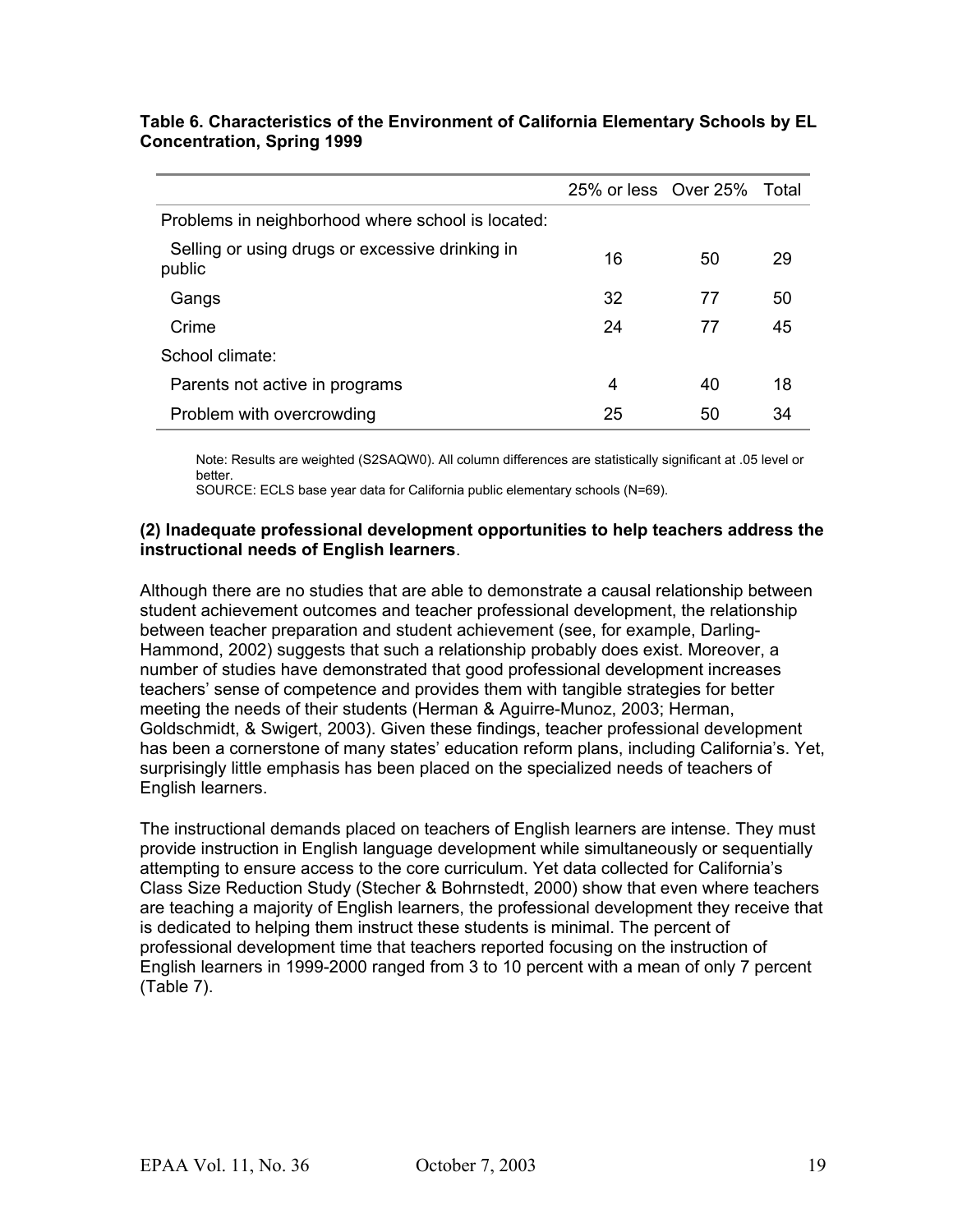| <b>Percent English Learners</b><br>in the classroom | Mean number<br>of days | Mean number<br>of hours | Percent of hours on<br>teaching English Learners |
|-----------------------------------------------------|------------------------|-------------------------|--------------------------------------------------|
| 0                                                   | 3.5                    | 28                      | 3                                                |
| $1 - 25$                                            | 3.6                    | 30                      | 8                                                |
| 26-50                                               | 3.3                    | 32                      | 9                                                |
| 51-100                                              | 3.8                    | 35                      | 10                                               |
| Total                                               | 3.6                    | 31                      |                                                  |

#### **Table 7. Professional Development of Teachers in Grades 1-4 by Classroom Concentration of English Learners, 1999-2000**

Number of hours estimated by recoding responses (8 hours or less = 4 hours; more than 8 = 12 hours). Note: Results are weighted.

Source: 2000 Class Size Reduction Teacher Survey (N=774).

These data are corroborated by several other recent studies. Hayes and Salazar (2001), in their study of 177 classrooms in the LAUSD, noted that teachers discussed "the problematic lack of resources and training to assist them to provide quality services to ELLs (p23)." A report on the results of a California Department of Education (CDE, 1999) survey of every California school district during the first year of Proposition 227 implementation showed that professional development to help teachers with English learner instruction was one of the most significant unmet needs in the aftermath of the passage of the proposition. The later, more ambitious, study of the implementation of Proposition 227 being conducted by American Institutes for Research (Parrish, et al., 2001, 2002) likewise reports a similar theme emerging from their investigation. The study documents a significant lack of guidance from the state about the nature of the instruction that should occur in the Structured English Immersion classrooms, and as a result, "teachers were not provided appropriate materials or guidance on how to use materials appropriately" (Parrish, et al., 2001, p. 36). Again, in the most recent report of this five-year study, researchers concluded that, "Barriers to the implementation of the Proposition include insufficient guidance for implementing regulations in the law; confusion over what the law requires and allows; and lack of clear operational definition for the various instructional approaches for EL students. In particular, educators lack clarity on what constitutes best practice within structured English immersion instruction" (Parrish, et al., 2002, p. ix).

The University of California has provided professional development for the state's teachers through its Professional Development Institutes (CPDIs). This is not the only professional development activity in the state, in fact, many districts sponsor extensive professional development programs, but it is the largest state-wide effort, with more than 45,000 teachers participating in these workshops in 2000-01. In that same year, a total of \$50,866,000 was provided for this purpose. Of this amount, only \$8,358,104 was earmarked for professional development in the area of English Language Development (Office of the President, University of California, 2002). This constituted about 16% of the professional development budget, although English learners constitute fully 25% of the students in the state, and as we have argued, are the most educationally deprived by their schools of all students. The AIR study found that only 18% of the teachers in their sample had even heard of the ELD CPDIs, and only 8% had attended one or more (Parrish, et al,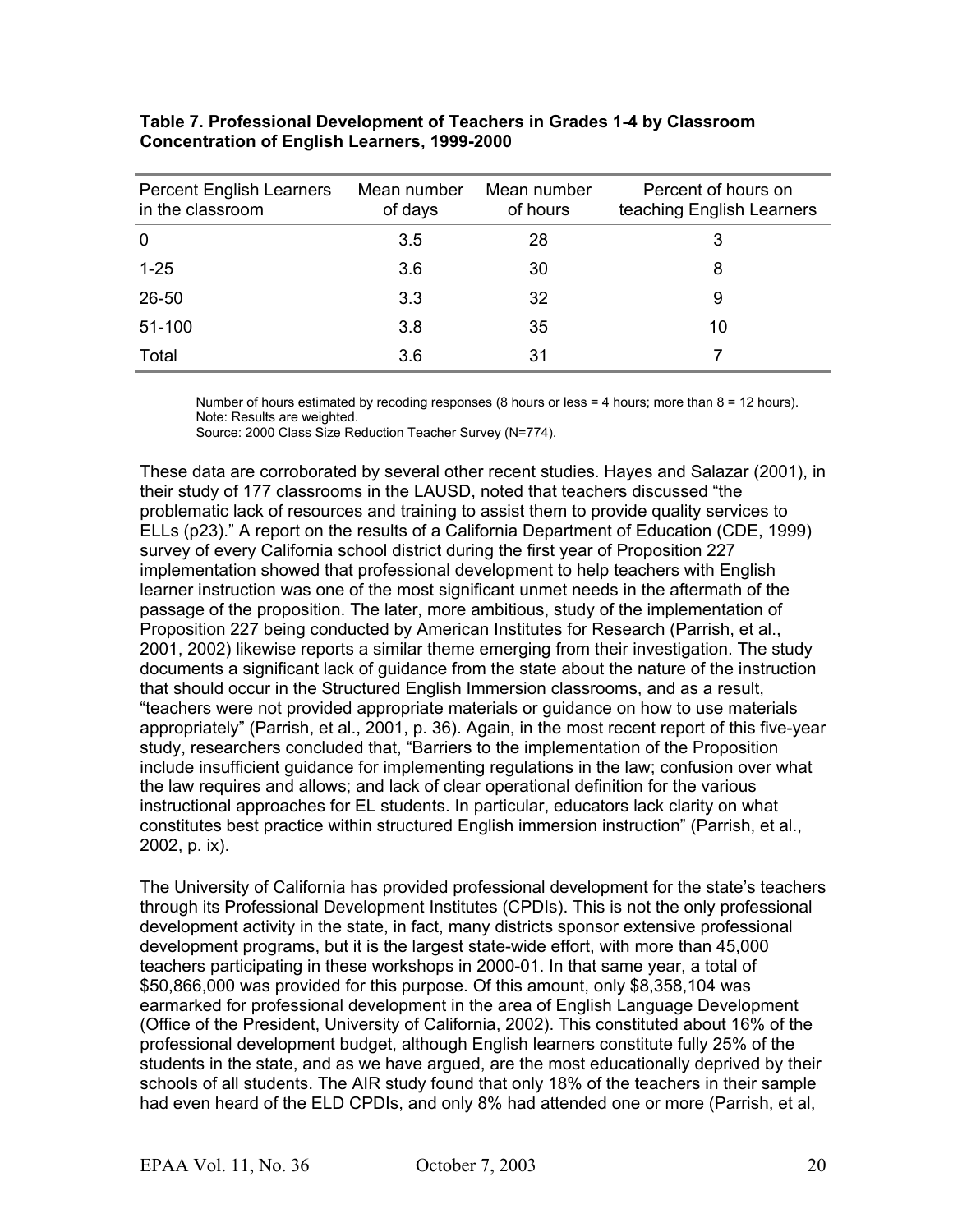2002, p. IV-40), suggesting that relatively little is done to disseminate information about resources that may be available to teachers of English learners.

#### **3. Inequitable access to appropriate assessment to measure EL achievement, gauge their learning needs, and hold the system accountable for their progress (Note14)**

While English learners must be incorporated into a state accountability system in order to insure that their educational needs are being met, the current system is of little value for monitoring their academic progress.

#### **English Language Testing of the Academic Progress of English Learners**

According to the National Academy of Sciences, "when students are not proficient in the language of the assessment (English), their scores on a test in English will not accurately reflect their knowledge of the subject being assessed" (NRC, 1999, p. 214). Therefore such assessments provide neither accurate data for accountability purposes, nor do they help teachers to enhance their instruction. As the National Research Council noted, " if a student is not proficient in the language of the test, her performance is likely to be affected by construct-irrelevant variance –that is, her test score is likely to underestimate her knowledge of the subject being tested" (NRC, 1999, p. 225). These tests can, moreover, have serious negative effects on the schooling of English learners in at least two ways: (1) positive changes in test scores over time can give the inaccurate impression that students have gained subject matter knowledge when, in fact, they may have simply gained proficiency in English. This misperception that EL students are making academic progress can lead schools to continue providing a curriculum that fails to emphasize comprehensible subject matter. (2) On the other hand, consistently low scores on tests can lead educators to believe that students need low-level or remedial education, when in fact, they may have mastered the curriculum in another language, but are unable to express these competencies through an English language test.

The current state accountability practice for English learners is as follows:

- All EL students in Grades 2-11 must take the Stanford 9 (SAT 9) (Note 15), a nationally norm-referenced test in reading and math (and science and social studies in the higher grades) administered in English, unless parents or a guardian provides a written request for a waiver.
- Only "ELLs who have been in the district for 12 months or more may not use nonstandard accommodations unless they have individualized education plans (IEPs) or Section 504 plans that include accommodations." (Note 16)
- English learners who have been in a district for less than one year (except for entering ninth graders in high school districts as of 2000) are excluded from the Academic Performance Index (API). (Note 17)
- The API is used to measure each school's performance based on student test scores. Through the Governor's Performance Award (GPA) Program, there are monetary and non- monetary awards based on positive changes in the API. In addition, through the Immediate Intervention/Underperforming Schools Program (II/USP), failing schools are identified for local and state intervention to improve programs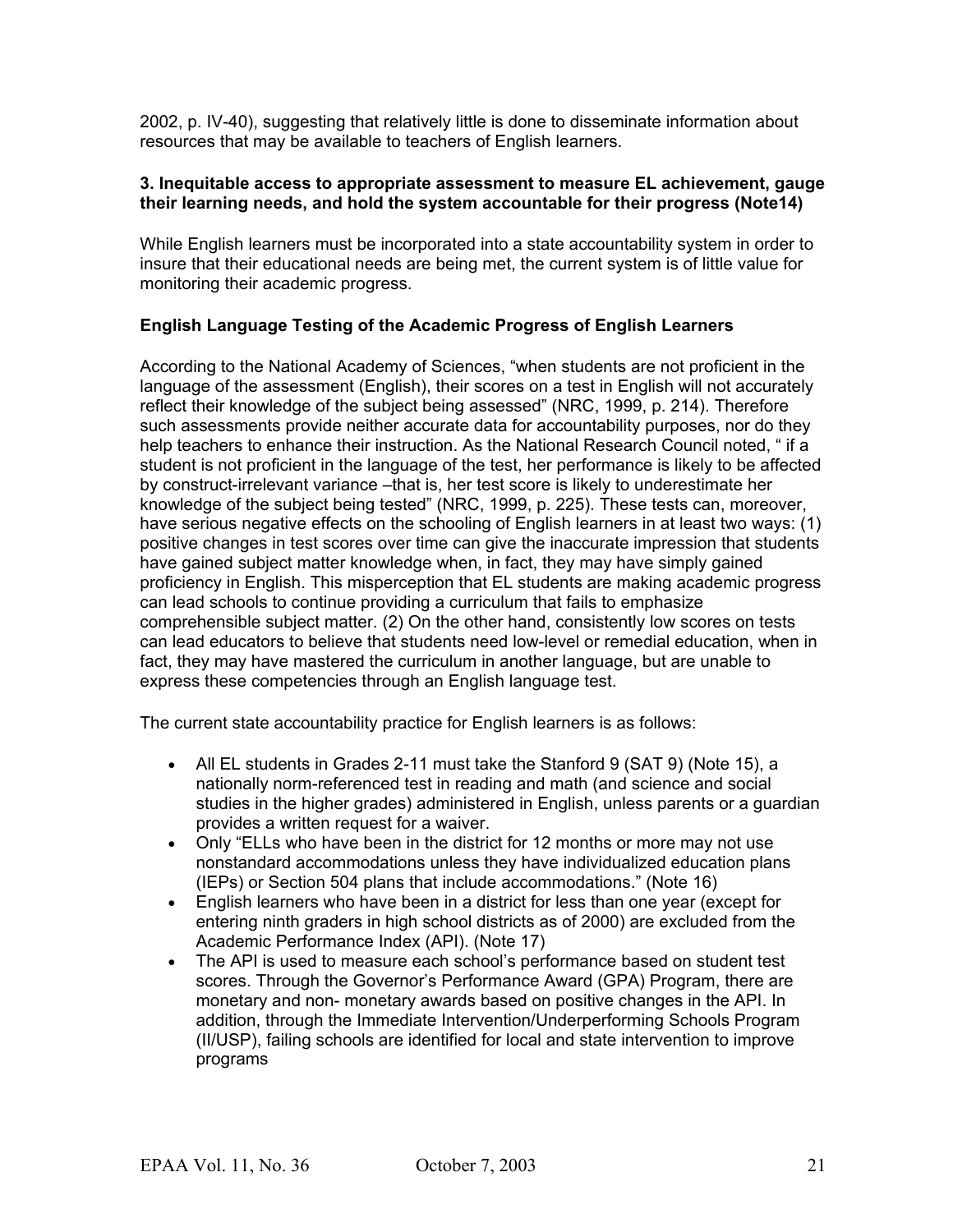- "Spanish-speaking English language learners who had been enrolled in California public schools less than 12 months when testing began [are] required to take the SABE/2 in addition to taking the Stanford 9…" (Note 18)
- Finally, the CAHSEE is the gatekeeper of graduation that all students, including English learners and other students with exceptional needs, must pass in order to receive a high school diploma (as of 2007).

The exclusive reliance on an English-language norm-referenced achievement test for EL students is inappropriate for these students (Note 19) and violates several standards established by the authoritative AERA/APA/NCME Standards for Educational and Psychological Testing. (Note 20)

Research on second language acquisition shows that it takes English learners on average between four to seven years to meet various standards of English proficiency (Hakuta, Butler & Witt, 2000). The burden is on the state to demonstrate that test scores for English learners who have been in the United States for less than four years are valid, yet the state has not made any attempt to obtain information to shed light on this question (Note 21).

The only cautionary statement by the CDE on the interpretation of standardized test scores appears on a web page and says: "Since the Stanford 9 norming sample was representative of the United States as a whole, it does not necessarily match California's student population." (Note22) There is no acknowledgement such as that of the San Diego Education Association that explicitly states that the California population is vastly different from the norming group: "The norming sample, while representative of the nation, does not reflect the huge diversity of California's student population. For example, 40.5% of California's students are Hispanic, but only 9.6% are in the Stanford 9 norming sample. While 24.6% of the state's students are of limited English proficiency, only 1.8% are in the sample." (Note 23) Since the test scores are reported with respect to the national percentile rank (NPR), failure to issue an explicit warning with respect to Hispanics and to English learners is a clear violation of this standard.

The state requires the collection of data using a comparable test in Spanish, the SABE/2. However, the state gives no guidance on how this information might be used to augment information from SAT 9. Indeed, while requiring SABE/2 for Spanish speaking students who have been in the U.S. for less than 12 months, the Department of Education explicitly rejects the use of SABE/2 in its Academic Performance Index (API) and does not monitor its administration. (Note 24) Among the reasons for this according to the Superintendent's Advisory Committee for the Public Schools Accountability Act of 1999 is that "SABE/2 is not aligned with state content standards", leading to "consensus in the API subcommittee to not include the SABE/2 in the 1999-2000 API." (Note 25) That SABE/2 is not aligned with the state content standards is uncontestable. But neither was the SAT 9 at the time the API system was developed. More recently, the SAT 9 has been augmented with new and revised items to bring it into alignment with state standards, and in fact, a new test is being developed that will be in even greater alignment. The same could be done with the SABE/2 or another similar achievement test in Spanish. Given the importance of API as a policy instrument in driving rewards and sanctions for school academic performance, it is indefensible that the state makes no provisions for the use of information from a native language test, indeed one that the state requires (on paper only) students to take. This point is made particularly salient by the discrepancies between English learner scores on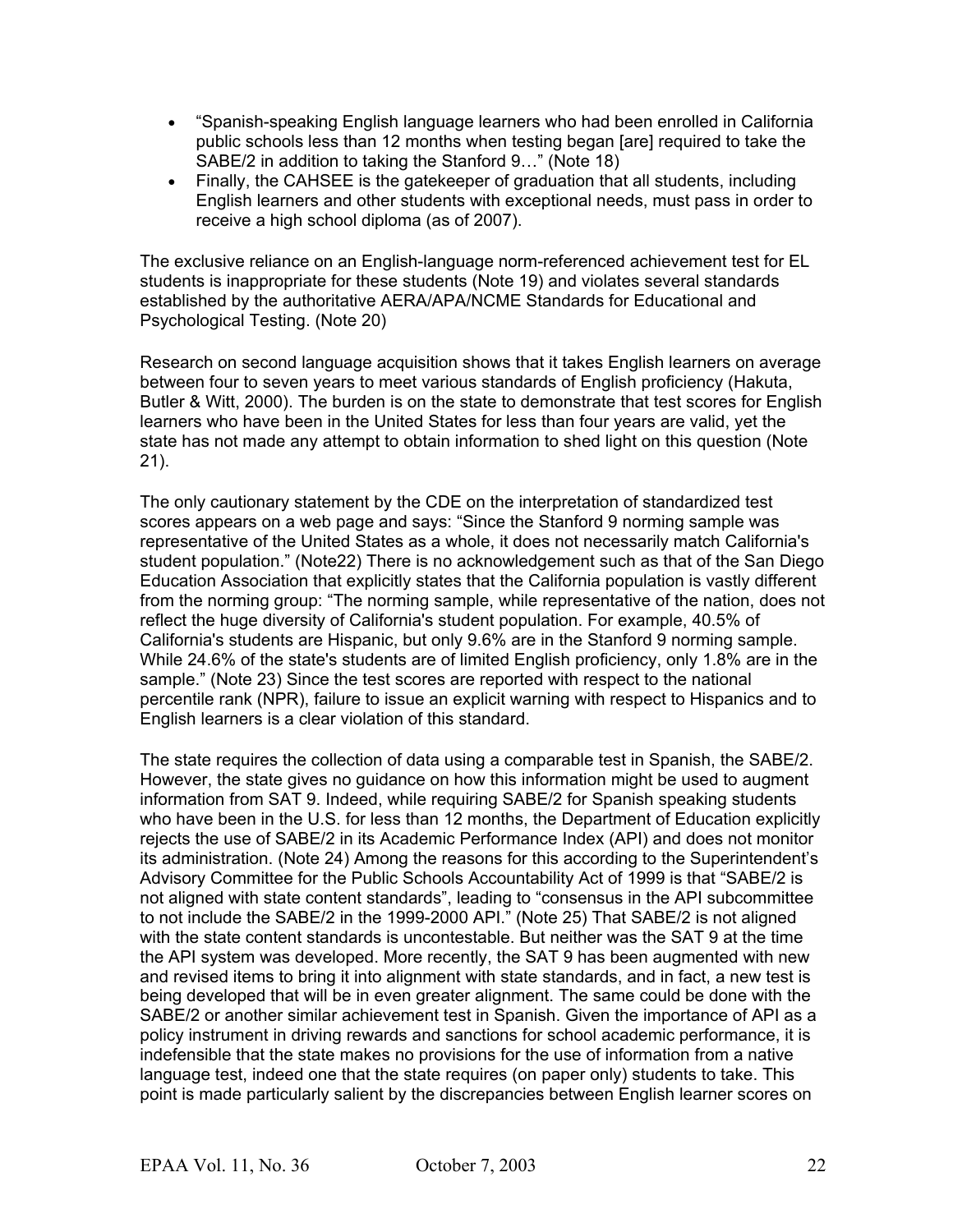the SABE/2 and on the SAT 9. Well over half (59%) of all 4th graders taking the SABE/2 reading test in 2001 scored at or above the 50th percentile on this test, which was normed on a Spanish-speaking population. In contrast, only 15 percent of English learners in the 4th grade performed as well on the SAT 9 (Note 26). The tests are not strictly comparable, but the discrepancies raise serious questions about the appropriateness of current practice of educational planning based on clearly faulty and incomplete information about what EL students know and need to know.

#### **California English Language Development Test (CELDT)**

The CELDT test of English language development was developed to make it possible for educators to assess the level of English proficiency of their English learners. Administered for the first time in 2001, the test, developed by CTB-McGraw Hill, and designed to assess English learners in grades 1 through 12 on reading, writing, comprehension, and oral English along a continuum of five levels, from Beginning (1) to Advanced (5). The purpose of the test is to monitor the growth of students' English skills over time and to provide a single statewide measure useable for both program placement and reclassification to the status of English proficient. Prior to the development of the CELDT, school districts used a variety of different tests which did not align with each other and provided no consistent basis for monitoring student progress (Gándara & Merino, 1994). While the CELDT was warmly received by educators of English learners as a potentially useful assessment tool, it suffers from at least two major limitations. It was so time-consuming to administer that it placed a significant burden on schools. In addition, scores were not available in a timely enough fashion to allow educators to use the information for program purposes (Note 27). As a result of these limitations, the CELDT has been revised by CTB-McGraw Hill. The restructured CELDT, form C, is being administered at the time of this writing. To what extent this makes it impossible to compare scores from 2001 to 2003 is not yet known.

#### **California High School Exit Exam**

EL students are much less likely to pass the High School Exit Exam (CAHSEE) than are English speakers (Note 28)**.** Students with exceptional needs as defined in Title 20 of federal law may take the exams with accommodations to meet their special needs. However, English learners do not have exceptional needs according to this definition and do not therefore qualify for accommodations in the state of California. The law does allow for districts to defer the requirement that students pass the exam until the pupil has completed six months of instruction in reading, writing, and comprehension in the English language. Nonetheless, no student, including those who are still classified as English learners, will receive a high school diploma without passing the exit examination in English.

An important feature of the law authorizing the CAHSEE is a requirement that the exam have curricular and instructional validity:

(2) "Curricular validity" means that the examination tests for content found in the instructional textbooks. For the purposes of this section, any textbook or other instructional material adopted pursuant to this code and consistent with the state's adopted curriculum frameworks shall be deemed to satisfy this definition.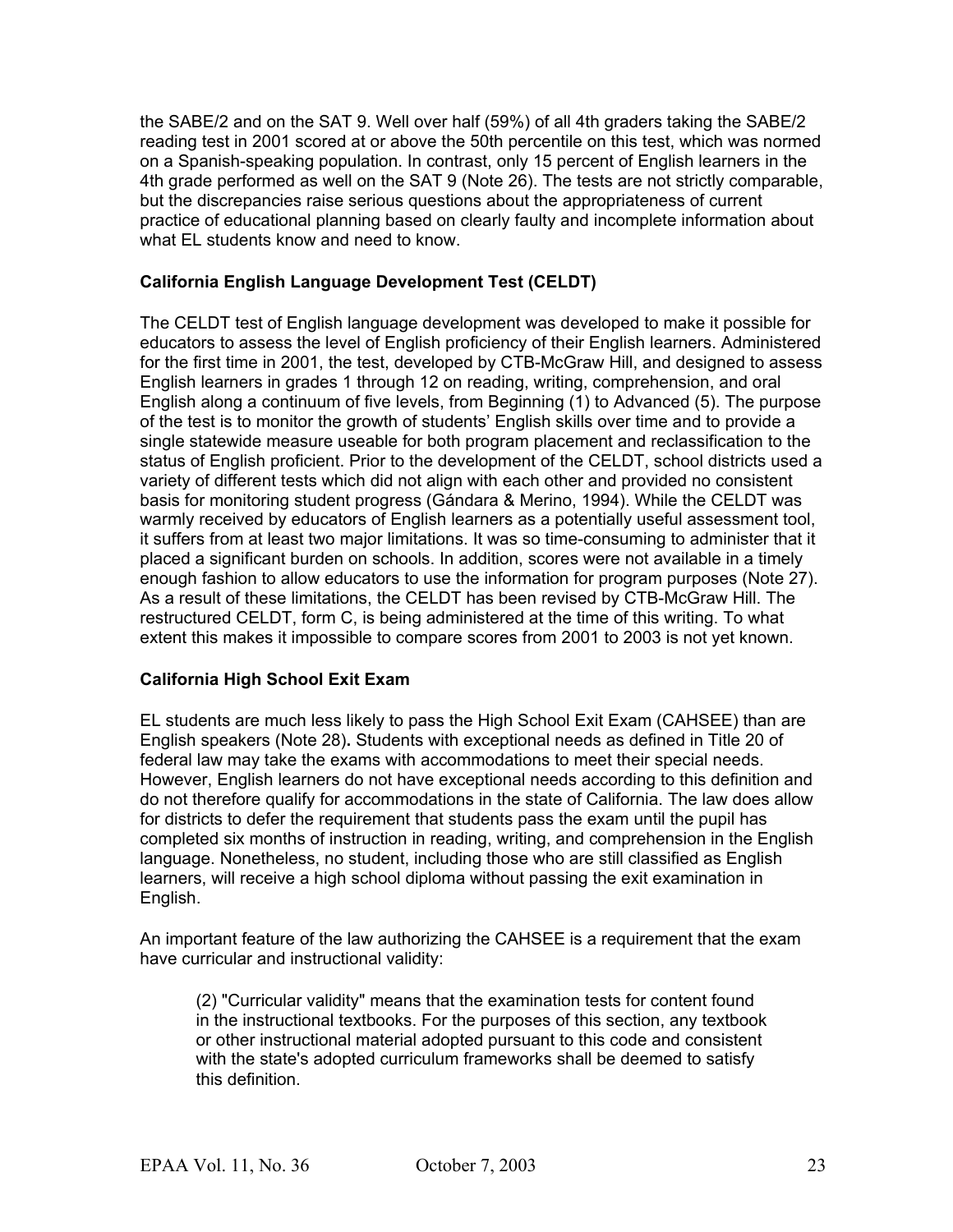(3) "Instructional validity" means that the examination is consistent with what is expected to be taught. For the purposes of this section, instruction that is consistent with the state's adopted curriculum frameworks for the subjects tested shall be deemed to satisfy this definition (Education Code Section 60850, f, 2 & 3).

The evidence that EL high school students do not receive the same instruction or have access to the same range of courses as their English-speaking peers puts in serious question the curricular validity of these tests for English learners. Moreover, evaluation of the early administrations of the test found that passing rates on the math exam are significantly correlated with completion of Algebra I (Wise, et al., 2002). Yet, EL students are often on a high school trajectory of ELD and basic classes that does not include algebra (Callahan, 2003). Furthermore, the condition of these students as English learners—students who by definition do not have the same level of understanding of all-English instruction as fluent English proficient students—raises questions about the instructional validity of the exam. This is particularly true for EL students in classrooms with teachers who do not have special certification or preparation in English learner teaching strategies. Unfortunately, the dearth of such prepared teachers (discussed in Section 2) is even greater at the secondary than the elementary school level.

#### **Accommodations**

When English tests are used to assess English learners, it is common practice in many states to use accommodations. Examples of test accommodations include using a parallel form of the same test content in the native language, administering the test in small groups, repeating directions, having a person familiar with the child's language and culture give the test, giving more time breaks, reading questions aloud in English, translating directions, extending the session over multiple days, simplifying directions, and using word lists or dictionaries (National Research Council, 1999: 218). California, however, does not allow accommodations for those EL students who have been here for over one year. CDE guidelines state:

English Language Learners may use nonstandard accommodations only if the local board of education adopts a policy before testing begins that includes the criteria each school is to use to identify ELLs eligible to use nonstandard accommodations. … After the policy is adopted English Language Learners who will have been enrolled in the district less than 12 months when testing begins may use any of the nonstandard accommodations including having the directions translated and using bilingual dictionaries. ELLs who have been in the district for 12 months or more may not use nonstandard accommodations unless they have IEPs or Section 504 Plans that include accommodations." (Note 29) Yet since the API index counts only those English learners who have been here for over one year, the API does not include assessment results for students who were allowed by a local school board to use accommodation practices.

The need for making accommodations available by at least allowing EL students additional time is clear from inspection of the data on the number of items and the time allotted, according to a table available on the CDE website (Note 30). For example, the reading vocabulary section of the test, at each grade level, has 30 items given in an allotment of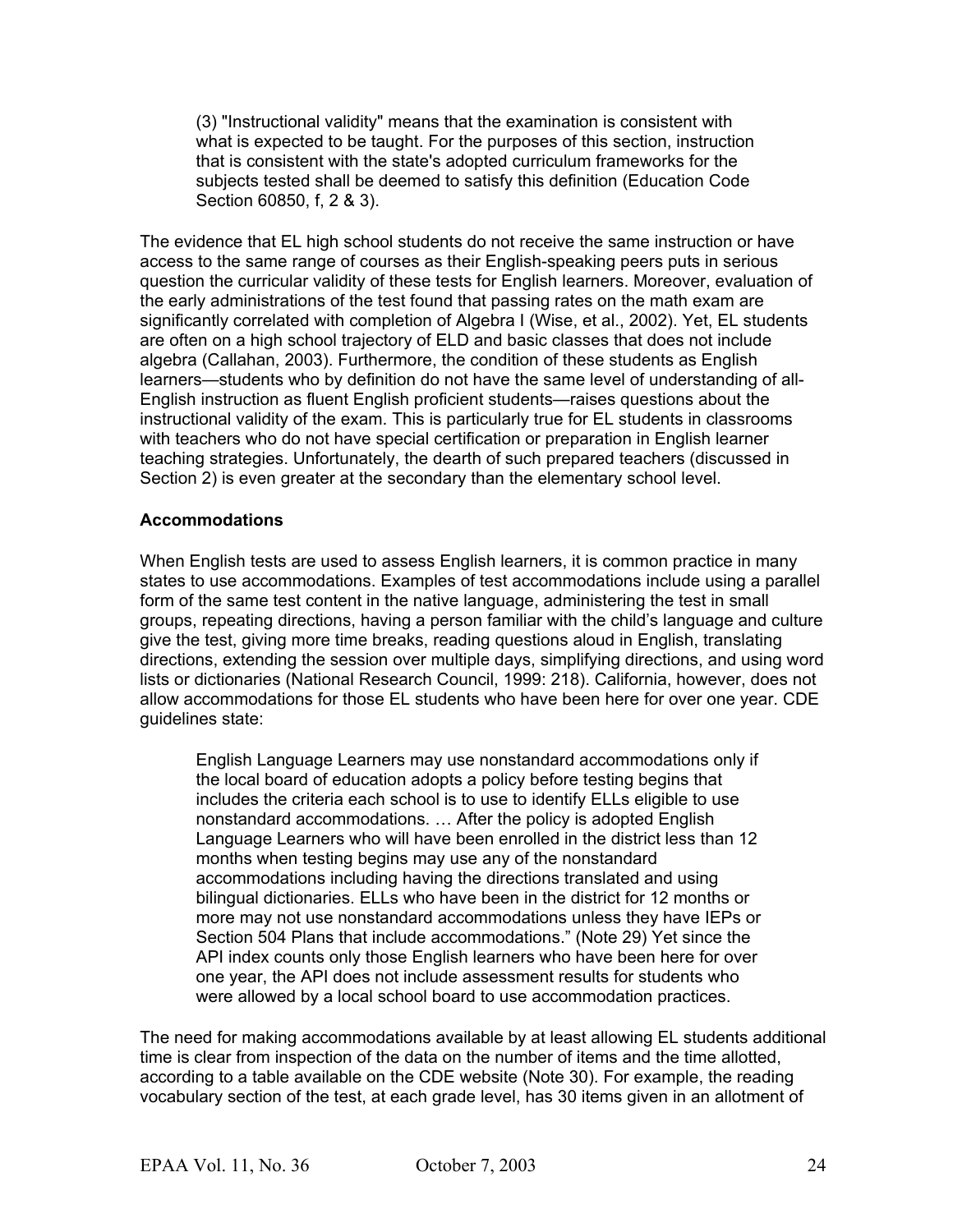20 minutes and for reading comprehension there are 54 items to be completed in 50 minutes for most grades. This pattern is also found in the mathematics items. That is to say, the speed of the test is less than one minute per item. While this may be sufficient for native speakers of English, this is hardly sufficient for most English Learners, particularly given that tests such as the SAT 9 purport to be tests of achievement (or "power"), not of speed.

#### **(4) Inadequate instructional time to accomplish learning goals**

There is a significant body of research that shows a clear relationship between increased time engaged in academic tasks and increased achievement. Carroll (1963) devised the classic model that showed learning is a function of the amount of time needed to learn something divided by the amount of time allotted to learn it. Others have attempted to make sense of the different ways that time can be used productively in learning. Berliner (1990) argues that "time on task" is different from "academic learning time", with the latter resulting in greater achievement gains than the former. Karweit (1989) has shown that "engaged time" on task, which is akin to academic learning time, is more important than simply the time allotted, as in the Carroll model. All of these models, however, suggest that there is a relationship between time and learning, and that learning increases when students are optimally engaged in learning activities for greater amounts of time. Notwithstanding the importance of time for learning, there are many ways in which English learners experience less time on academic tasks than other students:

- With the passage of Proposition 227, English learners who enroll in a California school for the first time must remain in a structured English immersion program for at least 30 days before being assigned to a permanent classroom. In a recent study of schools implementing the proposition, many teachers complained that they did not know what to do with students during this interim period and that a great deal of instructional time was lost trying to accommodate students who would not be continuing on in the same classroom. Particularly where parents had sought a waiver to have their child attend a bilingual classroom, teachers reported not knowing how to instruct these students. They lacked the necessary curricula and materials for the 30 days of all-English instruction before they began what would be their bilingual program for the remainder of the school year (Gándara et al, 2000).
- A common way that elementary schools organize instruction for English learners is to take them out of their regular classes for English language development. This strategy has been demonstrated to create further inequities in the education of "pulled out" students because they miss the regular classroom instruction (Cornell, 1995; Fleishman & Hopstock, 1993; Anstrom, 1997). Nevertheless, the practice continues to be relatively routine for English learners. There is generally no opportunity for students to acquire the instruction they have missed during the pull out period (Lucas, 1997; Ovando & Collier, 1998).
- In secondary schools English learners are often assigned to multiple periods of English as a Second Language (ESL) classes while other students are taking a full complement of academic courses. Commonly, when not enough courses are available in either SDAIE or other formats, students are given shortened day schedules, resulting in significantly less time devoted to academic instruction (Olsen, 1997).
- Classrooms with large numbers of English learners also have fewer assistants in them to help the teacher provide individualized time for the students. Table 8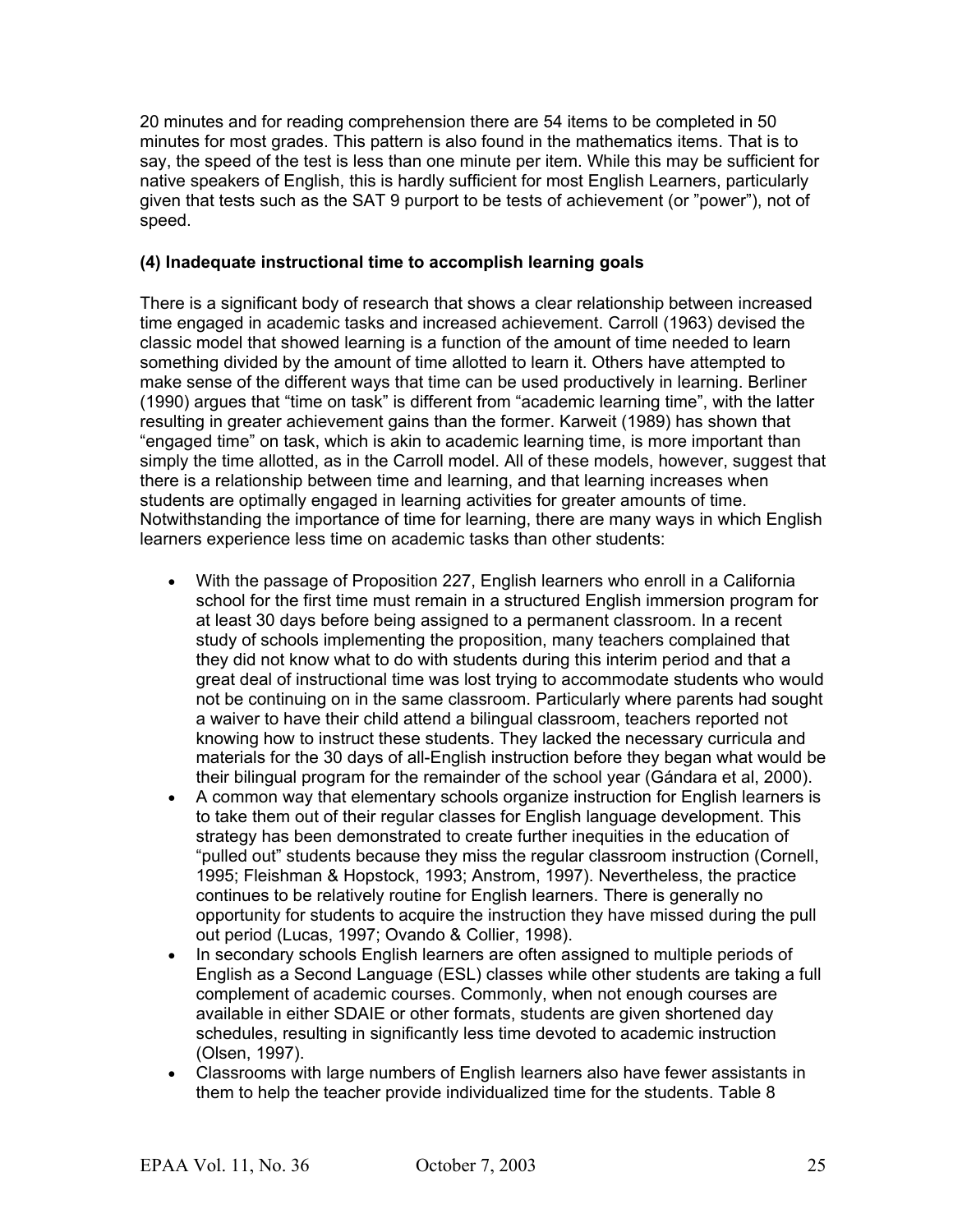shows the number and types of person hours devoted to classrooms by percent EL.

| <b>Percent English</b><br>Learners in the<br>classroom | Regular<br>aides | Special<br>education<br>aides | LEP or<br>bilingual<br>aides | Parents<br>or adults | <b>Students</b> | Other<br>specialists | Total |
|--------------------------------------------------------|------------------|-------------------------------|------------------------------|----------------------|-----------------|----------------------|-------|
| $\overline{0}$                                         | 3                | 2                             | <1                           | 4                    |                 |                      | 11    |
| $1 - 25$                                               | 3                |                               | <1                           | 2                    |                 |                      | 8     |
| 26-50                                                  | 2                | <1                            | 2                            |                      |                 | <1                   |       |
| 51-100                                                 | 3                | <1                            | 2                            | <1                   |                 |                      |       |
| Total                                                  | 2                |                               |                              | 2                    |                 |                      | 8     |

#### **Table 8. Hours of Assistance on Instructional Activities in Classrooms of Teachers in Grades 1-4 by Type and Classroom Concentration of English Learners, 1999-2000 (Mean hours)**

NOTE: Results are weighted.

SOURCE: 2000 Class Size Reduction Teacher Survey (N=774).

While the district is apt to provide more bilingual aide time for classrooms with high percentages of English learners, there is significantly less time spent in these classrooms by parents or other adults. The result is that classrooms with no or few English learners enjoy more adult time in the classroom, which means that more of these children will receive individualized instructional attention, exacerbating the gaps in instruction and achievement outcomes between English learners and English speakers. While it is not necessarily the school's or the district's "fault" that some schools enjoy more parent participation, it is a fact that must be considered in distributing resources among schools. Furthermore, when EL students are taught by bilingual teachers, these teachers are provided with much less paraprofessional assistance than their non-bilingual colleagues. In the view of many teachers this constitutes "penalizing" the most prepared teachers, and their students, for their extra expertise.

English learners in California are also more likely to be assigned to multi-track year round schools designed to accommodate more students on a campus. The year round plan that accommodates the most students is Concept 6, a schedule in which students attend school for only 163 days per year, instead of the 180 mandated by state law (Note 31). As Table 9 shows, English learners comprise fully half of the students assigned to Concept 6 schools. Students on the Concept 6 calendar attend school for 4 months twice a year, with two month breaks in between. This provides English learners less time to assimilate critical academic material and to be exposed to English language models. Just as important, however, is the loss of learning that occurs with two months breaks in school every 4 months. A significant body of research has now established that low income children (and English learners) are more disadvantaged by these lengthy breaks from school than middle income children. There is a demonstrably negative effect on their achievement (Cooper et al., 1996). Thus, the very students who need the most exposure to schooling, to English language models, and to opportunities to "catch up" to their English speaking peers are more likely to be assigned to school calendars that provide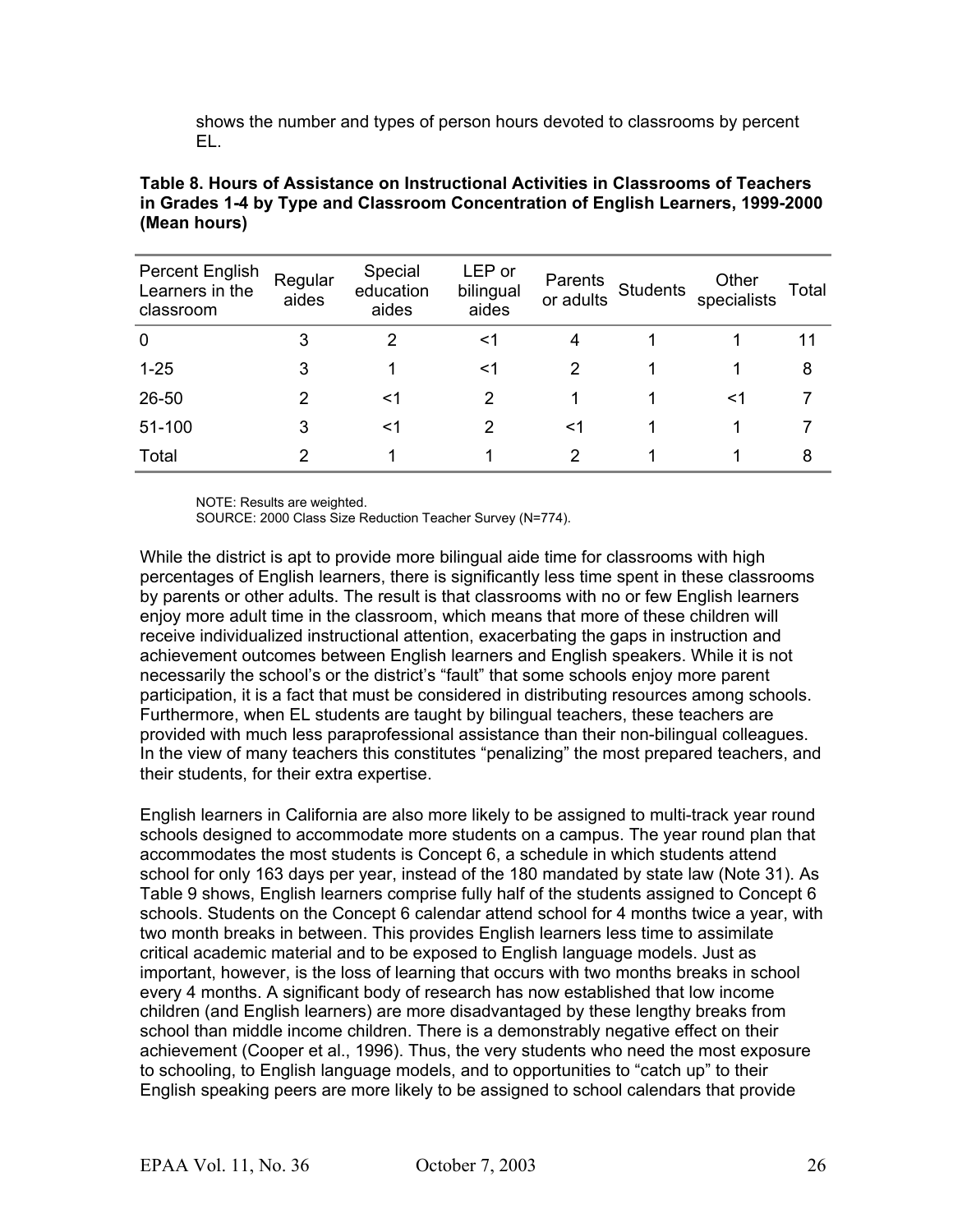them with fewer school days than other students and less exposure to English in a school setting.

|                             |                      |                              | Calendar                     |                          |
|-----------------------------|----------------------|------------------------------|------------------------------|--------------------------|
| Measure                     | <b>Statistic</b>     | Traditional/<br>Single-Track | Multi-Track Not<br>Concept 6 | Multi-Track<br>Concept 6 |
| Percent English<br>Learners | Mean                 | 21                           | 36                           | 51                       |
|                             | Median               | 15                           | 35                           | 53                       |
|                             | Number of<br>Schools | 5,913                        | 735                          | 221                      |

#### **Table 9. Distribution Characteristics of California Schools, 2001 Percent English Language Learner Enrollment by School Calendar**

Source: California Department of Education, Policy and Evaluation Division

(http://cdedata.com.hosting.pacbell.net/api2001base/dbapi01b.zip) and School Facilities Planning Division (http://www.cde.ca.gov/facilities/yearround/direct00.htm)

#### **(5) Inequitable access to instructional materials and curriculum**

All students need appropriate instructional materials. While some might argue that textbooks and other appropriate learning materials are not essential to learning, Oakes and Saunders (2002) have argued cogently that the preponderance of research evidence demonstrates a clear link between appropriate materials and curriculum and student academic outcome. English learners, however, need additional instructional materials in two areas. First, all English learners need developmentally appropriate materials to learn English and to master English Language Development standards. Second, English learners receiving primary language instruction need appropriate materials in their native language. However, the evidence suggests that many are not gaining access to such materials. In the second year report of the AIR study, researchers report that 75% of the teachers surveyed said they "use the same textbooks for my English learner and English only students" and fewer than half (46%) reported using any supplementary materials for EL students (Parrish, et al., 2002, p. IV-34). This raises the question of how much EL students can be expected to learn without materials adapted to their linguistic needs. It is not particularly surprising then that only 40.9% of teachers report they are "able to cover as much material with EL students as with EO students" (Parrish, et al., 2002, p. IV-35). There is ample evidence in the research literature that when students cover less material than their peers, their skills decline relative to other students and they are prone to be placed in low academic groupings or tracks where educational opportunities are limited (Barr & Dreeben, 1983; Oakes, 1985; Goodlad, 1984; Gamoran, 1992).

The quality of instructional materials appears to differ by concentration of English learners in the school as well. Data from the Harris survey show that teachers with high percentages of English learners are less likely than teachers with low percentages of English learners to have access to textbooks and instructional materials, in general, and materials needed by English learners in particular. Almost half of teachers with high percentages of English learners report that the textbooks and instructional materials at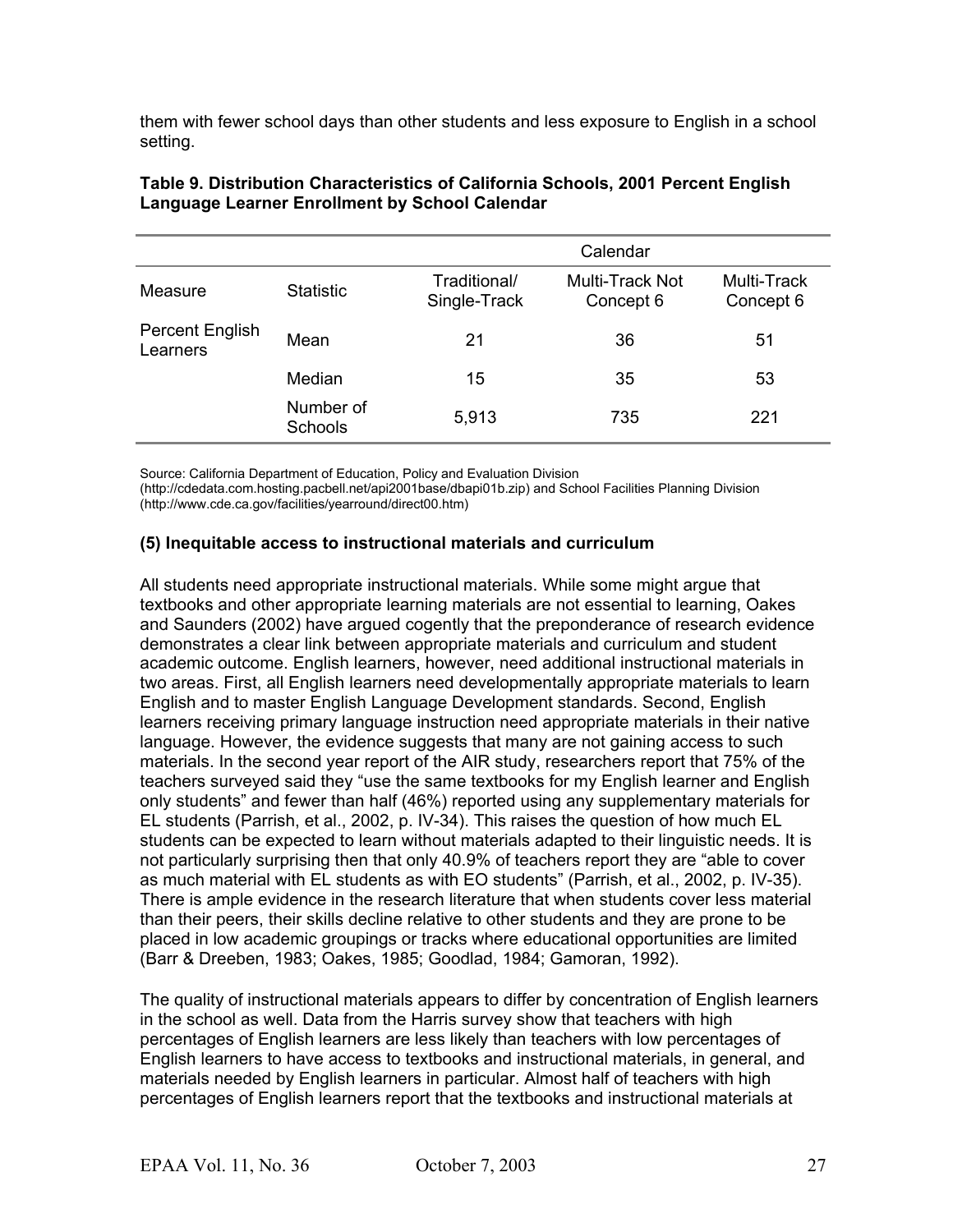their schools were only fair or poor compared to 29 percent of teachers with low percentages of English learners (Table 10). Teachers with high percentages of English learners were also almost twice as likely as teachers with low percentages of English learners to report that the availability of computers and other technology was only fair or poor. Moreover, almost two-thirds of teachers with high percentages of ELs in their classes reported not enough or no reading materials in the home language of their children and more than one quarter reported that they did not have any or enough reading materials at students reading levels in English.

#### **Table 10. Condition and Availability of Instructional Materials in California Schools by Percentage of English Learners in Teachers' Schools or Classrooms, January 2002 (percent of teachers reporting condition)**

|                                                                               | School EL    |          |       |
|-------------------------------------------------------------------------------|--------------|----------|-------|
|                                                                               | 25% or less  | Over 25% | Total |
| Reported by all teachers (N=1071)                                             |              |          |       |
| Textbooks and instructional materials are ONLY FAIR OR POOR                   | 14           | 22       | 17    |
| Availability of computers and other technology is ONLY FAIR OR<br><b>POOR</b> | 26           | 40       | 31    |
|                                                                               | Classroom EL |          |       |
|                                                                               | 30% or less  | Over 30% |       |
| Reported by teachers who have EL students in their classes (N=829)            |              |          |       |
| Not enough or no reading materials in home language of children               | 44           | 68       | 51    |
| Not enough or no reading materials at students reading levels in<br>English   | 19           | 29       | 22    |

NOTE: Results exclude respondents who did not answer question or answered "not sure." Results are weighted. All column differences are statistically significant at .05 level or better. Source: Harris Survey of a Cross-Section of California School Teachers, January 2002.

#### **Weak Curriculum**

There is a significant body of research on tracking that connects the rigor of instruction to students' academic outcomes (Mickelson, 1999; Oakes, 1985; Page; 1990). The negative effects of low-track instruction are doubly detrimental for ELs who enter the classroom already at a linguistic disadvantage (Callahan, 2003; Harklau, 1994; Katz, 1999). There is a common perception that English learners are clustered in the early years of school, and so most attention is applied to students in this age group. However, about one-third of English learners in California are found in grades  $7 - 12$ . And, these students are often shortchanged by their schools because of lack of appropriate coursework offerings or materials to support courses for English learners. In secondary schools, English learners are often assigned to multiple periods of ESL or ELD classes while other students are taking a full complement of academic courses. Commonly, when not enough courses are available in either SDAIE or other formats, students are given shortened day schedules, resulting in significantly less time devoted to academic instruction (Olsen, 1997).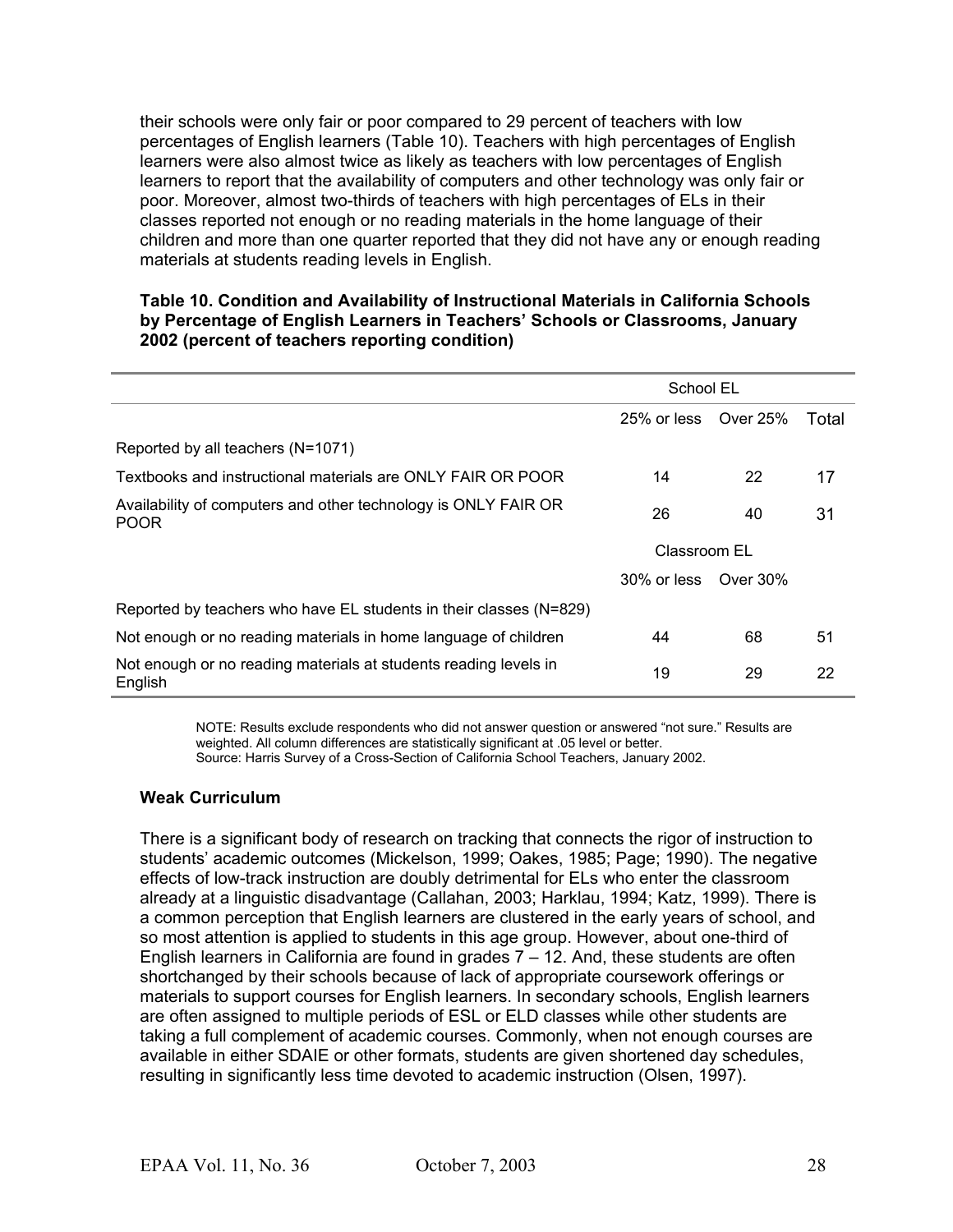We selected a random sample of transcripts of secondary English learners from two different northern California districts. In district #1, we compared a random sample of English learners with a random sample of English speaking students. For English only students (20) with GPAs from 1.6 to 4.1, 58% of their courses were college preparatory. For the English learners (8), with GPAs from 1.3 to 3.3 (this was the upper bound of the GPA range for English learners), 21% of their courses were college preparatory. The following are samples of English learner programs for the sophomore and senior years:

#### District #1

Saul (2 years in U.S., attended 9th grade in Mexico where he was in a college preparatory curriculum and took advanced mathematics courses) Sophomore year (2001):

Period 1: No class Period 2: Language Development 1 Period 3: Language Development 2 Period 4: Native Spanish1 Period 5: U.S. History (in Spanish) Period 6: Math A (general, low level) Period 7: Weightlifting

(Two courses meet college preparatory requirements: Spanish and U.S. History. No science is provided.)

Jose Luis (1 year in the U.S. Uneven academic history prior to immigration) Sophomore (2001):

Period 1: No class Period 2: Language Development 1 Period 3: Language Development 1 Period 4: General Math (in English) Period 5: Native Spanish 1 Period 6: Drawing 1 Period 7: No class

(One class prepares student for college requirements: Spanish. No science or social science offered. Student failed English only math because he could not understand the teacher.)

District #2

Marcos (Long term EL student, enrolled in California schools prior to entering high school). Sophomore (2000):

Period 1: English 10 SDAIE Period 2: World History SDAIE Period 3: Pre Algebra A SDAIE Period 4: Court Sports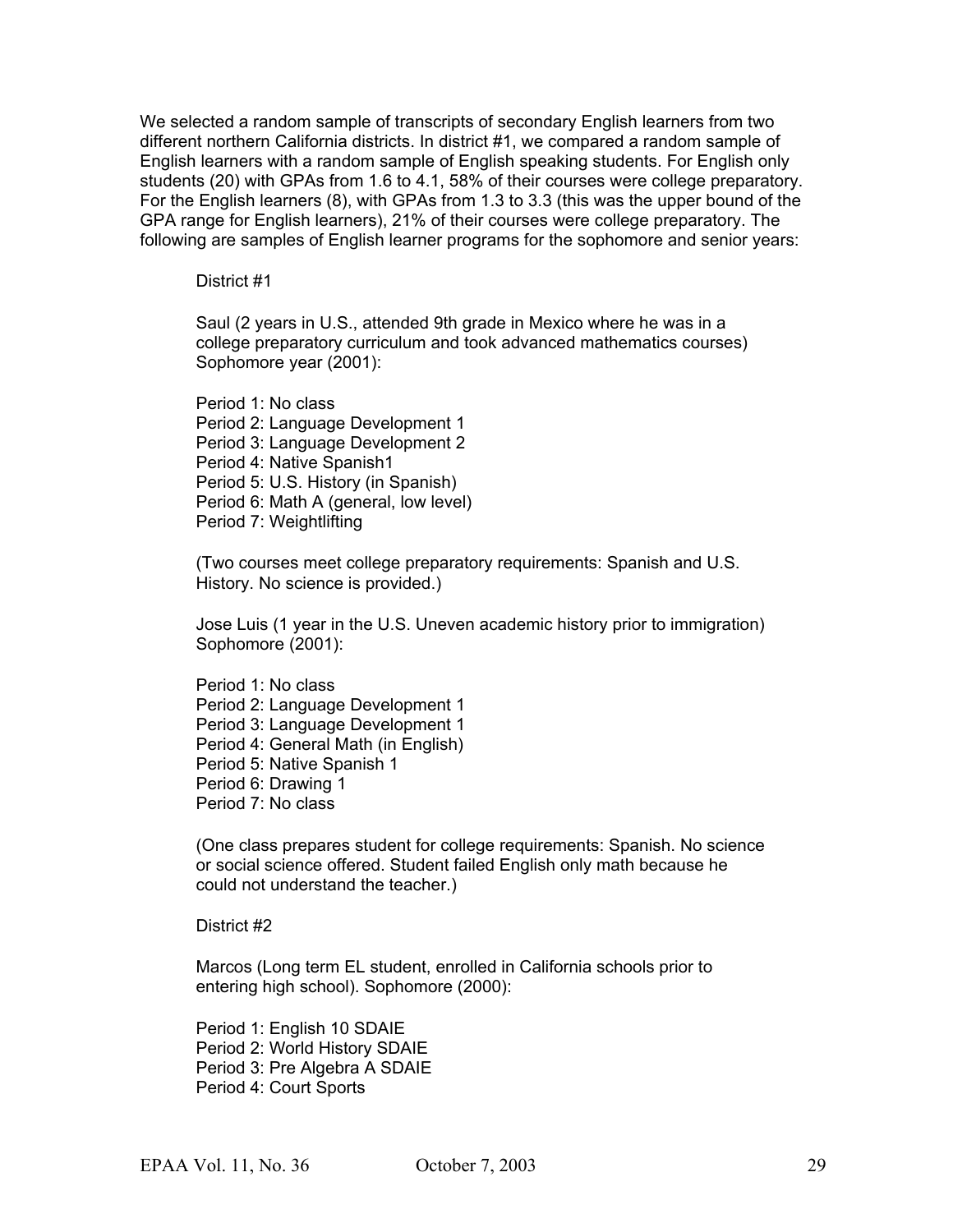Period 5: Integrated Science 2 SDAIE Period 6: ELD 5

(Only two courses could be used to meet college preparatory requirements: World History and Integrated Science as an elective, not as a science course. Student never took a college preparatory science, math or English course through the junior year of high school.)

Marisela (Long term EL student, enrolled in California schools prior to entering high school) Senior year (2002):

Period 1: Power English Period 2: Weight training Period 3: ELD 5C Period 4: Business Math Period 5: Consumer Foods Period 6: Floral Design

(None of the student's courses meets college preparatory criteria. The student took no laboratory science or math beyond Algebra 1, which she failed and received no credit.)

These are students who have been attending California schools with caring administrators and school personnel, but the schools did not have the resources –human or otherwise to provide an appropriate program of study for these students. They were selected randomly from among a pool of students like them for illustrative purposes, but they represent typical scenarios in many of California's high schools.

Because the state does not effectively monitor the quality of instruction that English learners receive, or the amount of time they spend in Structured English Immersion settings, we do not know to what extent the educational services provided for these students meet high standards of quality. We can guess at this figure, given the large numbers of unprepared teachers who teach them. It is worth noting, however, that more than 82,000 English learners in California receive *no special instruction whatsoever*. For some of these students this is based on parental request, but even this requires greater scrutiny. The AIR study of the implementation of Proposition 227 (Parrish, et al, 2002) noted that there remained a great deal of confusion among parents about what options existed for them, and that "in some cases, teachers are discouraged from discussing educational alternatives for students" (p. IV-41). In this environment, some parents are certainly making uninformed decisions about their children's educational program. The state has not monitored the extent to which schools and districts provide full disclosure to parents about the programs they may and do offer.

#### **Over-placement in Special Education resulting in weak curriculum**

The persistent and pervasive inequities in access to well- prepared teachers, school resources and facilities, appropriate assessment and time to accomplish learning goals result in large and growing gaps in achievement for English learners vis-à-vis their English speaking peers, and ultimately to misplacement into some special education classes. In the consent decree resulting from the *Diana v California State Board of Education* (U.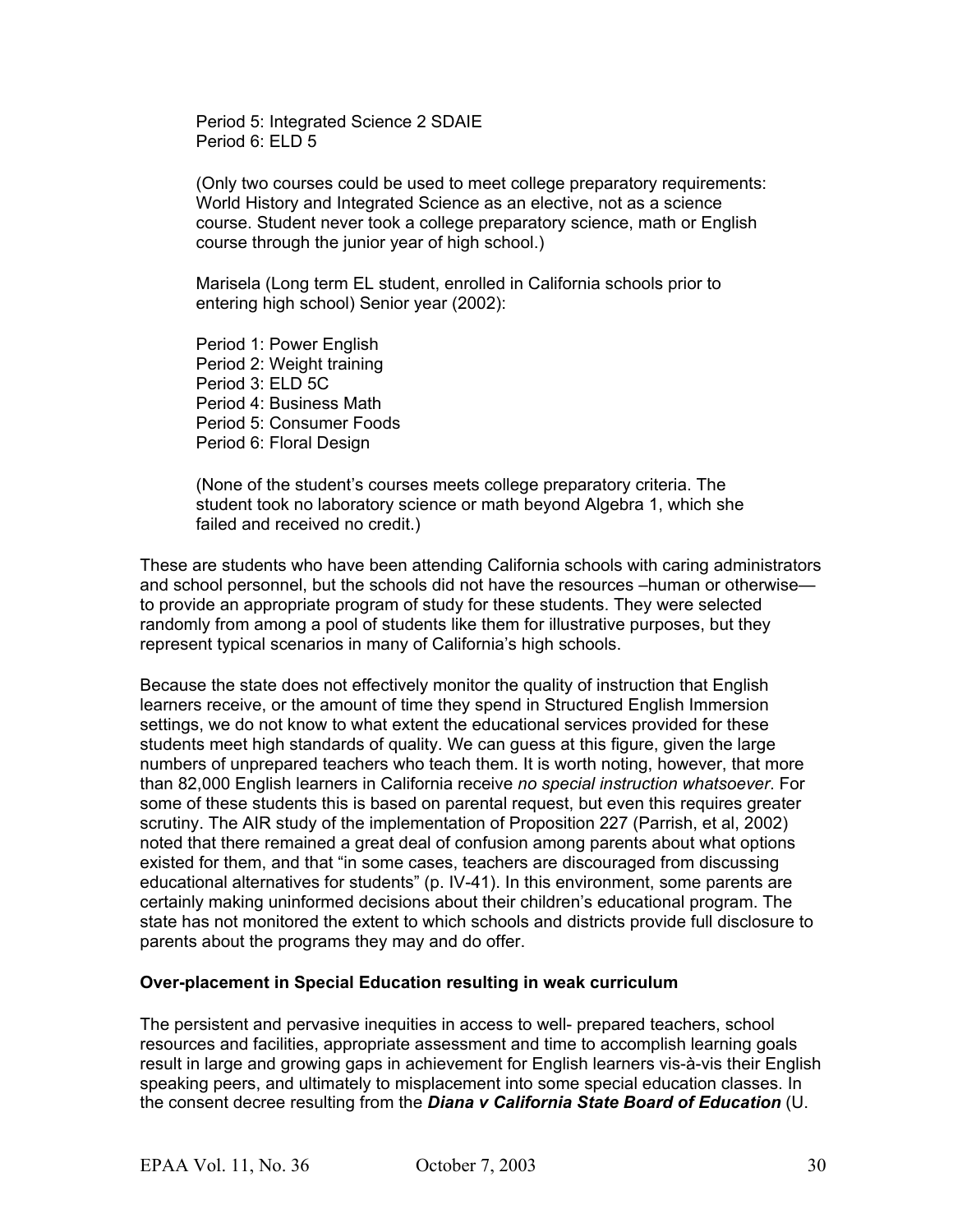S. D. C., ND, Cal.1970), a class action suit on behalf of English learners inappropriately placed in special education**,** the state agreed to the following:

- To test Mexican American children in their own language and in English
- To test them on the non-verbal sections of intelligence tests
- To re-test all Mexican American who are in Educable Mentally Retarded (EMR) classes using non-verbal sections of intelligence tests
- Develop and norm a test of IQ that reflects Mexican American culture
- Require school districts throughout the state that show a significant disparity between their overall district racial-ethnic representation and the racial-ethnic representation in their EMR classes to submit an explanation for the overrepresentation.

Thirty years hence the State of California has still not acted to implement the consent decree with respect to the development of appropriate assessment for English learners that could stem the over diagnosis and placement of these students in special education. Nor does California keep reliable data on the numbers of EL students in special education. About to be published is a study based on data from eleven school districts and over 700,000 students in the Los Angeles area for the 1998-99 school year. The researchers, Artiles and Rueda (in press) report that "ELs are over-represented in special education, particularly in specific learning disabilities (SLD) and language and speech impairment classes (SLI), especially at the secondary grade level where language support is minimal" (pg.2). Even more distressing is that, "highly vulnerable ELs (those who have low proficiency in both English and their primary language) are 1.5 times more likely to be diagnosed as Speech Impaired and Learning Disabled than their English speaking peers during the elementary school years. During the high school years, "highly vulnerable ELs" are twice as likely to be diagnosed as Mentally Retarded, Speech Impaired, and Learning Disabled. The state of being highly vulnerable –or having low proficiency in two languages—is often a product of inadequate instruction, just as proficiency in at least one language is the usual outcome of schooling and this is true for all children, regardless of their ability level. We know, for example, that many mentally disabled children acquire a reasonable proficiency in their primary language (Rueda, R. & Smith, 1983; Whitaker, Rueda, & Prieto, 1985). Table 11 shows that English learners and highly vulnerable English learners are significantly over-represented in special education programs in the sampled districts.

As was the case with the 1982 report by the National Academy of Sciences (Heller, Holtzman & Messick, 1982), an important finding is underscored by Artiles and Rueda: where there are few if any primary language support services offered, special education misdiagnosis and misplacement tends to occur. This is almost certainly related as well to the inequitable distribution of psychologists in the schools who can meet the assessment needs of English learners. The National Association of School Psychologists reports that only 160 out of all school psychologists in California report having bilingual competency. There are currently 1,949 school psychologists employed in California schools. If all of the bilingual psychologists were employed in the schools (which they almost certainly are not) then only 8% of psychologists would be bilingual and capable of conducting an assessment in a student's primary language. And, if all of these psychologists were assigned only to English learners, then 8% of the psychologists would be assessing 25% of the students.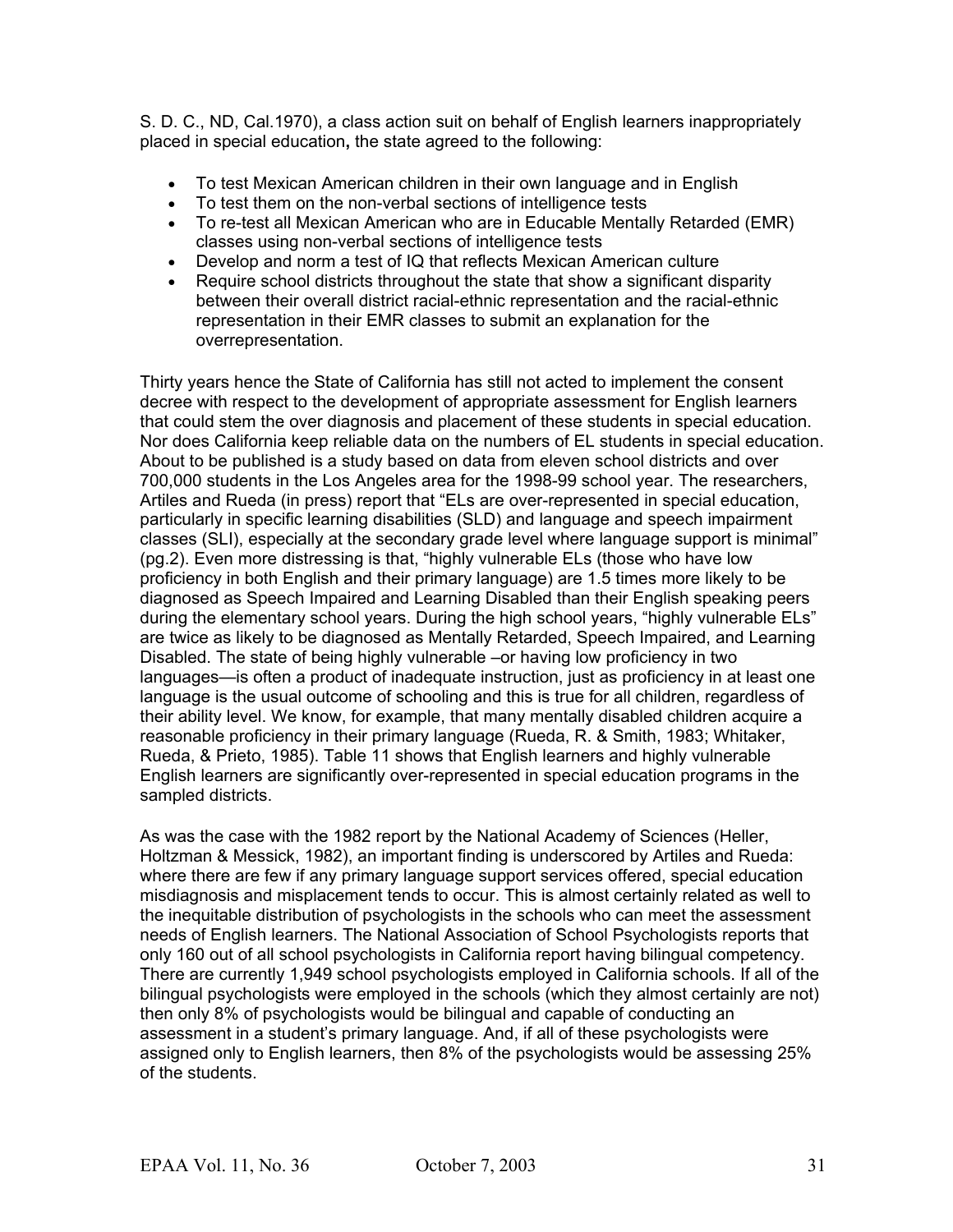**Table 11. Percent Students in Special Education, Elementary (K-5) & Secondary (6- 12) Compared to Percent of Total School Population by language status and White (non EL), 11 Los Angeles Area School Districts**

|            | White      |            | Typical EL Highly Vulnerable EL |
|------------|------------|------------|---------------------------------|
| Elementary | $(9\%)^*$  | $(28%)^*$  | $(22%)^*$                       |
| <b>SLI</b> | 14%        | 17%        | 48%**                           |
| <b>SLD</b> | 13%        | 29%        | 48%**                           |
|            |            |            |                                 |
| Secondary  | $(12\%)^*$ | $(12\%)^*$ | $(13%)^*$                       |
| <b>MMR</b> | 14%        | 9%         | 26%**                           |
| SLI        | 11%        | 10%        | $27\%**$                        |
| SLD        | 9%         | $17\%**$   | 23%**                           |

\*p<.05; \*\*p<.01

Source: Artiles & Rueda, in press

Placement in special education, especially when it is not warranted, can have devastating effects on students' access to opportunities later in life. Evidence has existed for years documenting the massive rates of high school non-completion, underemployment, poverty, and adult marginalization of special education students after they leave high school (Guy, Hasazi, & Johnson, 1999). Placed in a special education track, it is unlikely for students to rejoin the mainstream. Robert Peckham, the presiding judge for the *Diana* case, summarized the evidence on the effectiveness of California's special education program, calling it a "dead-end educational program" (Crawford v. Honig, 1988).

#### **(6) Inequitable access to adequate facilities**

While it has been notably difficult to establish a firm link between the quality and condition of school facilities and the educational outcomes for students-- largely because the quality of school facilities is so highly correlated with wealth of the students and communities that schools serve – there is considerable consensus that it is difficult to both teach and learn in grossly inadequate facilities (Ortiz, 2002). Equally important, as we have already established, the conditions of schools are also related to teacher turnover. Teachers do not want to teach in dirty, dangerous, and uncomfortable conditions, and so they leave when they can. And, given that it is exceptionally difficult, if not impossible, to effect school reform without a stable base of teachers, school facilities certainly play an important, albeit indirect, role in student achievement.

Teachers of English learners are more apt than teachers of English speakers to respond that they do not have facilities that are conducive to teaching and learning. In the Harris survey close to half of teachers in schools with higher percentages of English learners reported the physical facilities at their schools were only fair or poor, compared to 26 percent of teachers in schools with low percentages of English learners (Table 12). Teachers in schools with high percentages of English learners were 50 percent more likely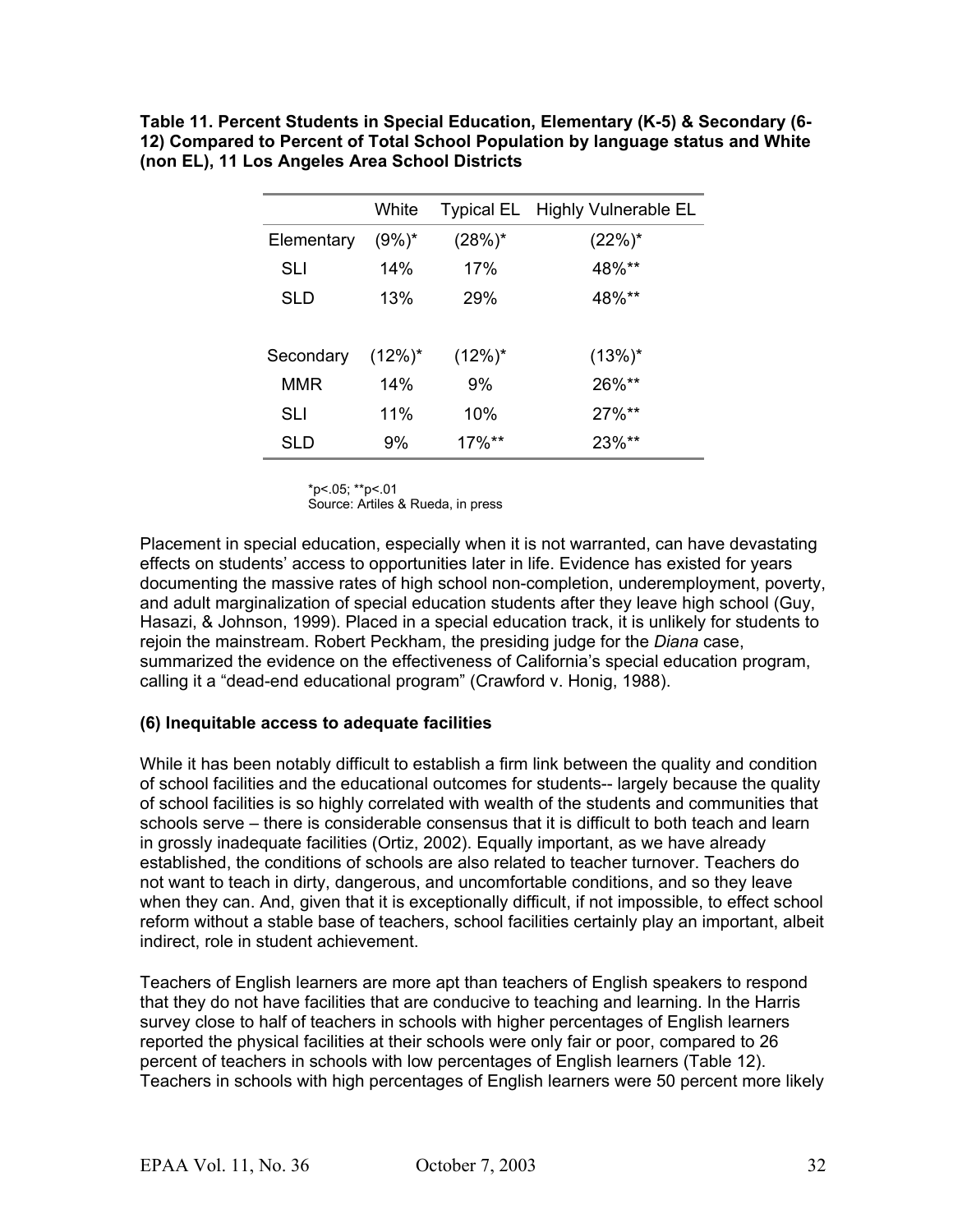to report bathrooms that were not clean and open throughout the day and having seen evidence of cockroaches, rats, or mice.

#### **Table 12. Condition of Facilities of California Schools by Percentage of English Learners in Teachers' Schools, January 2002 (percent of teachers reporting condition)**

|                                                                        | 25% or<br>less | Over<br>25% | Total |
|------------------------------------------------------------------------|----------------|-------------|-------|
| The adequacy of the physical facilities is ONLY FAIR OR<br><b>POOR</b> | 26             | 43          | 32    |
| Bathrooms ARE NOT clean and open for throughout day.                   | 13             | 23          | 17    |
| HAVE seen evidence of cockroaches, rats, or mice in past<br>year.      | 24             | 34          | 28    |

Note: Results exclude respondents who did not answer question or answered "not sure." Results are weighted. All column differences are statistically significant at .05 level or better. Source: Harris Survey of a Cross-Section of California School Teachers, January 2002 (N=1071).

ECLS data show the same picture with regard to facilities. More than a third of principals in schools with higher concentrations of English learners reported that their classrooms were never or often not adequate, compared to 8 percent of principals with low concentration of EL students (Table 13). (Note 32)

#### **Table 13. Characteristics of California Elementary School Facilities by EL Concentration, Spring1999**

|                                                     | 25% or less | More than 25% | Total |
|-----------------------------------------------------|-------------|---------------|-------|
| Principal questionnaire responses:                  |             |               |       |
| Classrooms never or often not adequate<br>(Note 33) | 8           | 35            | 19    |

Note: Results are weighted (S2SAQW0).

Source: ECLS base year data for California public elementary schools (N=69).

Such conditions not only make it more difficult to teacher English learners, they also make it difficult to retain teachers since, as we showed earlier, a considerable body of research finds that teachers are more likely to leave schools with poor working conditions.

#### **(7) Intense segregation into schools and classrooms that place them at particularly high risk for educational failure**

Research on desegregation has established that minority students who are schooled in desegregated settings tend to have better occupational outcomes and overall life chances (Wells & Crain, 1994; Crain & Strauss, 1985). Sociologists often explain this phenomenon as the impact of social capital –access to important social networks—on student outcomes (see for example, Stanton-Salazar, 1997). Therefore, one reason to be concerned about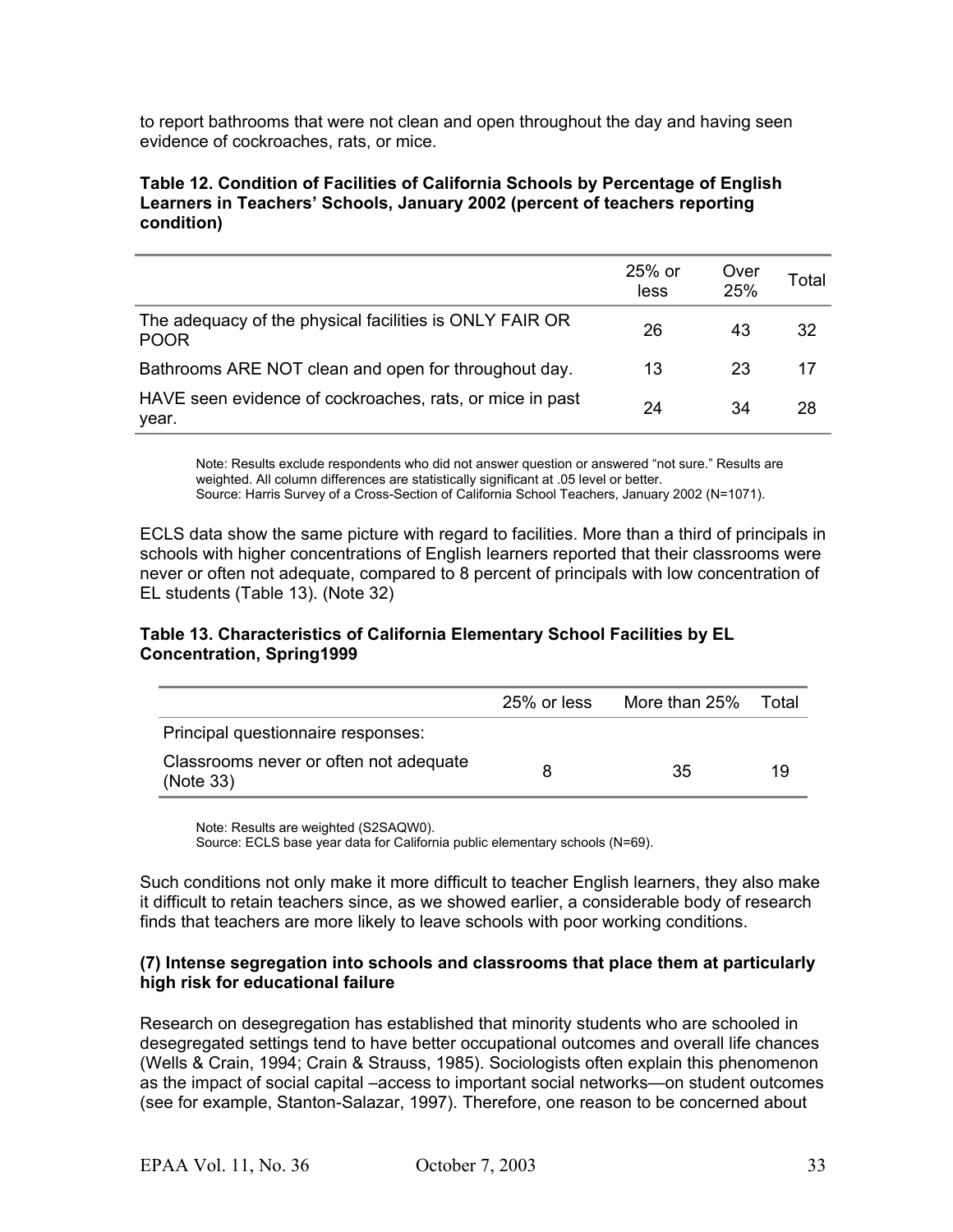racial, ethnic, or linguistic isolation is the effect it has on limiting access to important social networks. However, a more immediate impact of linguistic isolation is the lack of appropriate English language models, which can result in both reduced opportunities to hear and interact with the language, and fewer opportunities to understand the ways in which the language is actually used in social and academic contexts (August & Hakuta, 1997). Both are important features in the development of high levels of linguistic skill.

We argue that the concentration of English learners in classrooms and schools in California compromises their opportunity to receive an education that is comparable in quality and scope to that of their non-EL peers because: (1) the lack of peer English language models limits the development of English; (2) the lack of models of children who are achieving at high or even moderate levels inhibits academic achievement, (3) the inequitable environmental conditions and resources of segregated classrooms and schools, and (4) the lack of highly qualified, experienced, teachers in these particular classrooms depress learning.

The first source of inequity stems directly from the segregation itself --English learners are more likely to attend classes and schools surrounded by other students who are not proficient in English. This hurts English learners' ability to become proficient in English because research has shown that the composition (relative numbers of English-language learners and fluent English speakers) and structure (opportunities for interaction) of the classroom can inhibit meaningful second language acquisition (Hornberger, 1990; Wong Fillmore, 1991). Moreover, a recent California study found that the higher concentrations of English learners in schools, the lower rates of reading development in first grade (Rumberger & Arellano, 2003).

The educational achievement of English learners is also hurt by their segregation because they are less likely than other students to be surrounded by peers who excel in school. As shown in Table 3, classrooms with high concentrations of English learners also have a higher number of students who are below grade level in reading and math than classrooms with low concentrations of English learners. Research has shown that the academic achievement of peers influences students' own academic achievement, in part, because students learn from each other (Epstein & Karweit, 1983; Hanushek, Kain, Markman, & Rivkin, 2001; Hoxby, 2001; Mounts & Steinberg, 1995; Hurd, in press). Thus, the concentration of English learners in California's schools and classrooms not only makes it more difficult for them to learn English, it also makes it more difficult for them to achieve academically.

Lack of integration with native English speakers, both at the school-site and the classroom level can therefore prove problematic for ELs as well. English learners are highly segregated among California's schools, and thus isolated from the language models and social capital necessary to ensure success in school (Harklau, 1994; Olsen, 1997). While most schools have some English learners, the vast majority of these students attend a relatively small percentage of public schools. Thus, English learners are much more likely than their English-only peers to attend schools with large concentrations of EL students. As shown in Table 14, while twenty-five (25) percent of all students in California attend elementary schools in which a majority of the students are English learners, more than half of all English learners (55%) are enrolled in such schools. At the middle school level, only 8 percent of the schools have more than 50 percent of the English learners. Very few high schools have such high concentrations of English learners. Nonetheless, almost half of all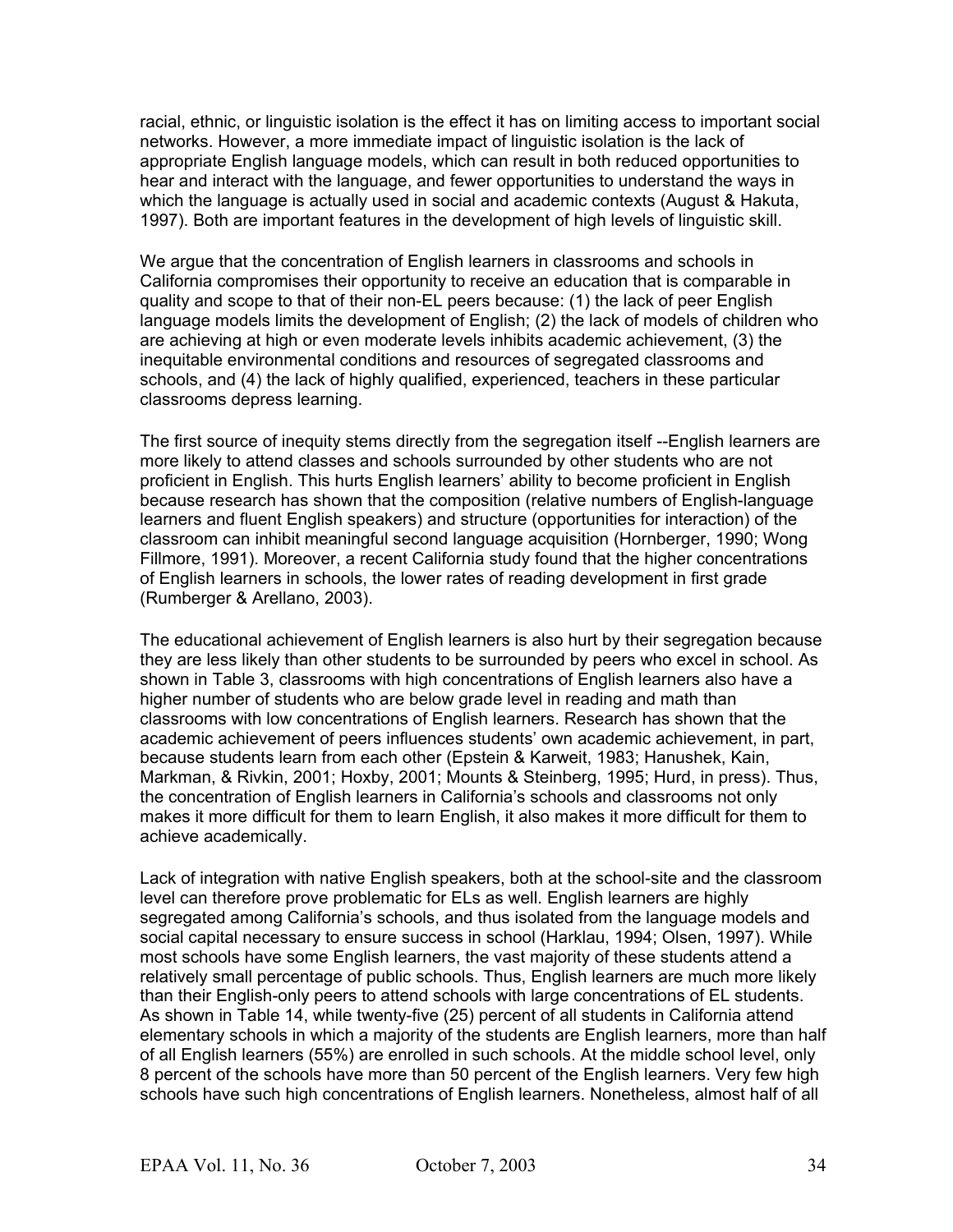EL students attend high schools with more than 25 percent English learners. Thus, the distribution of English learners across schools is uneven and these students tend to be clustered in a relatively small percentage of schools.

| Percent<br>English<br>Learners | Elementary |                   |            | Middle  |                   |            | High           |                   |            |
|--------------------------------|------------|-------------------|------------|---------|-------------------|------------|----------------|-------------------|------------|
|                                | Schools    | <b>Students</b>   | <b>ELs</b> | Schools | <b>Students</b>   | <b>ELs</b> | <b>Schools</b> | <b>Students</b>   | <b>ELs</b> |
| 0                              | 6          | 1                 | 0          | $<$ 1   | 1                 | 0          | 8              | 2                 | 0          |
| $1 - 25$                       | 51         | 48                | 15         | 65      | 62                | 30         | 73             | 76                | 49         |
| 26-50                          | 24         | 26                | 30         | 26      | 28                | 44         | 17             | 21                | 46         |
| 51-100                         | 19         | 25                | 55         | 8       | 9                 | 25         | 1              | 1                 | 5          |
| Total<br>percent               | 100        | 100               | 100        | 100     | 100               | 100        | 100            | 100               | 100        |
| Total<br>number                | 5,306      | 3,124,107 979,854 |            | 1,158   | 1,059,767 232,481 |            | 909            | 1,538,617 237,129 |            |

#### **Table 14. Schools, Students, and English Learners by Concentration of English Learners and School Level, 1999-2000 (Percent Distribution)**

Note: ELs = English learners. Source: CBEDS and Language Census.

English learners are even more concentrated at the classroom level. In 2000, researchers from the California Class Size Reduction Study surveyed a representative sample of California teachers who taught grades 1-4 (Stecher & Bohrnstedt, 2002). They found that more than three quarters of all teachers had at least some English learners in their classrooms, and almost one- quarter taught in classrooms with more than 50 percent English learners (Table 15).

#### **Table 15. Teachers, Students, and English Learners in Grades 1-4 by Classroom Concentration of English Learners, 2000 (Percent Distribution)**

| Percent English Learners in the<br>classroom | <b>Teachers</b> | Students | <b>English Learners</b> |
|----------------------------------------------|-----------------|----------|-------------------------|
| 0                                            | 24              | 23       | 0                       |
| $1 - 25$                                     | 38              | 39       | 17                      |
| 26-50                                        | 16              | 16       | 20                      |
| 51-100                                       | 22              | 22       | 63                      |
| Total percent                                | 100             | 100      | 100                     |

Note: Results are weighted.

Source: 2000 Class Size Reduction Teacher Survey (N=774).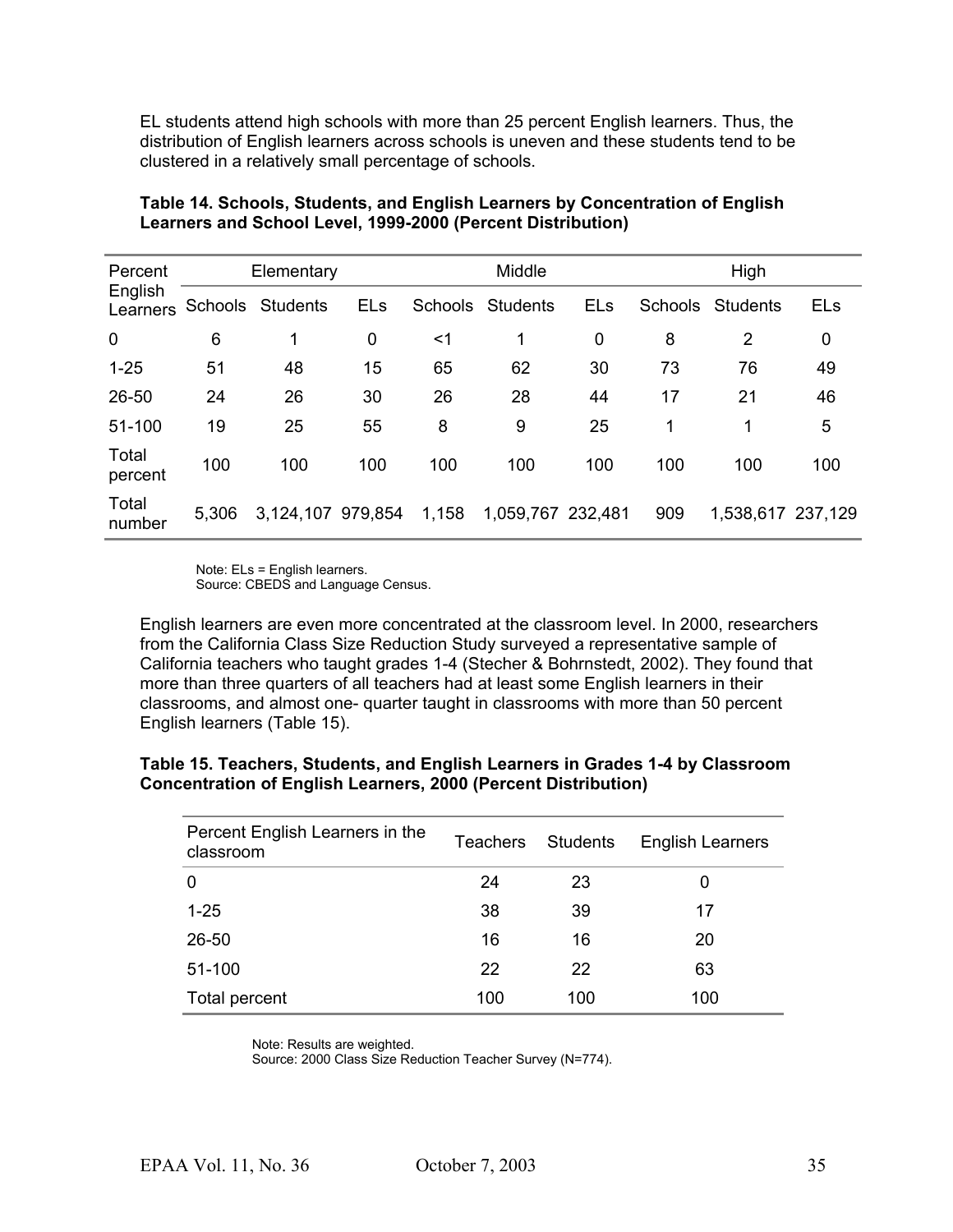Even more striking, almost two-thirds of English learners enrolled in grades 1-4 attended classrooms in which more than 50 percent of their fellow students were English learners. Thus, while classrooms in grades 1-4 enrolled an average of 6 English learners (see Table 16) in 2000, the distribution of these students across classes was highly uneven.

| Percent English<br>Learners in the<br>classroom | Total<br>students | <b>Black and</b><br>Hispanic | English<br>Learners | Free or<br>reduced<br>lunch | <b>Below</b><br>grade level<br>in reading | <b>Below</b><br>grade level<br>in math |
|-------------------------------------------------|-------------------|------------------------------|---------------------|-----------------------------|-------------------------------------------|----------------------------------------|
| 0                                               | 20                | 4                            | 0                   | 6                           | 4                                         | 3                                      |
| $1 - 25$                                        | 22                | 9                            | 3                   | 9                           | 5                                         | 4                                      |
| 26-50                                           | 21                | 12                           | 8                   | 14                          |                                           | 5                                      |
| 51-100                                          | 21                | 17                           | 17                  | 19                          | 9                                         |                                        |
| Total                                           | 21                | 10                           | 6                   | 11                          | 6                                         | 5                                      |

#### **Table 16. Average number of Students with Selected Characteristics in Classrooms Grades 1-4 by Classroom Concentration of English Learners, 1999-2000**

Note: Results are weighted.

Source: 2000 Class Size Reduction Teacher Survey (N=774).

If students were clustered into these classrooms in order to provide core academic instruction in the primary language and mainstreamed for part of the day to receive instruction in English (preferably in highly interactive and non-high stakes settings like arts, music, physical education), the segregation of EL students would not only be defensible, but would constitute a valid educational treatment. However, in the wake of Proposition 227, most English learners are simply segregated into classrooms populated disproportionately by other English learners where the opportunity to learn both English and academic content is compromised by the lack of appropriate models and instruction targeted to their linguistic strengths.

### **What Can and Should be Done to Address these Inequities?**

To some extent all problems of inequity become problems of resources. Disadvantaged students need more resources to help them close the achievement gap vis-à-vis their English only peers. Because redistributing resources is never politically popular, the only solution is almost always to find new resources for those who are shortchanged. While this is easily suggested, it is more difficult to implement. The states, and California in particular, are facing historic budget shortfalls. Realistically, there will be no new state funds for public schools until later in this decade. In the meantime, what can and should be done to address these inequities. We argue that there are things that can be done in every category of inequity.

#### **Increasing access to qualified teachers**

The problem of under-qualified teachers is much larger than simply the failure to recruit and train sufficient number of teachers. Close to half of all new teachers recruited into urban districts such as those that disproportionately serve English learners leave the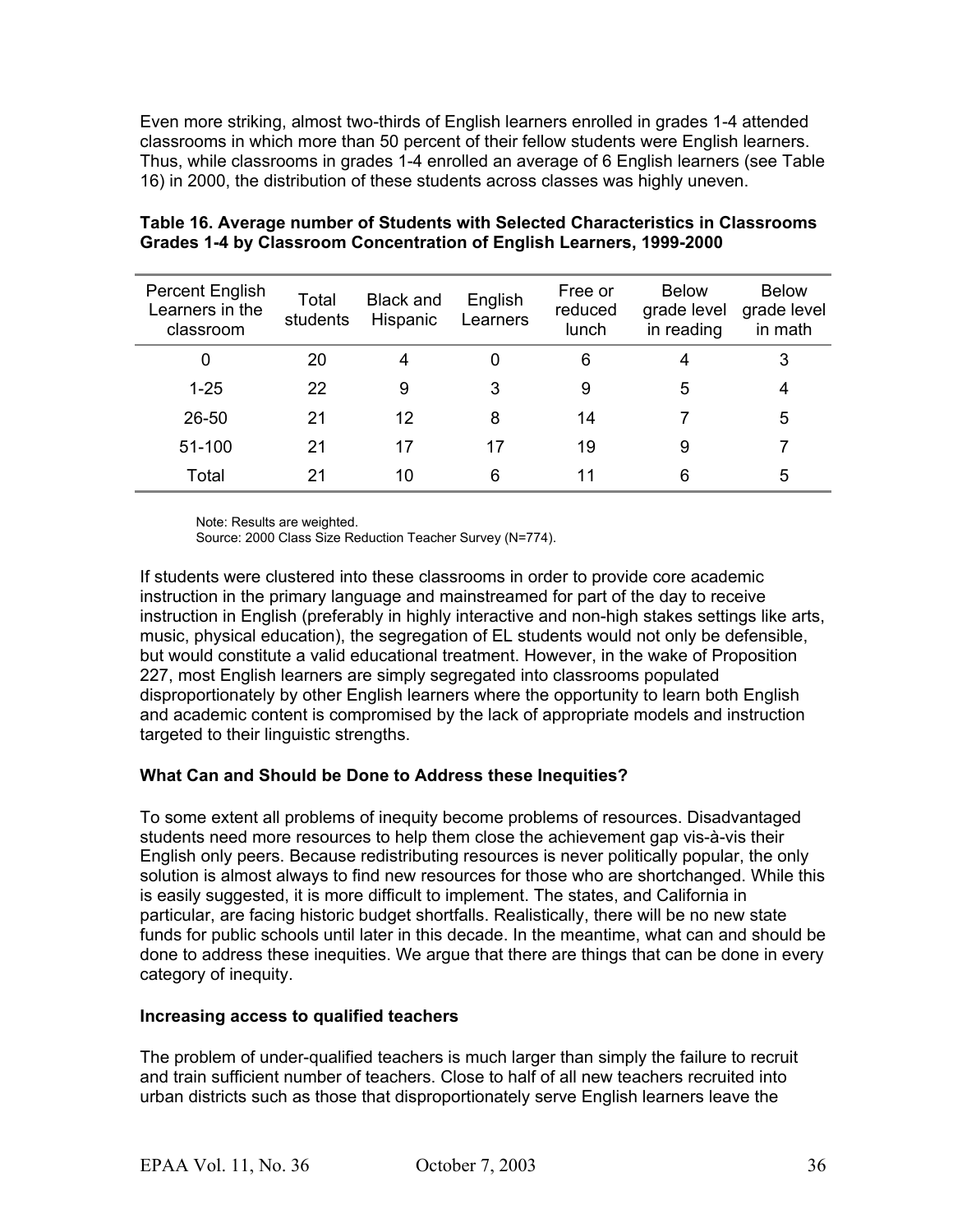teaching profession within five years (NEA, 2003; Darling-Hammond, 2002). And in schools with high teacher turnover, there is typically high administrator turnover as well. Stability in both leadership and teaching staff is an enormous problem for urban schools. And yet, if there is one area in which district administrators and policymakers can have a significant impact it is this. Administrators must do everything possible to retain wellfunctioning principals at the same schools, and policymakers must design regulations that help to ensure consistency and stability. We know that teaching and learning conditions are ultimately more important to school personnel than modest salary increases. Every teacher and principal deserves to know they will be backed up by district administration as long as they are doing a good job. Policymakers must find incentives to keep good teachers and principals in their schools, and remove the incentives for them to move into less challenging schools. Of course, this means that administrators and policymakers must tackle, head on, the conditions that drive good people out of these schools—poor facilities, safety concerns, lack of professional support. Administrators must help teachers to create supportive communities, and break down the isolation that teachers often feel, especially in challenging schools. Some schools do this by reorganizing their schedules to allow teachers time, during the school day, to meet, plan, and discuss effective strategies and interventions for students who are struggling in school.

#### **Providing adequate materials and good schooling conditions**

Parents are a resource that is too often overlooked for English learners. Even parents without high levels of education can make significant contributions to their children's schools. We know many of the reasons that parents of English learners do not participate actively in their children's schools or schooling, but because parent involvement is known to be an important predictor of students' success in school, it is critically important that the schools find ways to involve them. (Delgado-Gaitán, 1990; Henderson, 1997; Okagaki, Frensch, & Gordan, 1995; Steinberg, Brown, Cider, Kaczmarek, & Lazzaro, 1988; Steinberg, Dornbusch, & Brown, 1992; Steinberg, Brown, & Dornbusch, 1996; Useem, 1992). One important way is to encourage parents to read to their children. Schools must provide books and materials to facilitate this. Most schools that serve large numbers of English learners have –or had—primary language books that can be sent home with children. We know that after the passage of Proposition 227 some schools got rid of these books or put them away (Gándara & Maxwell-Jolly, 2000) but these books should be provided for family reading nights at the school, and be sent home with students.

Beyond this, it is simply **not fair to teachers or students** to be asked to teach and learn in an unsafe, unpleasant environment. Administrators must come forward and demand better from their school district and from their legislators. In economically difficult times policymakers need to make difficult decisions about priorities –what priority does a safe, clean, hospitable school have, especially when we know that this will have an impact on retaining experienced teachers?

#### **Providing equitable and meaningful assessment for English learners**

There is no research support for using English language tests to assess students who do not speak English. In acknowledgement of this fact, the NCLB Act requires assessment in the native language where possible, during the initial years that an EL student in our schools. Policymakers should be held accountable to develop an assessment system that is responsive to the needs of English learners, and in the meantime, teachers—especially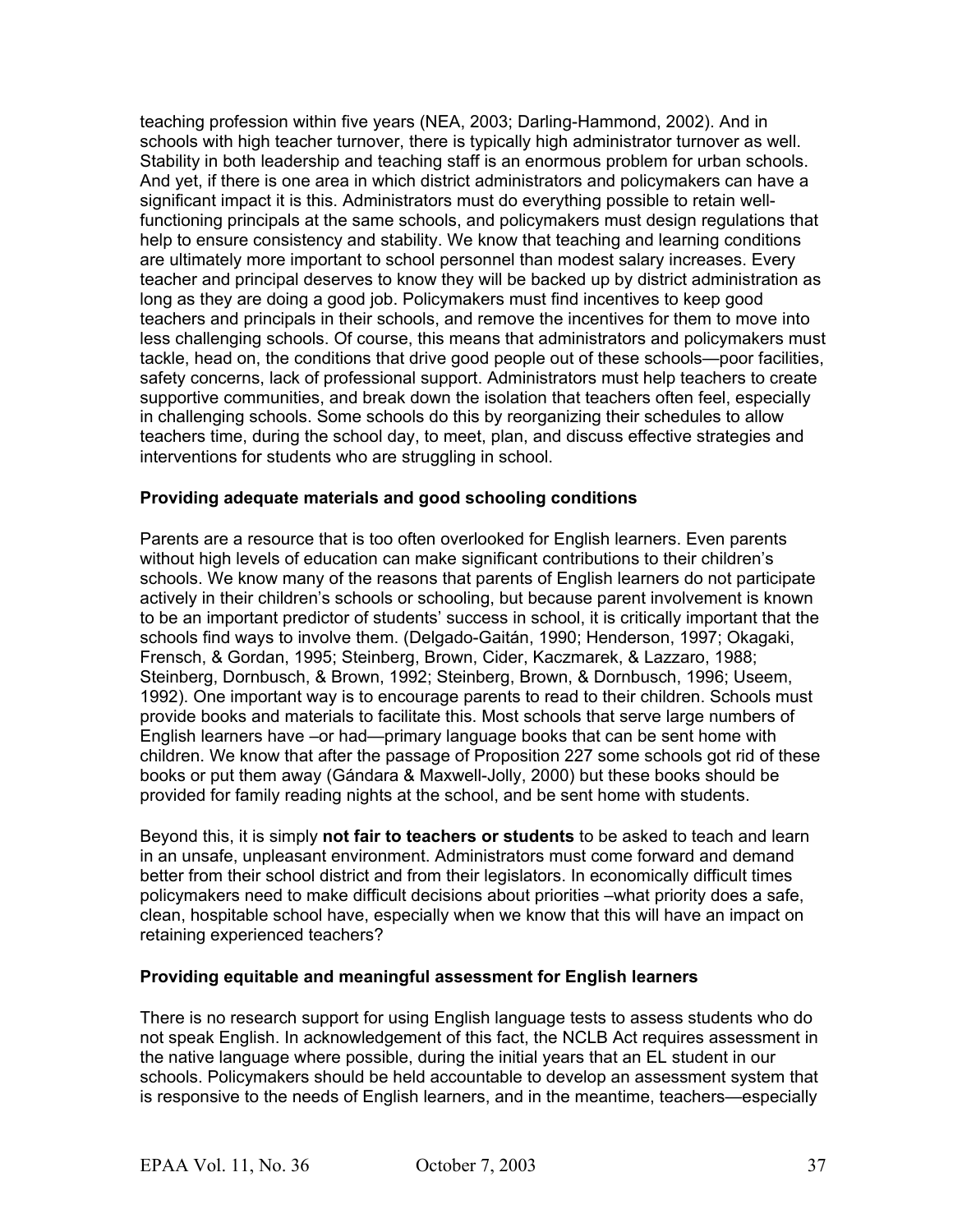those who speak the language of the students—should be supported in developing good informal assessments. District administrators should never pass up an opportunity to let legislators know that the current system of assessment of English learners is not meeting anyone's needs. State administrators should seek ways to use federal funds to help develop more appropriate instruments for these students.

#### **Appropriate and rigorous coursework and access to counselors**

In part because we draw conclusions about many English learners based on tests that are not capable of accurately portraying their skills, many teachers and administrators underestimate the ability and potential of these students. It is critically important that we hold the same high expectations for English learners that we do for other bright and talented students. We know that there is great variation in the skills that English learners bring to the classroom, and this can create enormous challenges for teachers. But, it is important to capitalize on the strengths that these students have, and many excel in particular areas of the curriculum even though their English skills are weak. Administrators, teachers, and counselors must advocate for their English learners and press for them to be included in all that the schools have to offer. In secondary schools, we must find ways to offer classes that are meaningful and lead to postsecondary options. Even in California, with its heavy restrictions on the use of primary language instruction, at the secondary level, many courses can be provided in the native language of the students, and these courses can meet the same high standard of rigor of any college preparatory class. Moreover, a premium should also be placed on recruiting and hiring counselors who can communicate with English learners and their parents.

#### **Providing more instructional time**

Administrators must work with teachers to organize their teaching in ways that reduces the "dead time" that English learners spend waiting for specific instruction and find ways to avoid removing students from content instruction in order to receive English language instruction. Administrators also must avoid ever placing English learners in shortened day or year schedules. These students need more exposure to the curriculum and to models of English, not less.

Teachers and administrators must provide a welcome environment for the parents of English learners. Having parents come in to read to students –in a language they can communicate in—is NOT illegal, and does not violate any aspect of law restricting the use of primary language, as this is not considered instruction. But, it DOES make both students and parents feel more at home in the school and it does teach love of learning and appreciation for the power of literacy and the printed word –prerequisites for becoming good readers.

Meanwhile, policymakers must face the reality that unless English learners are provided **more time** for learning than other students, they will never be able to close the achievement gap. While politically difficult, it is in the interest of everyone that these students perform at higher levels, and this can only be accomplished if policies are created that allow them to receive **more time** dedicated to high quality instruction. In California, more than 500 million dollars are invested annually in after school programs. These programs could be linked much more directly to school instruction and serve as a source of enriched language instruction for English learners.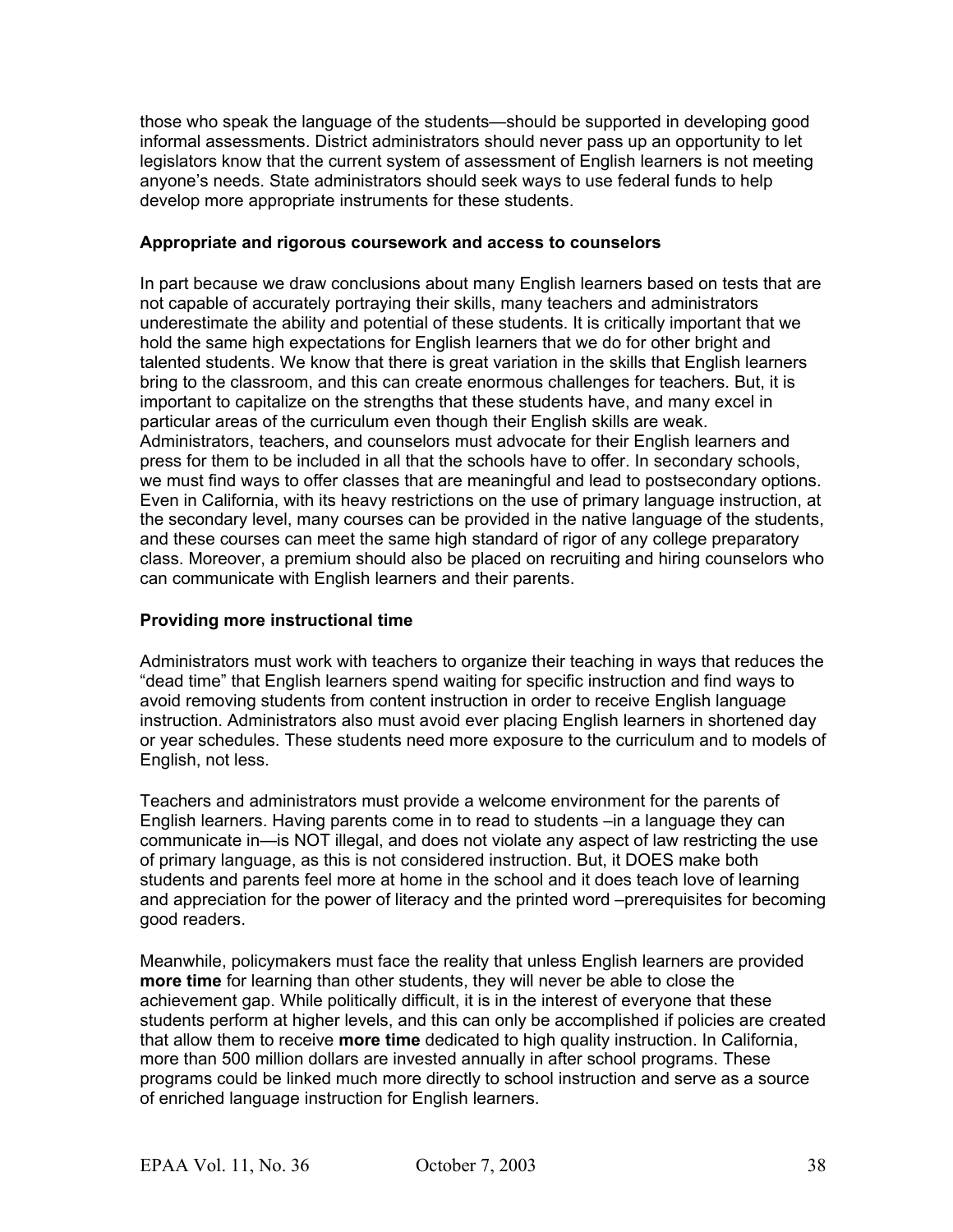At the state and national policy level, we need a new initiative on behalf of secondary English learners. Little attention is paid to the needs of students at this level, and their plight is actually far more daunting than that of younger students with more time to adapt.

#### **Increasing professional development for teachers of English learners**

Districts provide much of the professional development that teachers receive. School districts must place a higher priority on developing the skills of teachers to work with English learners, and policy makers must press for greater focus on the specific needs of English learners in state supported professional development programs. While "infusing" the needs of English learners into all types of professional development activities is a reasonable ideal, the reality is that it often does not occur at all when it is not the central focus of the instruction. Moreover, the specific linguistic needs of English learners are seldom covered in depth when the professional development is designed principally for English speakers. All professional development activities should include a significant, separate module for teaching English learners.

#### **Addressing the effects of segregation of EL students**

Segregation is an enduring –and recurring—problem in American society that has not responded completely to any single intervention (Orfield & Eaton, 1996). And, in some areas of California there simply is not enough diversity of students within a reasonable distance to mix them more heterogeneously. But, we must address this as a serious problem that requires **specific interventions**. Schools can provide language rich environments in which students are exposed to good models of English throughout the day and throughout the curriculum. Many forms of media—newspapers, film and video, audiotapes and radio—drama productions, after school language-based programs that involve local high school and college students can all provide opportunities for students to both hear and speak English.

Because segregation also has implications for what students know about navigating the schooling system, teachers should also be encouraged to hold regular conversations with English learners about "how the system works." What are the things that middle class English speakers know about schooling that English learners do not know? Teachers can help students to acquire more "cultural capital" through systematic, directed, instruction. At the high school level, this can take the form of demonstrating to students the importance of taking higher level math courses, and the social and economic advantages of going to college. We have been surprised by the extent to which many low income and English learner students do not know, for example, the relationship between taking higher math and increasing postsecondary opportunities (Gándara, Gutiérrez, & O'Hara, 2001).

#### **Conclusions**

Most English learners are immigrants or the children of immigrants. There is mounting evidence that immigrant students, and the children of immigrants are more academically ambitious than native-born students (see, for example, Suárez-Orozco & Suárez-Orozco, 1996; Rumbaut, 1996). This suggests that there is a critical window of opportunity in which to affect these children's academic futures. If we seize the opportunity and apply the resources while they are in the public schools, we may be able to set these young people on a solid upward trajectory. On the other hand, if we allow this opportunity slip by, the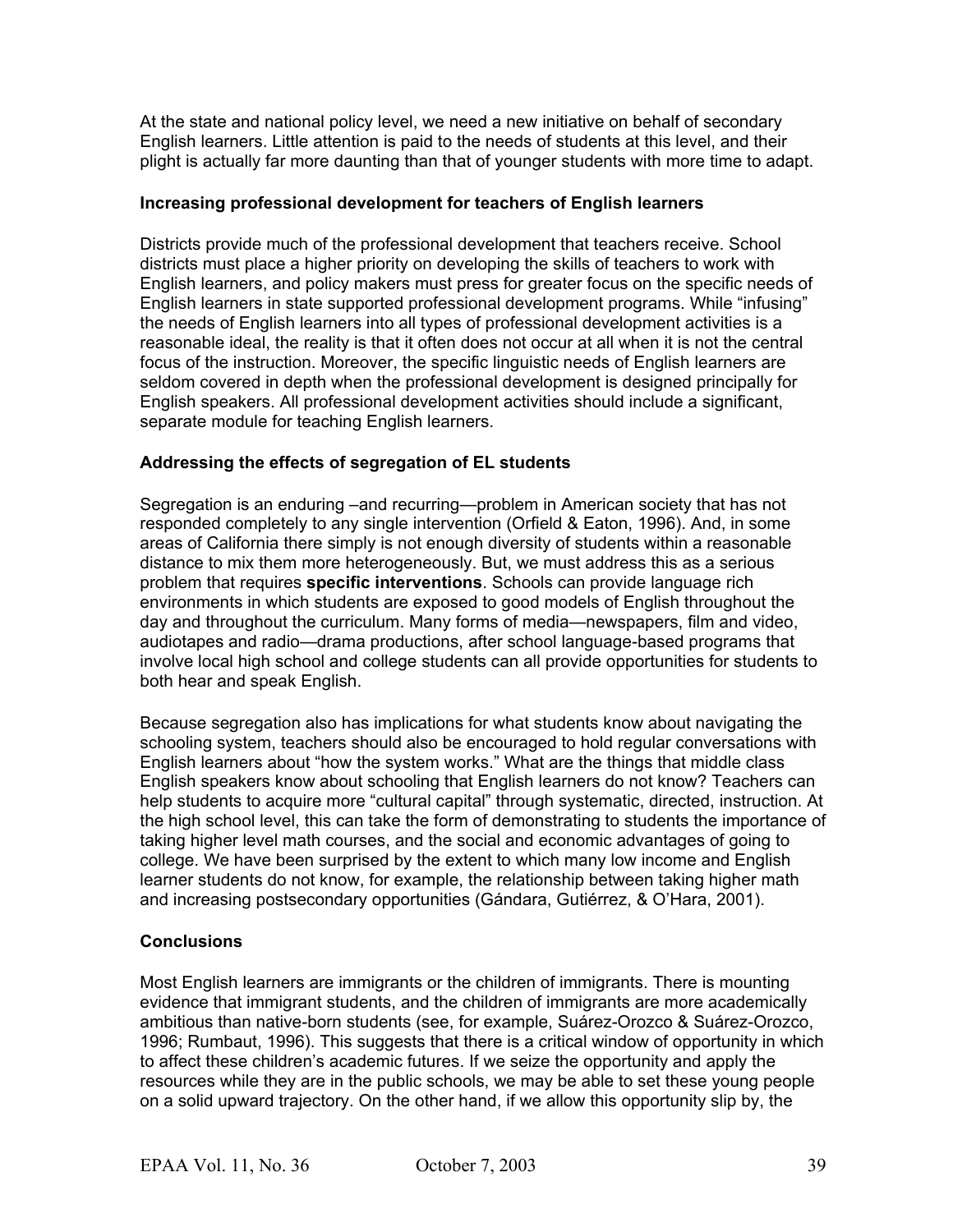evidence suggests that the challenge will be greater in succeeding generations. The moment is a particularly difficult one, however, for the states, and for California in particular. The unfunded mandates of No Child Left Behind (NCLB) legislation, passed at the beginning of the George W. Bush administration, have placed obligations on the states that many contend they cannot meet. Some people argue that the requirement to staff every classroom in California with a "highly qualified" teacher is beyond the capacity of a state in which nearly one of every five teachers is currently under qualified and there are insufficient resources to meet the needs of a burgeoning student population. Moreover, with the state in virtual bankruptcy, (Note 34) it is unclear where the resources can be found for the increasing numbers of underperforming schools that NCLB requires be aided. In this climate, the special needs of English learners, albeit one-fourth of the school population, are easily overlooked. How is the state to provide a highly qualified teacher for every English learner when it lacks the resources to provide a teacher with *any* qualifications in many of the state's classrooms? And, how is it to ensure appropriate instructional materials and facilities for English learners when it lacks the funds to make capital improvements and repairs on existing facilities that fail to meet basic building code requirements?

California finds itself in the position of reaping the legacy of its own failure to act when economic times were good. Even while the state funded billions of dollars in class size reduction, strengthened the professional development that teachers received across the state, and provided large cash incentives for raised test scores, it failed to make a single major improvement in the instruction of its English learners. While it developed a comprehensive plan for charting the progress of its students with multiple tests and assessments, it did not invest in the development of a single valid measure of academic achievement for its English learners. And, as standards for teacher credentials were raised, the standards to teach English learners were being lowered. Now, as they form a larger and larger portion of the school population, and threaten any real academic gains for the state as a whole, the success of California's reform efforts depends on its ability to raise the achievement of its EL student. Yet there is little evidence that the leadership of the state either understands this urgency or is prepared to address it. English learners in California, and in the nation, represent a potentially rich social and economic resource—if the state invests in them. Without such investment, the future of California education looks grim.

#### **Notes**

- 1. National language statistics can be found at http://www.ncela.gwu.edu/states/index.htm
- 2. California population totals can be found at http://data1.cde.ca.gov/dataquest
- 3. In 1999, the state augmented the SAT9 with a test more closely aligned with the state's academic content standards. The first tests, in English/Language arts and mathematics, were first administered 1999. History/social science and science were added in 2001. In 2003, the SAT9 was replaced with another normreferenced test, the California Achievement Test (see http://star.cde.ca.gov/).
- 4. The State Department of Education provides aggregate test scores on it's website for each year, but the data are only disaggregated by language groups for the years 1999 through 2001.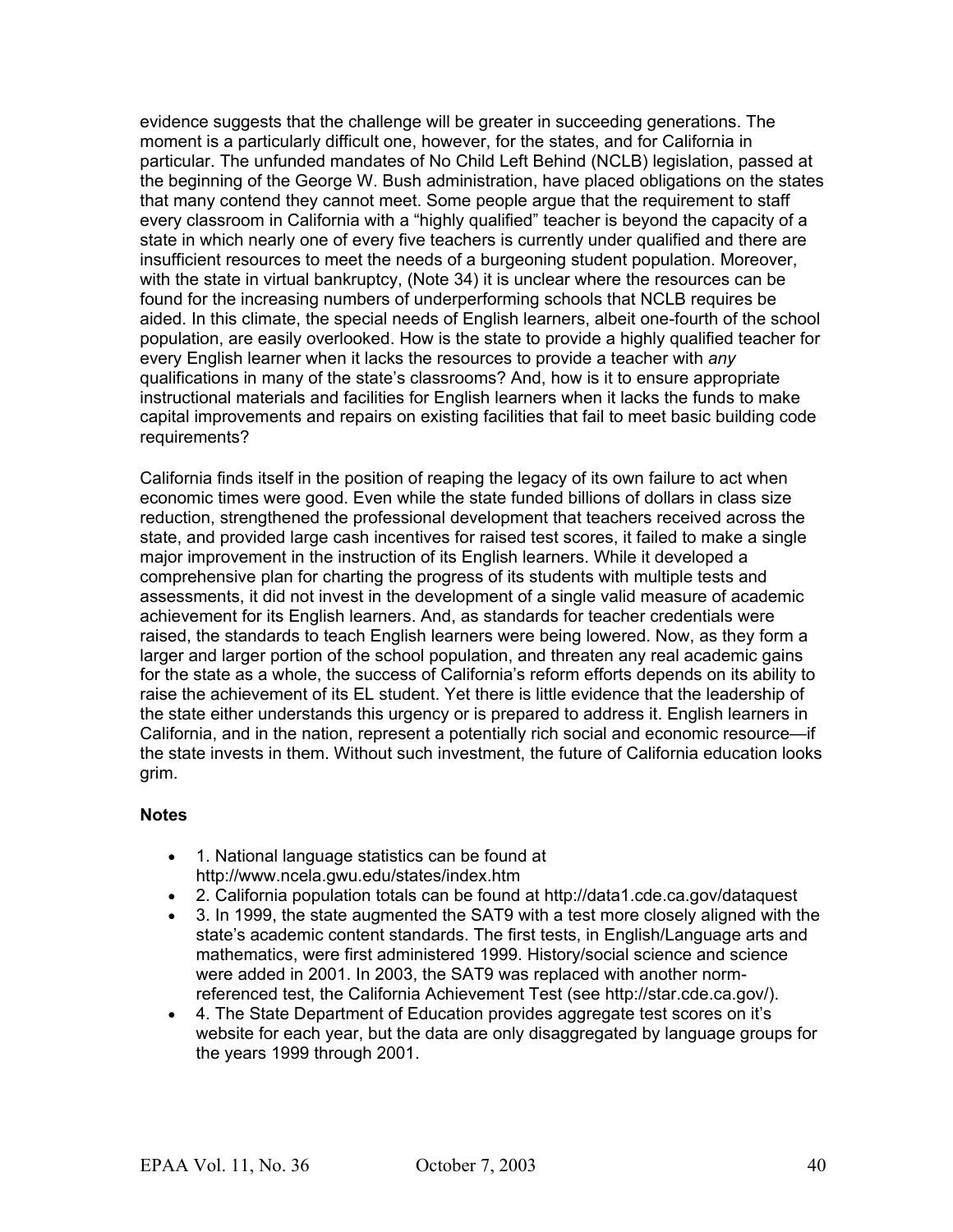- 5. Because of migration and mobility, the cohorts are not necessarily composed of the same students each year, which illustrates the need for a longitudinal study of students (see Kaufman, 2002).
- 6. The CAHSEE covers ELA standards "through Grade 10" and Math standards for "grades 6 and 7 and Algebra I" http://www.cde.ca.gov/statetests/cahsee/background/info.html
- 7. Based on analysis of Early Childhood Longitudinal Study (ECLS) Kindergarten Cohort, California sub-sample (N=2826).
- 8. LAUSD divides its Structured English Immersion classes into two types: Model A, which is English only and Model B, which allows some primary language support. Data are more difficult to interpret for Model A because cell sizes are smaller and the authors report a lack of confidence in these small numbers.
- 9. These include the bilingual certificate of competence (BCC or the Bilingual Cross- cultural Specialist Credential, equivalent to the BCLAD) and the Language development specialist certificate (LDS, equivalent to the CLAD).
- 10. See above.
- 11. The survey did not identify teachers who had authorizations acquired through SB1969 or SB395.
- 12. The Chancellor's Office of the California State University reports that 70% of its credential graduates completed either a CLAD or BCLAD credential.
- 13. This survey, conducted in 2002 by the Lou Harris Polling group, included 1,071 California teachers, both randomly and representatively sampled to approximate a profile of all the state's teachers; 27% were male; 84% were White.
- 14. Portions of this section of the article were written by Kenji Hakuta
- 15. Until 2003, the SAT was part of the state accountability system (STAR), which also includes standards-based test items. In 2003 students were given a new, norm-reference test, the CAT-9 (ETS), in addition to the standards- based items.
- 16. Standardized Testing and Reporting (STAR) Spring 2001 STAR Administration: Frequently Asked Questions.
	- http://www.cde.ca.gov/statetests/star/qanda/smar212001.html
- 17. Academic Performance Index Home Page. http://www.cde.ca.gov/psaa/api/
- 18. About STAR 2001. http://star.cde.ca.gov/star2001/help/AboutSTAR.html
- 19. Standard 11.22 of the AERA/APA/NCME Standards for Educational and Psychological Testing, for example, note that "When circumstances require that a test be administered in the same language to all examinees in a linguistically diverse population, the test user should investigate the validity of the score interpretations for test takers believed to have limited proficiency in the language of the test."
- 20. Standards for Educational and Psychological Testing. (1999). American Educational Research Association, American Psychological Association, National Council on Measurement in Education. Washington, DC: American Educational Research Association.
- 21. The United States Department of Education, Office of Educational Research and Improvement has recently commissioned ARC Associates to conduct a study using San Francisco Unified School District data to help answer this question. We would hope that the findings from this study will inform California testing policy.
- 22. Score Explanations. http://star.cde.ca.gov/star2001/help/AboutScores.html
- 23. San Diego Education Association, CTA Reports, November, 1999
- 24. In a review of test score data for 16 school districts in the aftermath of the passage of Proposition 227, Gándara and Maxwell-Jolly (2000) found few districts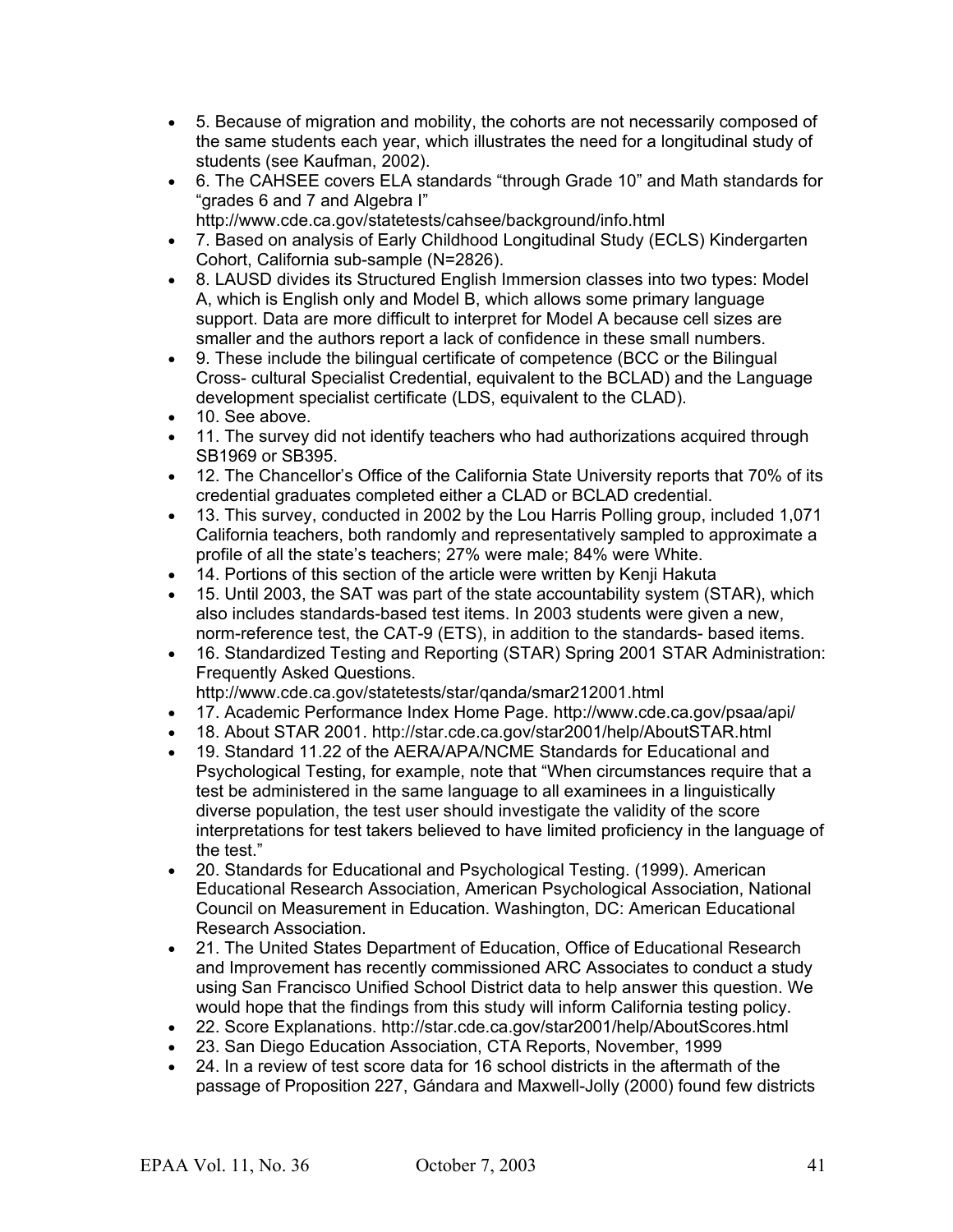actually adhering to this policy. However, the state has not pressured schools to conform to policy and provides no sanctions for failing to do so**.**

- 25. http://www.cde.ca.gov/psaa/minutes/9905.htm
- 26. www.cde.ca.gov/starpresscharts.pdf
- 27. Results from the May- October 2000 testing window were reported to school districts as late as April of 2001.
- 28. CAHSEE aggregate test results are available on the CDE Dataquest page, under results by program. http://data1.cde.ca.gov/dataquest/ExitProg1.asp?cYear=2002- 03&cChoice=ExitProg1&cAdmin=C&tDate=000000&Pageno=1
- 29. Standardized Testing and Reporting (STAR) Spring 2001 STAR Administration: Frequently Asked Questions.

http://www.cde.ca.gov/statetests/star/qanda/smar212001.html

- 30. 2002 Stanford 9, Form T, and California Standards Tests. Number of Test Items and Testing Time at Each Grade Level. http://www.cde.ca.gov/statetests/star/2002/staritemstimesSAT 9.pdf
- 31. School districts manage to stay within the law by adding a few minutes at the end of each day to total the same number of hours as students who are on 180 day schedules.
- 32. It is interesting to note that 19 percent of all principals in California reported that their classrooms were never or often not adequate, compared to 9 percent of principals in the rest of the United States.
- 33. This question did not require the respondent to specify in what way the classroom was inadequate.
- 34. At this writing, California was without a budget because no solution could be agreed upon in the legislature as to how to close a gaping \$38 billion gap between expenses and revenues, and the state's credit rating was the worst in the country. It was inconceivable that a solution could be found that did not implicate drastic cuts to social and educational services.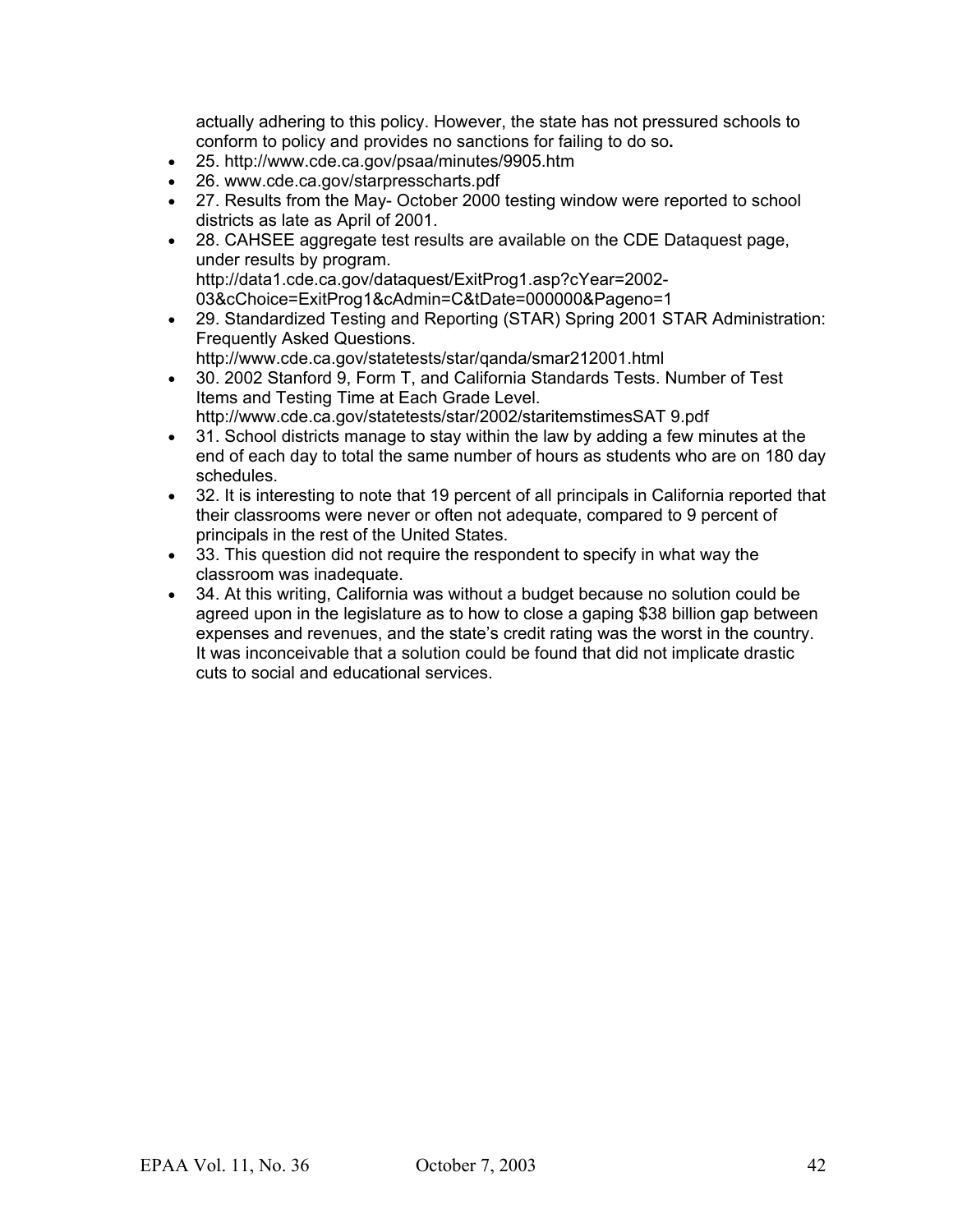#### **References**

- Anstrom, K. (1997). Academic achievement for secondary language minority students: Standards, measures, and promising practices. Washington D.C., National Clearinghouse for Bilingual Education.
- Artiles, A. J. & Rueda, R. (In press). Factors associated with English learner representation in special education: Emerging evidence from Urban School Districts in California. Cambridge, MA: The Civil Rights Project, Harvard University.
- August, D. & Hakuta, K. (1997). *Educating Language Minority Children.* Washington D. C.: The National Research Council, Institute of Medicine.
- Berliner, D. C. (1990). What's all the fuss about instructional time? In M. Ben-Peretz and R. Bromme (Eds.), *The Nature of Time in Schools* (pp. 3-35). New York: Teachers College Press.
- Brisk, M. (1998). *Bilingual Education: From compensatory to quality schooling.* Mahwah, N.J.: Lawrence Erlbaum Associates.
- *Brown v. Board of Education, 347 US 483 (1954) (USSC+). 347 US 483.*
- California Commission on Teacher Credentialing. (2001). Standards of quality and effectiveness for multiple and single subject credentials: Handbook for teacher educators and accreditation team members. Sacramento, CA.
- California Department of Education. (2002). Easton releases Spring 2002 California School Exit Exam Results. Press Release. Retrieved January 23, 2003 from http://www.cde.ca.gov/news/releases2002/rel30.asp.
- California Department of Education. (2001). Language Census. Retrieved October 1, 2003 from http://www.cde.ca.gov
- California Department of Education. (2000). California Standardized Testing and Reporting (STAR), Additional Demographic Reports. Sacramento, California. Retrieved October 1, 2003 from http://www.cde.ca.gov
- California Department of Education. (1999). Proposition 227 survey: Interim report. Sacramento, CA.

California Education Code Chapter, Sections 60850-60859. High School Exit Examination.

- California Tomorrow. (1996). Immigrant Students Project. Oakland, CA.
- Callahan, R. (2003). Opportunity to learn English in a California High School: Tracking and secondary English Learners Unpublished dissertation, University of California, Davis.
- Carroll, J. B. (1963). A model of school learning. *Teachers college record, 64*(8), 723-733.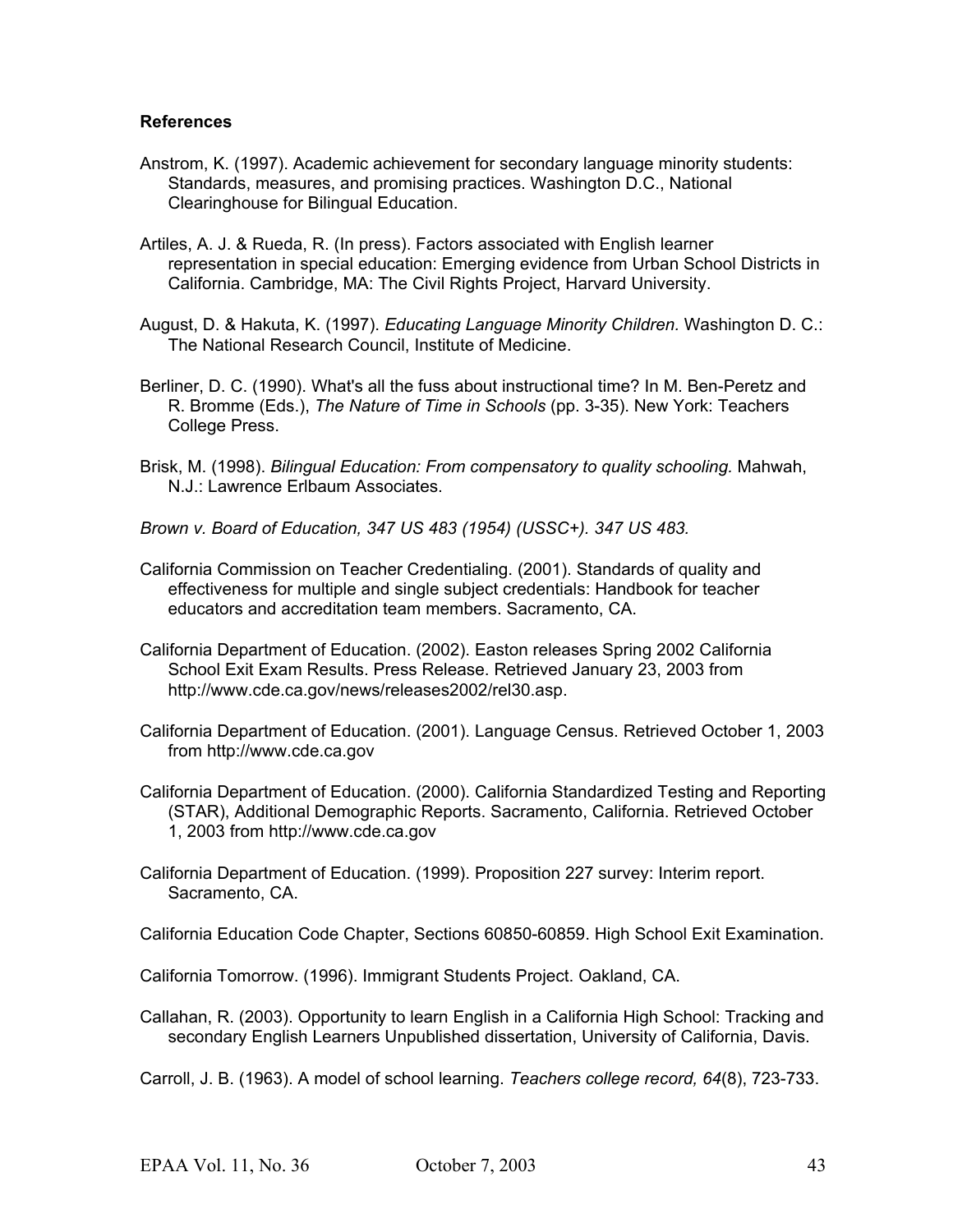- Coleman, J., Campbell, E., Hobson, C., McPartland, J., Mood, A., Weinfield, F. & York, R. (1966). *Equality of Educational Opportunity.* Washington D. C.: United States Government Printing Office.
- Cooper, H., Nye, B., Charlton, K., Lindsay, J. J., & Greathouse, S. (1996). The effects of summer vacation on achievement test scores: A narrative and meta-analytic review. *Review of Educational Research, 66*(3), 227-268.
- Cornell, C. (1995). Reducing failure of LEP students in the mainstream classroom and why it is important. *The Journal of Education Issues of Language Minority Students, 15,* (Winter).
- Crain, R. & Strauss, J. (1985). *School Desegregation and Black Occupational Attainments: Results from a Long-term Experiment.* Johns Hopkins University, Center for Social Organization of Schools.

*Crawford v. Honig,* No. C-89-0014 (N.D.Cal.).RFP

- Currie, J. and Duncan, T. (1995). Does Head Start make a difference? *American Economic Review, 85*(3), 341-364.
- Darling-Hammond, L. (1995). The role of teacher expertise and experience in students' opportunity to learn. *Strategies for linking school finance and students' opportunity to learn.* P. Brown. Washington, D.C., National Governors' Association Center for Policy Research.
- Darling-Hammond, L. (2002). Access to quality teaching: An analysis of inequality in California' public schools. Expert report prepared for Williams v. State of California. Retrieved March 8, 2003 from http://www.mofo.com/decentschools/expertreports/darling-hammondreport.pdf.
- Delgado-Gaitán, C. (1990). *Literacy for empowerment: The role of parents in children's education.* London: Falmer Press.
- *Diana v. California Board of Education,* No. C-70-37. (N.D. Calif. 1970). Complaint for Injunction and Declaratory Relief (Civil Rights), 1973
- Durgonoglu, A. (1998). Acquiring literacy in English and Spanish in the United States, in Durgonoglu, A. & Verhoeven, L. (Eds.) *Literacy Development in a Multilingual Context.* Mahwah, N.J.: Lawrence Erlbaum.
- Epstein, J. L. & Karweitt, N. (Eds.) (1983). *Friends in School: Patterns of Selection and Influence in Secondary Schools.* New York: Academic Press.
- Fleishman, H. L. & Hopstock, P. J. (1993). Descriptive study of services to limited English proficient students. Arlington, VA: Development Associates, Inc.
- Gamoran, A. (1992). The variable effects of high school tracking. *American Sociological Review, 57*(6), 812-28.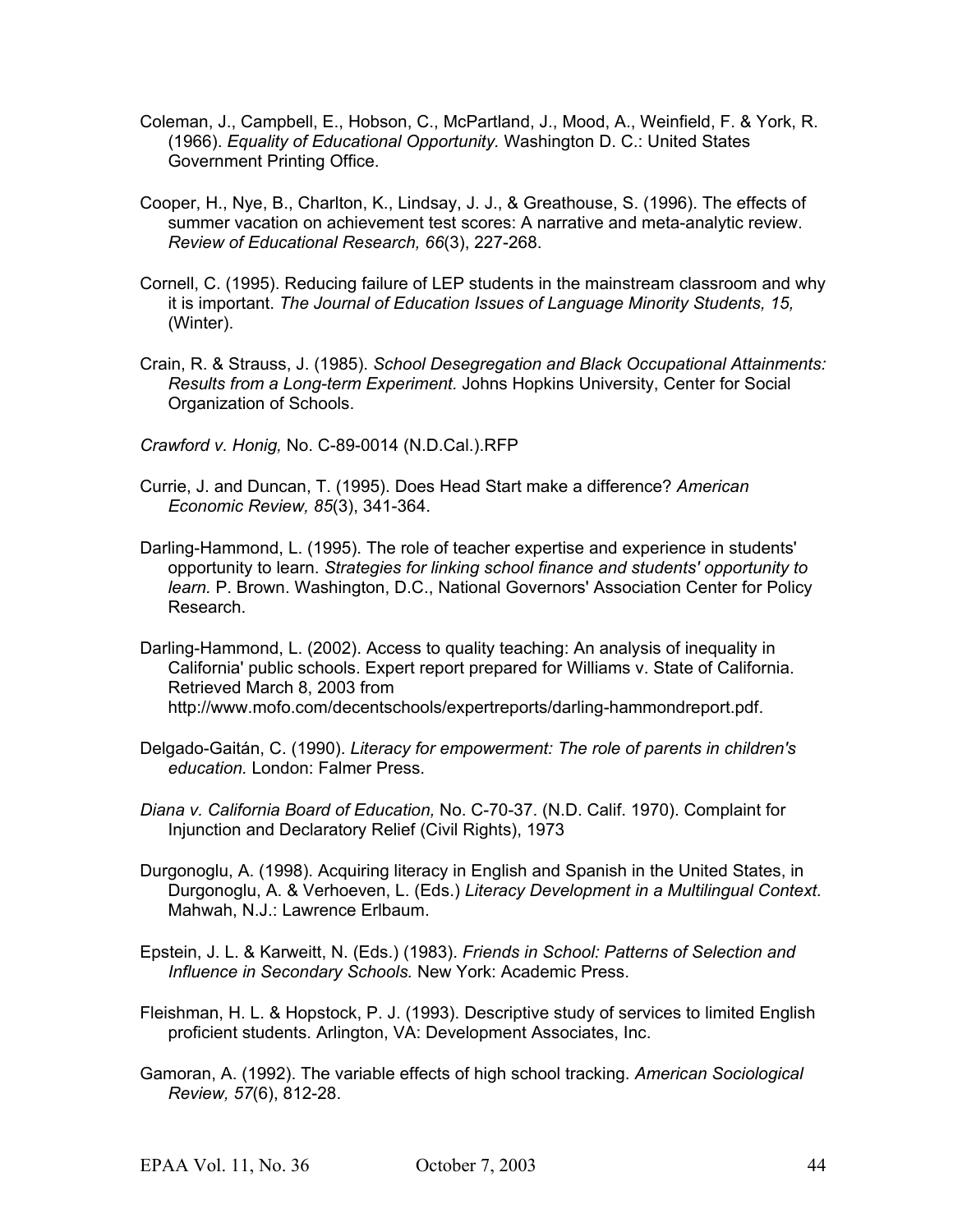- Gándara, P. (2000). In the aftermath of the storm: English learners in the post-227 era. *Bilingual Research Journal, 24*(1-2), 1-13.
- Gándara, P., Gutierrez, D., & O'Hara, S. (2001). Planning for the future in rural and urban high schools. *Journal of Education for Students Placed at Risk, 6*(1-2), 73-93.
- Gándara, P., Maxwell-Jolly, J. et al. (2000). The initial impact of Proposition 227 on the instruction of English Learners. Davis CA, UC Linguistic Minority Research Center Education Policy Center.
- Goldenberg, C., Reese, L. *et al*. (1992). Effects of literacy materials from school on Latino children's home experiences and early reading achievement. *American Journal of Education, 100*(4), 497-536.
- Goldenberg, C. N. (1994). Promoting early literacy achievement among Spanish-speaking children: Lessons from two studies. In E.H. Hiebert (Ed.) *Getting Reading, Right from the Start: Effective Early Literacy Interventions* (pp. 171-199). Boston: Allyn & Bacon.
- Goldman, S. & Rueda, R. (1988). Developing writing skills in bilingual exceptional children. *Exceptional Children, 54*(6), 543-551.
- Gottlieb, J., Alter, M., Gottlieb, B. W., & Wishner, J. (1994). Special education in urban America: It's not justifiable for many. *The Journal of Special Education, 27*(4), 453-465.
- Graves, A. W., Valles, E.C., & Rueda, R. (2000). Variations in interactive writing instruction: A study in four bilingual special education settings. *Learning Disabilities Research, 15*(1), 1-9.
- Gutierrez, K. D., Asato, J., Pacheco, M., Moll, L. C., Olson, K., Horng, E. L., Ruiz, R., Garcia, E., & McCarty, T. L. (2002). "Sounding American": The consequences of new reforms on English language learners. *Reading Research, Quarterly, 37*(3), 328-343.
- Gutierrez, K. D., Baquedano-Lopez, P., Alvarez, H. H., & Chiu, M. M. (1999). Building a culture of collaboration through hybrid language practices. *Theory Into Practice, 38*(2), 87-93.
- Guy, B., Hasazi, S. B., & Johnson, D. R. (1999). Transition from school to adult life. In M. J. Coutinho and A. C. Repp (Eds.), *Inclusion: The Integration of Students with Disabilities.* Belmont, CA: Wadsworth.
- Hakuta, K., Butler, Y. G., & Witt, D. (2000). *How long does it take English learners to attain proficiency?* Santa Barbara: University of California Linguistic Minority Research Institute. Policy Report 2000-1
- Hanushek, E. A., Kain, J. F., Markman, J. M., & Rivkin, S. G. (2001). *Does peer ability affect student achievement?* NBER Working Paper No. 8502 Cambridge, MA: National Bureau of Economic Research.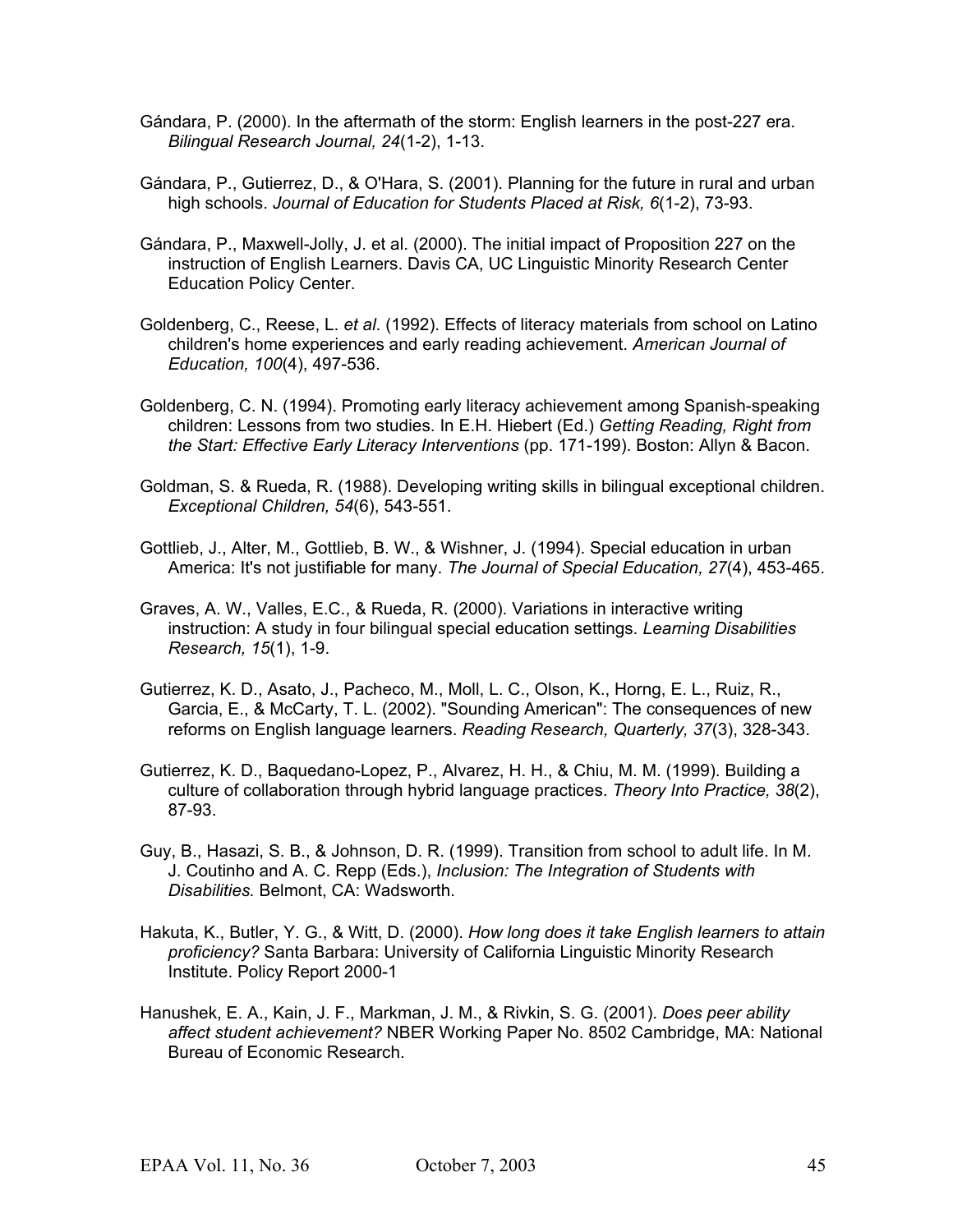- Hanushek, E. A., Kain, J. F., & Rivkin, S. G. (2001). *Why public schools lose teachers.* Working paper 8599. Cambridge, MA; National Bureau of Economic Research.
- Harklau, L. (1994). Tracking and linguistic minority students: Consequences of ability grouping for second language learners. *Linguistics and Education, 6*(3), 217-244.
- Haycock, K. (1998). Good teaching matters: How well-qualified teachers can close the gap. *Thinking K-16, 3*(2), 1-17.
- Hayes, K. and Salazar, J. J. (2001). *Evaluation of the Structured English Immersion Program Final Report: Year 1.* Program Evaluation Branch, Los Angeles City Schools.
- Heller, K. A., Holtzman, W. H., & Messick, S. (1982). *Placing, Children in Special Education: A Strategy for Equity.* Washington, D.C.: National Academy Press.
- Herman, J. & Aguirre-Munoz, Z. (2003). *Preparing teachers to teach English Learners in California: CPDI year 2 evaluation report.* Los Angeles, CA: National Center for Research on Evaluation, Standards, and Student Testing (CRESST): University of California, Los Angeles.
- Herman, J., Goldschmidt, P., & Swigert, S. (2003). *Evaluation of the primary and secondary English Language Arts California professional development institutes: Survey responses to teacher practices and institute evaluation* (01-ELAPDIEVAL-4 and 01-MDPIEVAL-3). Los Angeles, CA: National Center for Research on Evaluation, Standards, and Student Testing (CRESST): University of California, Los Angeles.
- Hess, R. D. & Holloway, S. (1984). Family and school as educational institutions. In Parke, R.D., (Ed) *Review of Child Development Research* (pp. 179-222). Chicago: University of Chicago Press.
- Heubert, J.P. & Hauser, R.M. (1999). *High Stakes: Testing for Tracking, Promotion, and Graduation.* Washington, D. C.: National Academy Press.
- Hornberger, N. H. (1990). Creating successful learning contexts for bilingual literacy. *Teachers College Record, 9*(2), 212-229.
- Hoxby, C. (2000). Peer effects in the classroom: Learning from gender and race variation. NBER Working Paper No. 7867. Cambridge, MA: National Bureau of Economic Research.
- Hurd, C. (in press). "Acting out" and being a schoolboy: Performance in an ELD classroom. In Gibson, M. P. Gándara, P. & Koyama, J. (Eds.) *Peers, Schools, and the Achievement of U.S. Mexican Youth.* New York: Teachers College Press.
- Hurtado, A., Figueroa, R., *et al.* (Eds.) (1996). *Strategic interventions in education: Expanding the Latina/Latino pipeline.* Latino eligibility study. Santa Cruz, CA: Regents of the University of California.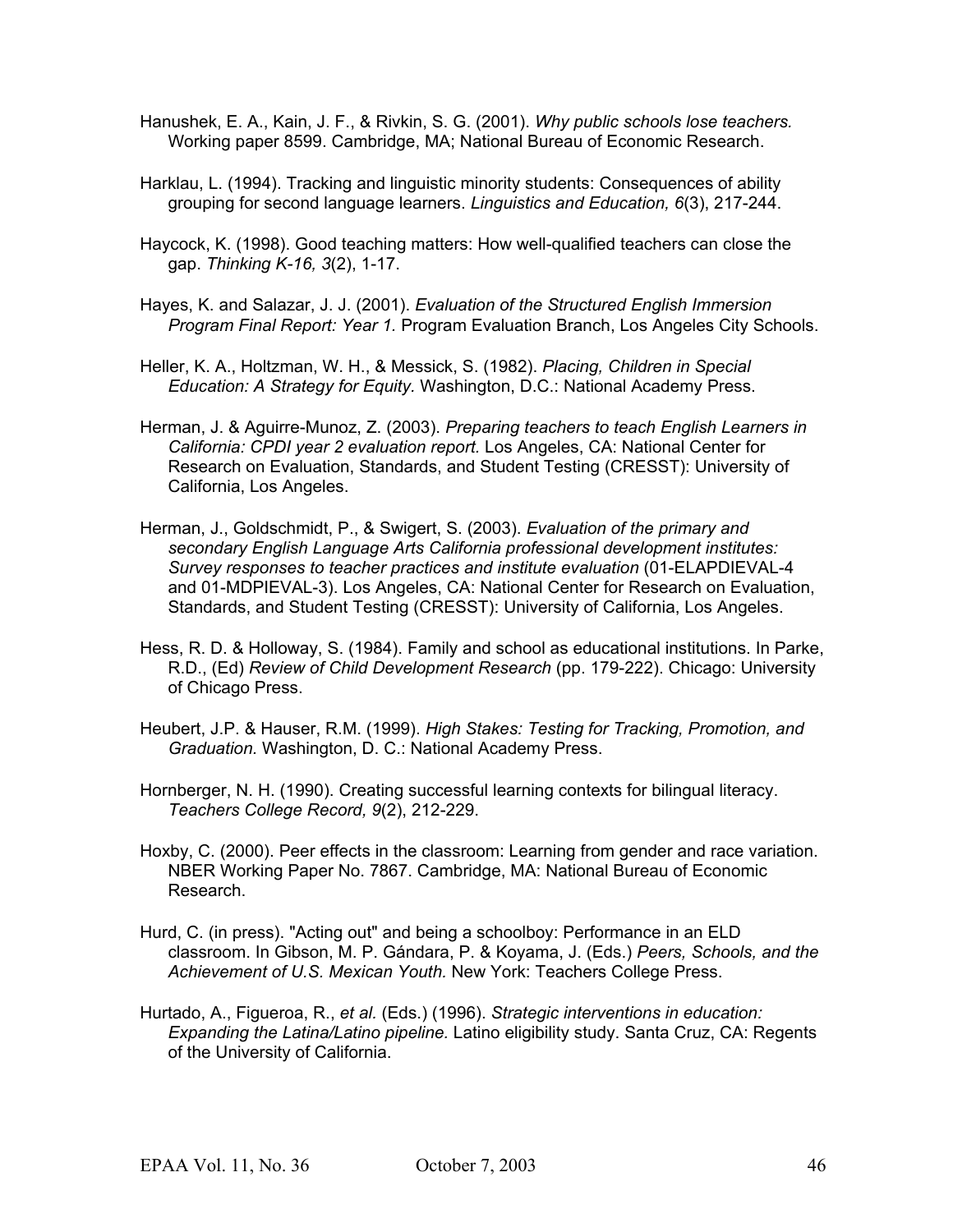- Jencks. C., Smith, M., Acland, H., Bane, J. J., Cohen, D., Gintis, H., Heynes, B., & Mickelson, R. (1972). *Inequality.* New York: Harper & Row.
- Katz, S. R. (1999). Teaching in tensions: Latino immigrant youth, their teachers and the structures of schooling. *Teachers College Record, 100*(4), 809-840
- Kinder, A. L. (2002). *Survey of the states' limited English proficient students and available educational programs and services: 2000-2001 Summary Report*. Washington, D.C.: U.S. Department of Education, Office of English Language Acquisition, Language Enhancement and Academic Achievement for Limited English Proficient Students. Retrieved October 1, 2003 from http://www.ncela.gwu.edu/states/reports/seareports/0001/sea0001.pdf.
- Loeb, S. & Page, M. E. (2000). Examining the link between teacher wages and student outcomes: The importance of alternative labor market opportunities and non-pecuniary variation. *The Review of Economics and Statistics, 82*(3), 393-408.
- Lucas, T., Henze, R., & Donato, R. (1990). Promoting the success of Latino language minority students: An exploratory study of six high schools. *Harvard Educational Review, 60*(3), 315-340.
- META, Inc. (1996). Cómite de padres de Familia, et al. v. the State Superintendent of Public Instruction, et al. San Francisco, CA.
- Mickelson, R. A., & Heath, D. (1999). The effects of segregation and tracking on African American high school seniors' academic achievement. *Journal of Negro Education, 68*(4), 566-586.
- Milk, R. D. (1990). Preparing ESL and bilingual teachers for changing roles: Immersion for teachers of LEP children. *TESOL Quarterly, 24*(3), 407-427.
- Mounts, N. S. & Steinberg, L. (1995). An ecological analysis of peer influence on adolescent grade point average and drug use. *Developmental Psychology, 31*(6), 915- 922.
- National Association of School Psychologists. (2001). *Membership Directory.*
- National Center on Educational Outcomes. (2001). *On the road to accountability: Reporting outcomes for students with disabilities.* Minneapolis, MN: University of Minnesota.
- National Research Council. (1998). *Preventing Reading Difficulties in Young Children.*  Washington, D. C.: National Academy of Sciences Press.
- Oakes, J. (1985). *Keeping track: How schools structure inequality.* New Haven, CT: Yale University Press.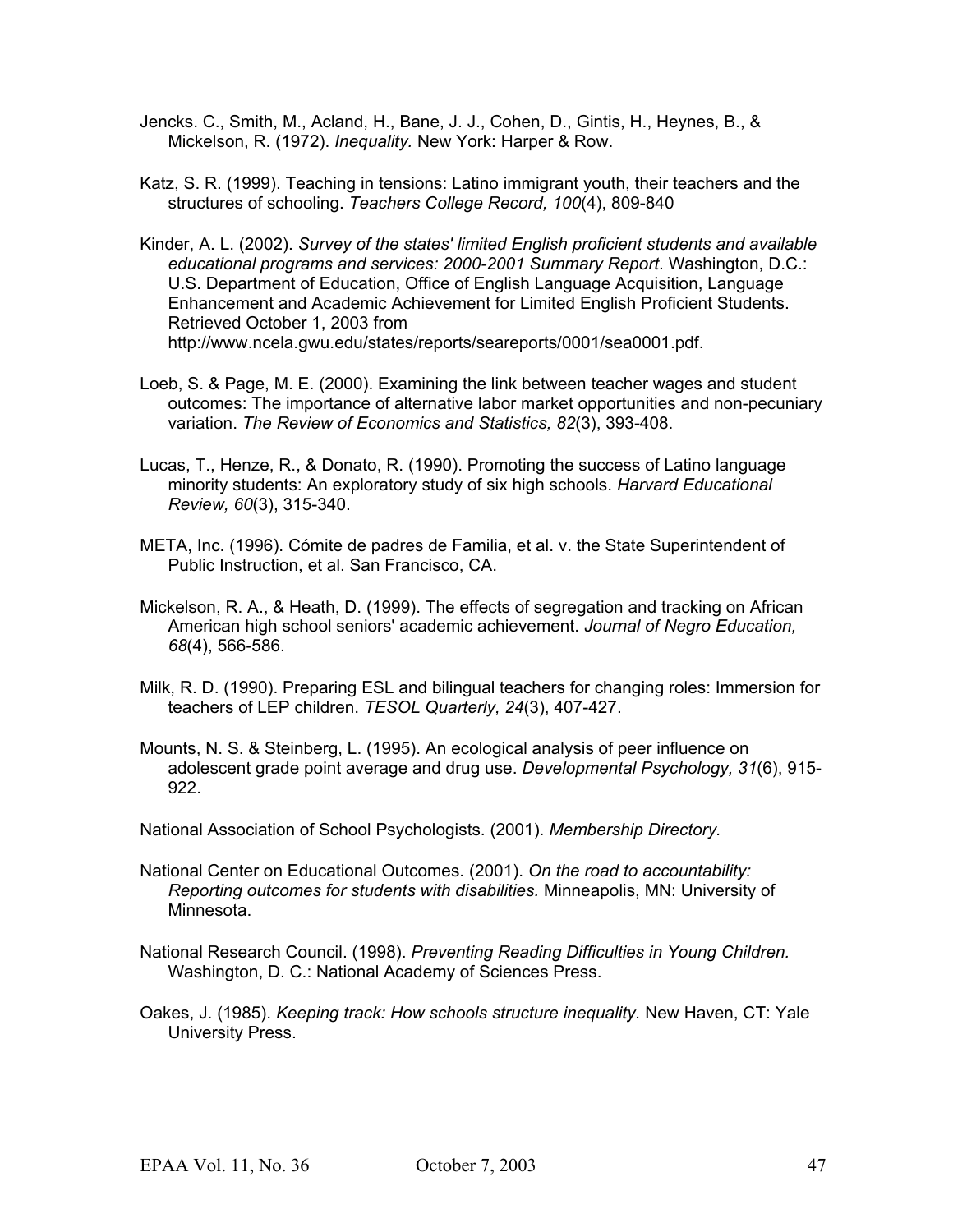- Oakes, J., & Saunders, M. (2002). Access to textbooks, instructional materials, equipment, and technology: Inadequacy and inequality in California's public schools, found in the Williams Watch Series (wws-rr001-1002). Los Angeles, CA: UCLA/IDEA.
- Office of the Chancellor (2001). *First systemwide evaluation of teacher education programs in the California State University: Summary report.* Long Beach, CA: California State University.
- Okagaki, L., Frensch, P. A., & Gordon, E. W. (1995). Encouraging school achievement in Mexican American children. *Hispanic Journal of Behavioral Sciences, 17*(2), 160-179.
- Olsen, L. (1997). *Made in America.* New York: The Free Press.
- Olsen, L., Jaramillo, A., *et al*. (1999). *Igniting change for immigrant students: Portraits of three high schools.* Oakland, CA: California Tomorrow.
- Orfield, G. and Eaton, S. E., (1996). *Dismantling desegregation: The quiet reversal of Brown v. Board of Education.* New York: New Press. Distributed by W.W. Norton & Company.
- Orr, J., Butler, Y. G., Bousquest, M., & Hakuta, K. (2000). What Can We Learn About the Impact of Proposition 227 From Sat-9 Scores? An Analysis of Results From 2000. Palo Alto, CA: Stanford University.
- Ortiz, F. I. (2002). *Essential learning Conditions for California Youth: Educational Facilities.* Los Angeles: University of California IDEA Center. Retrieved October 1, 2003 from http://www.ucla-idea.org
- Ovando, C. and Collier, V. (1998). *Bilingual and ESL classrooms: teaching in multicultural contexts,* 2nd ed. Boston: McGraw-Hill.
- Page, R. N. (1990). Games of chance: The lower-track curriculum in a college-preparatory high school. *Curriculum Inquiry, 20*(3), 249-281.
- Parrish, T. B., Linquanti, R., Merickel, A., Quick, H. E., Laird, J., & Esra, P. (2001). *Effects of the Implementation of Proposition 227 on the Education of English Learners, K - 12. Year One Report.* Palo Alto, CA: American Institutes for Research
- Parrish, T. B., Linquanti, R., Merickel, A., Quick, H. E., Laird, J., & Esra, P. (2002). Effects of the Implementation of Proposition 227 on the Education of English Learners. K - 12: Year Two Report. Palo Alto. CA: American Institutes for Research. Retrieved October 1, 2003 from http://Imri.ucsb.edu/resdiss/pdf files/062802yr2finalreport.pdf.
- Reagan, T. (1997). The case for applied linguistics in teacher education. *Journal of Teacher Education 48*(3), 185-196.
- Reece, J. L., Myers, C. L., & Nofsinger, C. 0. (2000). Retention of academic skills over the summer months in alternative and traditional calendar schools. *Journal of Research and Development in Education, 33*(3), 166-174.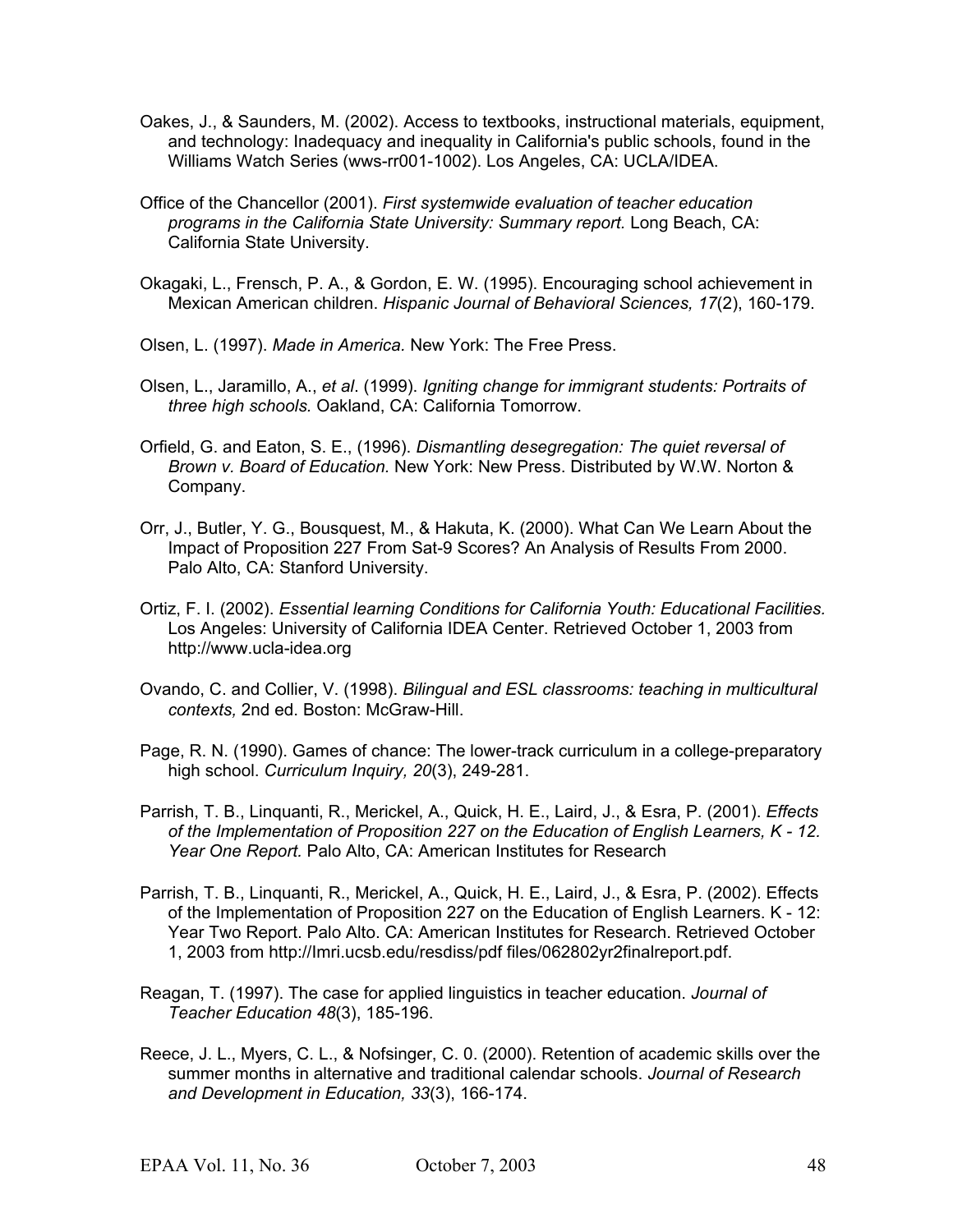*Rodriguez v. LAUSD (1992) No C 6 11-3 5 8.*

- Rueda, R. (1983). Metalinguistic awareness in monolingual and bilingual mildly retarded children. *NABE Journal, 8*(1), 55-68.
- Rueda, R. & Smith, D. (1983). Interpersonal tactics and communicative strategies of Anglo-American and Mexican American mildly retarded and normally achieving students. *Applied Research in Mental Retardation, 4*(2), 153-161.
- Ruiz-de-Velasco, J. and Fix, M. (2000). *Overlooked and Undeserved: Immigrant Students in U.S. Secondary Schools.* Washington D. C.: The Urban Institute.
- Rumbaut, R. (1996). The crucible within: Ethnic identity, self-esteem, and segmented assimilation among American immigrants. In A. Portes (Ed.) *The New Second Generation* (pp. 119-170). New York: Russell Sage Foundation.
- Rumberger, R. W. & Arellano, B. (2003). *Understanding and Addressing the Latino Achievement Gap in California.* Berkeley, CA: UC Latino Policy Institute.
- Rumberger, R. W., & Gándara, P. (2000). The Schooling of English Learners. In Burr, E., Hayward, G., & Kirst, M. (Eds.) *Crucial Issues in California Education* (pp. 23-44). Berkeley, CA: Policy Analysis for California Education.
- Sanders, W. L. and Horn, P. (1995). The Tennessee Value-Added assessment system (TVAAS): Mixed model methodology in educational assessment. In Shinkfield, D. (Ed.), *Teacher evaluation: Guide to effective practice* (pp. 337-350). Boston: Kluwer Academic Publishers.
- Sanders, W. L. and Rivers, C. (1996). *Cumulative and residual effects of teachers on future student academic achievement* (pp. 1-15). Knoxville, TN: University of Tennessee Value-Added Research and Assessment Center.
- Scarcella, R. and Rumberger, R. W. (2000). Academic English Key to Long Term Success in School. *UC Linguistic Minority Research Institute Newsletter, 9*(Summer), 1-2.
- Skirtic, T. M. (1991). The special education paradox: Equity as a way to excellence. *Harvard Educational Review, 61*(2), 148-206.
- Snyder, T., Hoffman, L., & Geddes, C. (1998). *State Comparisons of Education Statistics: 1969-70 to 1996-97.* NCES 98-018. Washington D. C.: U. S. Department of Education. National Center for Educational Statistics.
- Stanton-Salazar, R. (1997). A social capital framework for understanding the socialization of racial minority children and youth. *Harvard Educational Review, 67*(1), 1-40.
- Stecher, B. M. & Bohrnstedt, G. W. (Eds.). (2002). *Class size reduction in California: Findings from 1999-00 and 2000-01*. Sacramento, CA: California Department of Education.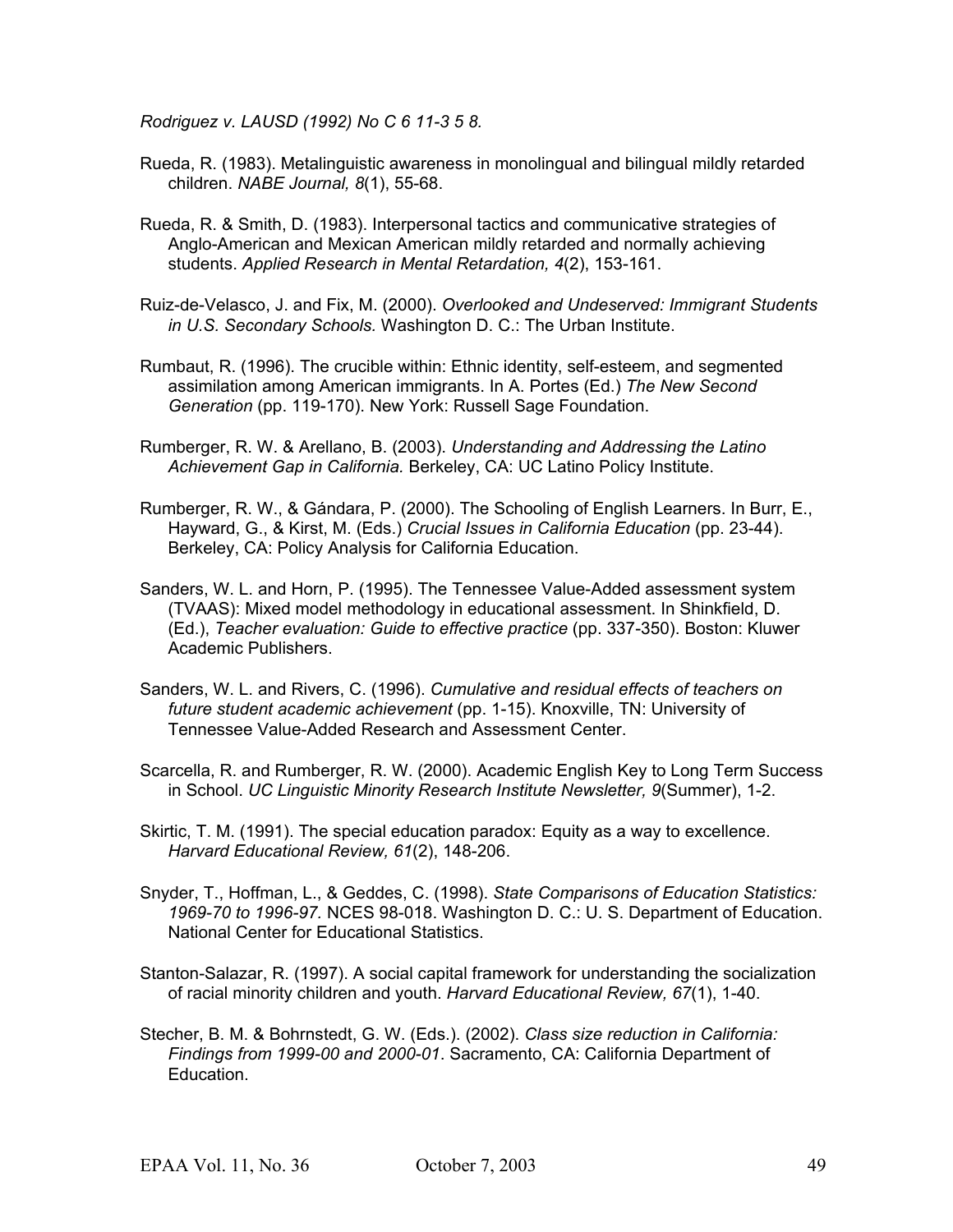- Steinberg, L., Brown, B., Cider, M., Kaczmarek, N., & Lazzaro, C. (1988). *Noninstructional influences on high school achievement. The contribution of parents, peers extracurricular activities, and part time work.* Madison, WI: National Center on Effective Secondary Schools University of Wisconsin, Wisconsin Center for Educational Research.
- Steinberg, L., Dornbusch, S. M., & Brown, B. B. (1992). Ethnic differences in adolescent achievement: An ecological perspective. *American Psychologist, 47*(6), 723-729.
- Steinberg, L. (1996). *Beyond the classroom: Why school reform has failed and what parents need to do*. New York: Simon & Schuster.
- Suarez-Orozco, M., & Suarez-Orozco, C. (1996). *Transformations: Migration, family life, and achievement motivation among Latino adolescents.* Stanford, CA: Stanford University Press.
- Tomas Rivera Center (1993). *Resolving a crisis in education: Latino teachers for tomorrow's classrooms.* Claremont, CA.
- UC LMRI. 2003. EL Facts, Number 3 Retrieved July 17, 2003 from http://lmri.ucsb.edu/resdiss/2/pdf\_files/elfacts\_number3.pdf.
- Useem, E. L. (1992). Middle schools and math groups: Parents' involvement in children's placement. *Sociology of Education, 65*(4), 263-279.
- Walberg, H. J. (1993). Productive use of time. In Anderson, L. W. and Walberg, H. J. (Eds.) *Timepiece: Extending and Enhancing Learning Time.* Reston, VA: National Association of Secondary School Principals.
- Wells, A. S. & Crain, R. (1994). Perpetuation theory and the long-term effects of school desegregation. *Review of Educational Research, 64*(4), 531-555.
- West, J., Denton, K., & Germino-Hausken, E. (2000). *America's Kindergartners.* Washington D. C.: National Center for Education Statistics.
- Whitaker, J., Rueda, R., & Prieto, A. (1985). Cognitive performance as a function of bilingualism in students with mild mental retardation. *Mental Retardation, 23*(6), 302- 307.
- Wiley, D. E. & Harnischfeger, A. (1974). Explosion of a myth? Quantity of schooling and exposure to instruction, major educational vehicles. *Educational Researcher, 3*(4), 7- 12.
- Wise, L., Sipes, D.E., DeMeyer-Harris, C., George, C., Ford, J. P., & Sun, S. (2002). *Independent evaluation of the California High School Exit Examination (CAHSEE): Analysis of the 2001 administration.* Alexandria, VA: Human Resources Research Organization. Retrieved October 1, 2003, from http://www.ca.cde.gov/statetests/cahsee/eval/2001/2001humrro.html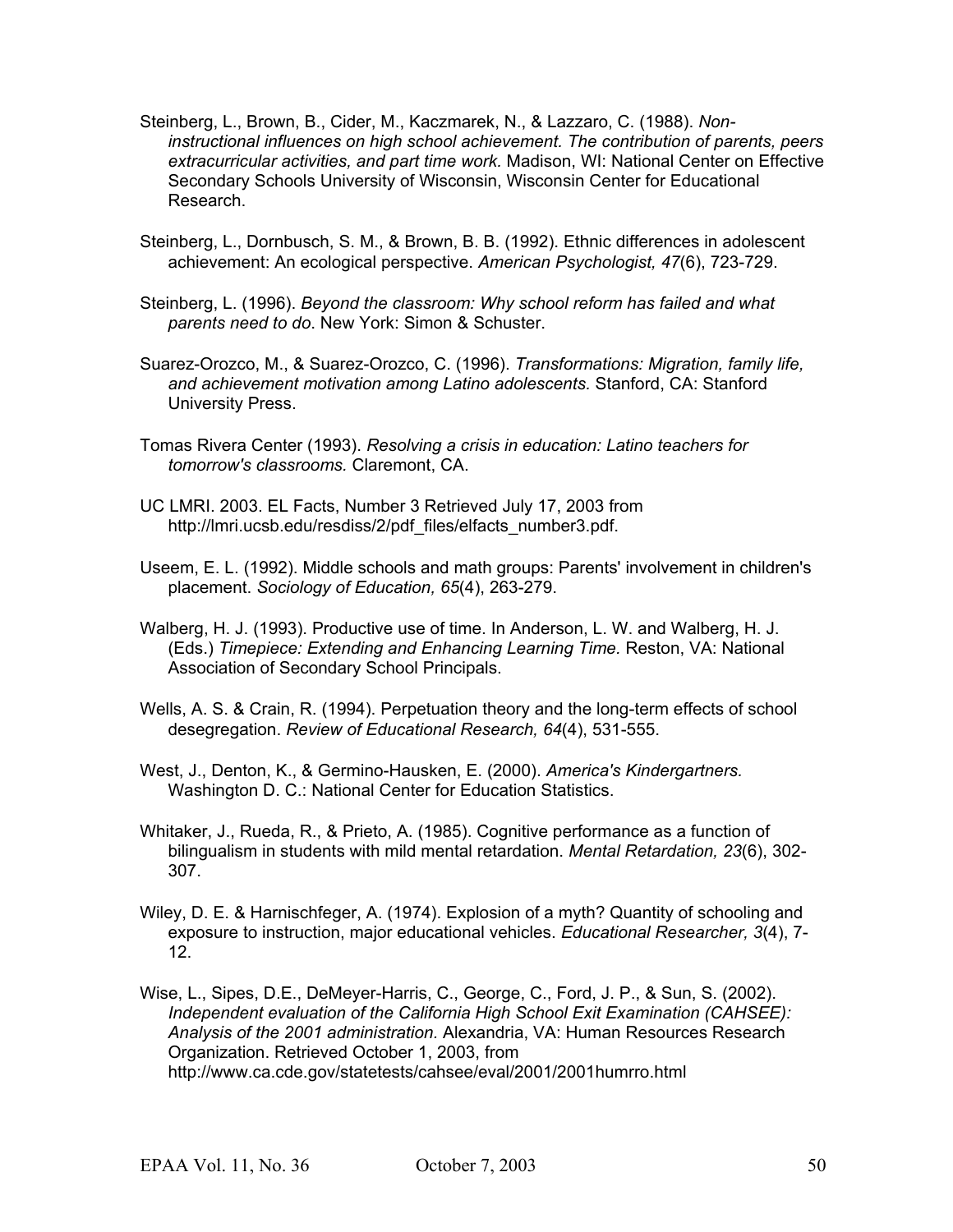- Wong-Fillmore, L. (1991). Second-language learning in children: A model of language learning in social context. In Bialystok, E. (Ed.), *Language Processing in Bilingual Children* (pp. 49-69). New York: Cambridge University Press,
- Wong-Fillmore, L. and Snow, C. (2000). *What teachers need to know about language.* Washington D. C.: U. S. Department of Education, Office of Educational Research and Improvement.
- Yaden, D., Tam, A., Madrigal, P., Brassell, D., Massa, J., Altamirano, L. S., & Armendariz, J. (2000). Early literacy of inner-city children: The effects of reading and writing interventions in English and Spanish during the preschool years. *The Reading Teacher, 54*(2), 186-189.

## **About the Authors**

## **Patricia Gándara**

Patricia Gándara is Professor of Education at the University of California, Davis where she directs the Education Policy Center for the University of California's Linguistic Minority Research Institute. She is also Co-Director of Policy Analysis for California Education (PACE), a consortium of the University of California (Berkeley and Davis) and Stanford University.

## **Russell W. Rumberger**

Russell W. Rumberger is a Professor in the Gervirtz Graduate School of Education at the University of California, Santa Barbara and Director of the University of California Linguistic Minority Research Institute. He received a Ph.D. in Education and a M.A. in Economics from Stanford University in 1978 and a B.S. in Electrical Engineering from Carnegie-Mellon University in 1971. He serves on the editorial board of four journals: *American Educational Research Journal, Teachers College Record, Economics of Education Review*, and the *Sociology of Education*. He conducts academic and policy research in two areas of education: education and work, and the schooling of disadvantaged students. His research in the area of education and work has focused on the economic payoffs to schooling and on educational requirements of work. His research on at-risk students has focused on several topics: the causes, consequences, and solutions to the problem of school dropouts; the causes and consequences of student mobility; the schooling of English language learners; and the impact of school segregation on student achievement.

## **Julie Maxwell-Jolly**

Julie Maxwell-Jolly received her Ph.D. from the University of California, Davis, specializing in educational policy and English learners. She has worked as a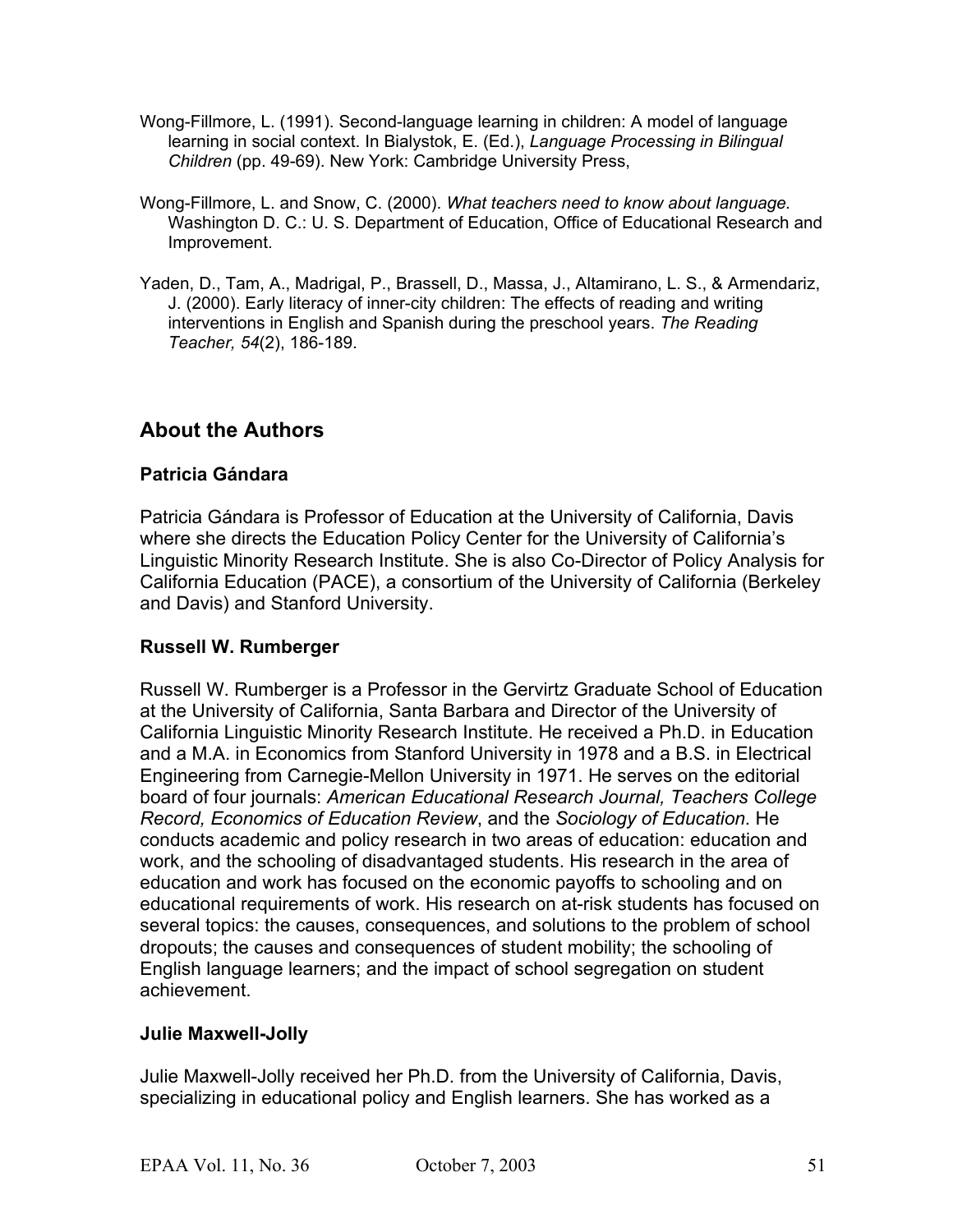bilingual teacher and researcher in bilingual and multilingual education and is currently Senior Research Associate to PACE (Policy Analysis for California Education).

### **Rebecca Callahan**

Rebecca Callahan recently completed her PhD at the University of California, Davis with an emphasis in education policy and English learners. She is currently a post-doctoral scholar at the University of California's Linguistic Minority Research Institute at UC Santa Barbara.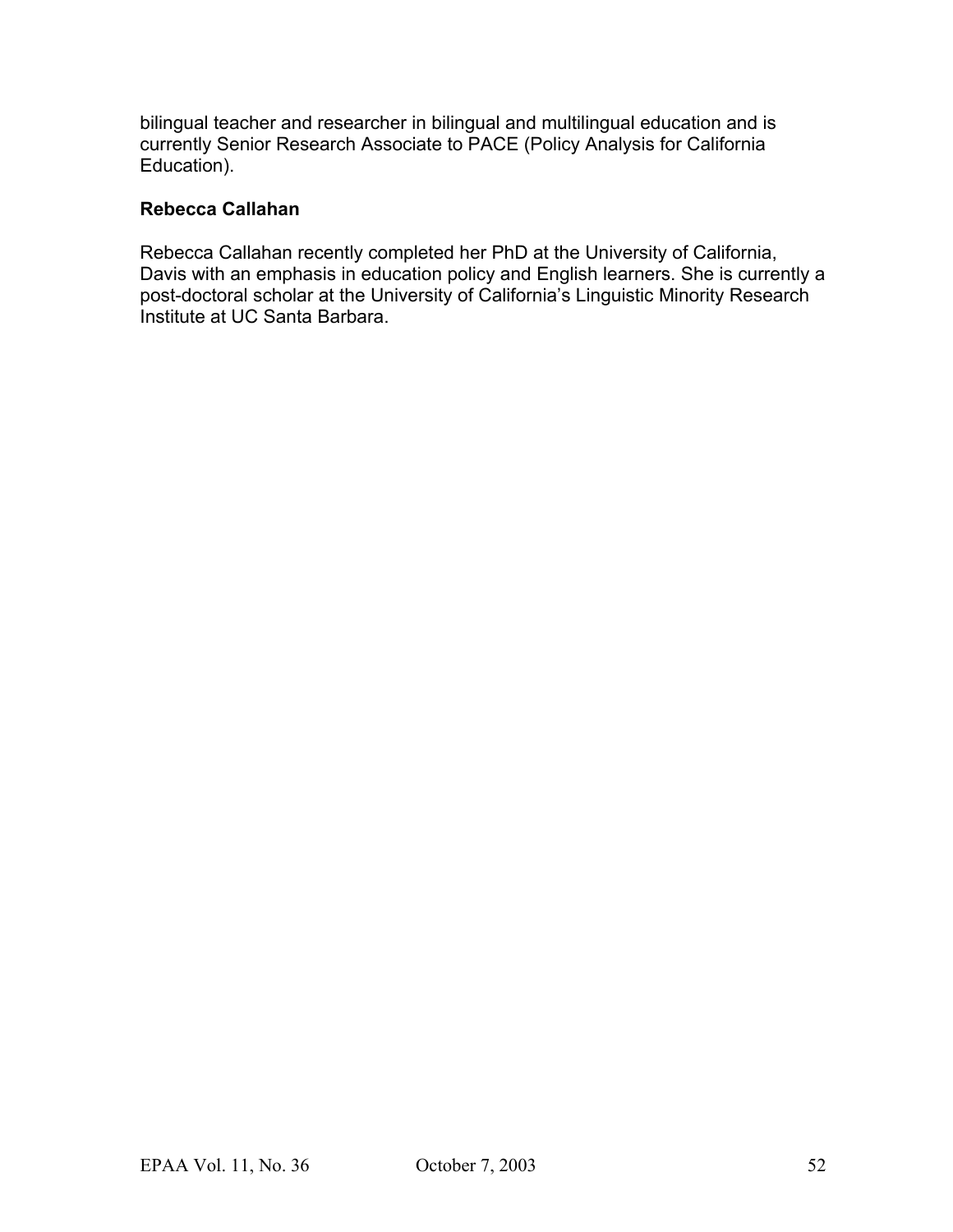#### The World Wide Web address for the *Education Policy Analysis Archives* is **epaa.asu.edu**

## **Editor: Gene V Glass, Arizona State University**

#### **Production Assistant: Chris Murrell, Arizona State University**

General questions about appropriateness of topics or particular articles may be addressed to the Editor, Gene V Glass, glass@asu.edu or reach him at College of Education, Arizona State University, Tempe, AZ 85287-2411.

## **EPAA Editorial Board**

Michael W. Apple University of Wisconsin

Greg Camilli Rutgers University

Sherman Dorn University of South Florida

Gustavo E. Fischman Arizona State Univeristy

Thomas F. Green Syracuse University

Craig B. Howley Appalachia Educational Laboratory

Patricia Fey Jarvis Seattle, Washington

Benjamin Levin University of Manitoba

Les McLean University of Toronto

Michele Moses Arizona State University

Anthony G. Rud Jr. Purdue University

Michael Scriven University of Auckland

Robert E. Stake University of Illinois—UC

Terrence G. Wiley Arizona State University David C. Berliner Arizona State University

Linda Darling-Hammond Stanford University

Mark F. Fetler California Commission on Teacher Credentialing

Richard Garlikov Birmingham, Alabama

Aimee Howley Ohio University

William Hunter University of Ontario Institute of **Technology** 

Daniel Kallós Umeå University

Thomas Mauhs-Pugh Green Mountain College

Heinrich Mintrop University of California, Los Angeles

Gary Orfield Harvard University

Jay Paredes Scribner University of Missouri

Lorrie A. Shepard University of Colorado, Boulder

Kevin Welner University of Colorado, Boulder

John Willinsky University of British Columbia